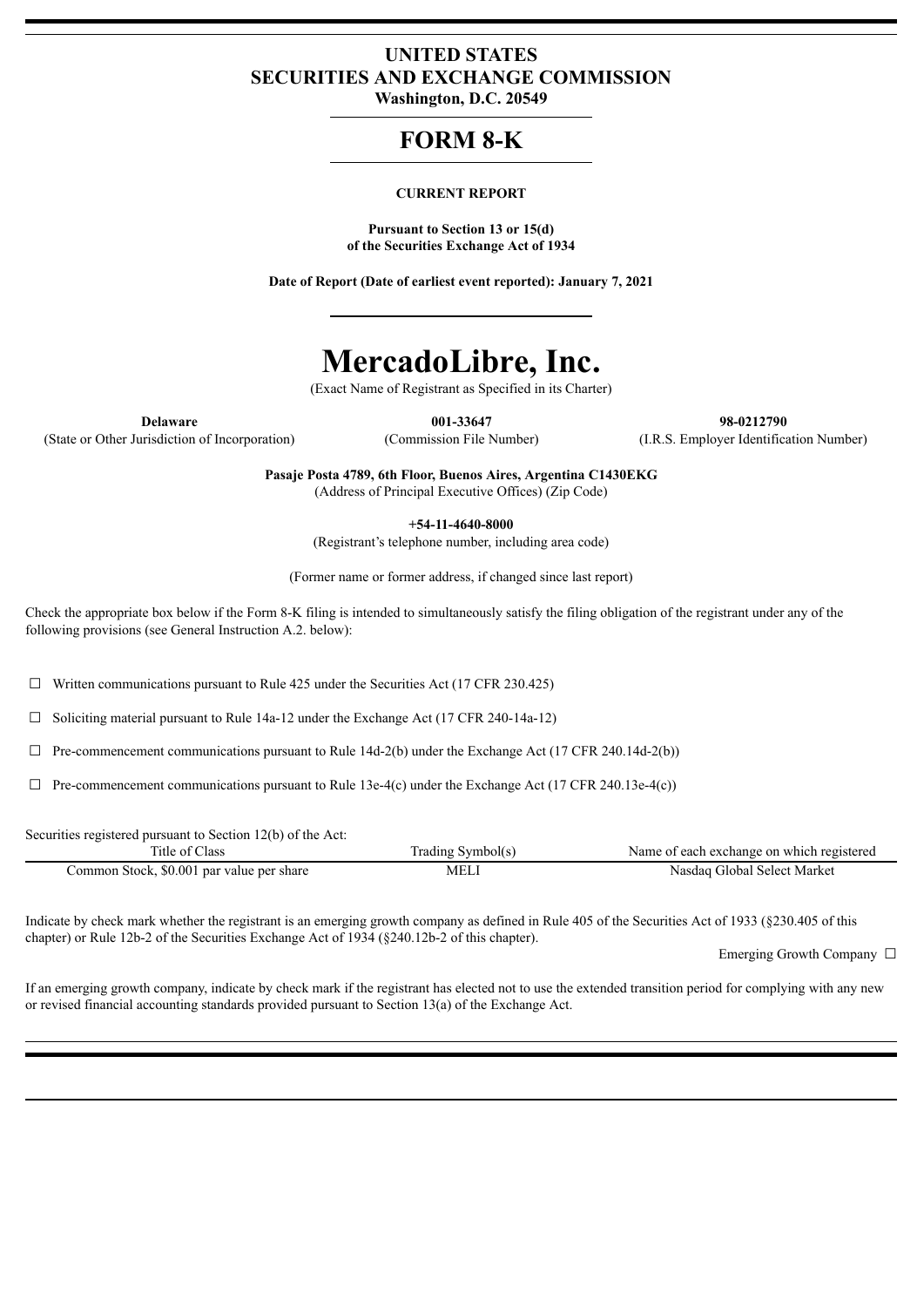#### **Item 1.01. Entry into a Material Definitive Agreement.**

On January 7, 2021, MercadoLibre, Inc. (the "Company") and its subsidiaries MercadoLibre S.R.L., Ibazar.com Atividades de Internet Ltda., eBazar.com.br Ltda., Mercado Envios Servicos de Logistica Ltda., MercadoPago.com Representações Ltda., MercadoLibre Chile Ltda., MercadoLibre, S. de R.L. de C.V., DeRemate.com de México, S. de R.L. de C.V. and MercadoLibre Colombia Ltda entered into an underwriting agreement (the "Underwriting Agreement") with BNP Paribas Securities Corp., BofA Securities, Inc., Citigroup Global Markets Inc., Goldman Sachs & Co. LLC and J.P. Morgan Securities LLC as representatives of the several underwriters listed in Schedule 1 thereto (the "Underwriters"), and the Underwriters have agreed to purchase from the Company \$400 million aggregate principal amount of 2.375% Sustainability Notes due 2026 (the "2026 Sustainability Notes") and \$700 million aggregate principal amount of 3.125% Notes due 2031 (the "2031 Notes", and together with the 2026 Sustainability Notes, the "Notes"). The Company is offering and selling the Notes pursuant to the Company's Registration Statement on Form S-3 (File No. 333- 251835) (the "Registration Statement"), which Registration Statement relates to the offer and sale from time to time of an indeterminate amount of the Company's debt securities.

The Underwriting Agreement contains customary representations, warranties and covenants and includes the terms and conditions for the sale of the Notes by the Company to the Underwriters, indemnification and contribution obligations and other terms and conditions customary in agreements of this type.

The foregoing description of certain terms of the Underwriting Agreement is not complete and is qualified in its entirety by the Underwriting Agreement, which is attached as Exhibit 1.1 to this Current Report on Form 8-K and incorporated herein by reference. Further information concerning the Notes and related matters is set forth in the Prospectus Supplement.

# **Item 7.01 Regulation FD Disclosure.**

On January 8, 2021, the Company issued a press release announcing the pricing of the Notes in a public offering. The Notes are guaranteed by MercadoLibre S.R.L., Ibazar.com Atividades de Internet Ltda., eBazar.com.br Ltda., Mercado Envios Servicos de Logistica Ltda., MercadoPago.com Representações Ltda., MercadoLibre Chile Ltda., MercadoLibre, S. de R.L. de C.V., DeRemate.com de México, S. de R.L. de C.V. and MercadoLibre Colombia Ltda. A copy of the press release is attached hereto as Exhibit 99.1 and is incorporated into this Item 7.01 by reference.

### **Item 9.01 Financial Statements and Exhibits.**

*(d) Exhibits*

| Exhibit<br><b>Number</b> | <b>Description</b>                                                                                                                                                                                                                                                                                                                                                                                                                                                                                                                                                                                                          |
|--------------------------|-----------------------------------------------------------------------------------------------------------------------------------------------------------------------------------------------------------------------------------------------------------------------------------------------------------------------------------------------------------------------------------------------------------------------------------------------------------------------------------------------------------------------------------------------------------------------------------------------------------------------------|
| <u>1.1</u>               | Underwriting Agreement, dated January 7, 2021, among MercadoLibre, Inc., MercadoLibre S.R.L., Ibazar.com Atividades de Internet Ltda.,<br>eBazar.com.br Ltda., Mercado Envios Servicos de Logistica Ltda., MercadoPago.com Representações Ltda., MercadoLibre Chile Ltda.,<br>MercadoLibre, S. de R.L. de C.V., DeRemate.com de México, S. de R.L. de C.V. and MercadoLibre Colombia Ltda and BNP Paribas<br>Securities Corp., BofA Securities, Inc., Citigroup Global Markets Inc., Goldman Sachs & Co. LLC and J.P. Morgan Securities LLC as<br>representatives of the several underwriters listed in Schedule 1 thereto. |
| 99.1<br>Exhibit          | Press Release dated January 8, 2021.                                                                                                                                                                                                                                                                                                                                                                                                                                                                                                                                                                                        |
| 104                      | The cover page from this Current Report Form 8-K, formatted Inline XBRL.                                                                                                                                                                                                                                                                                                                                                                                                                                                                                                                                                    |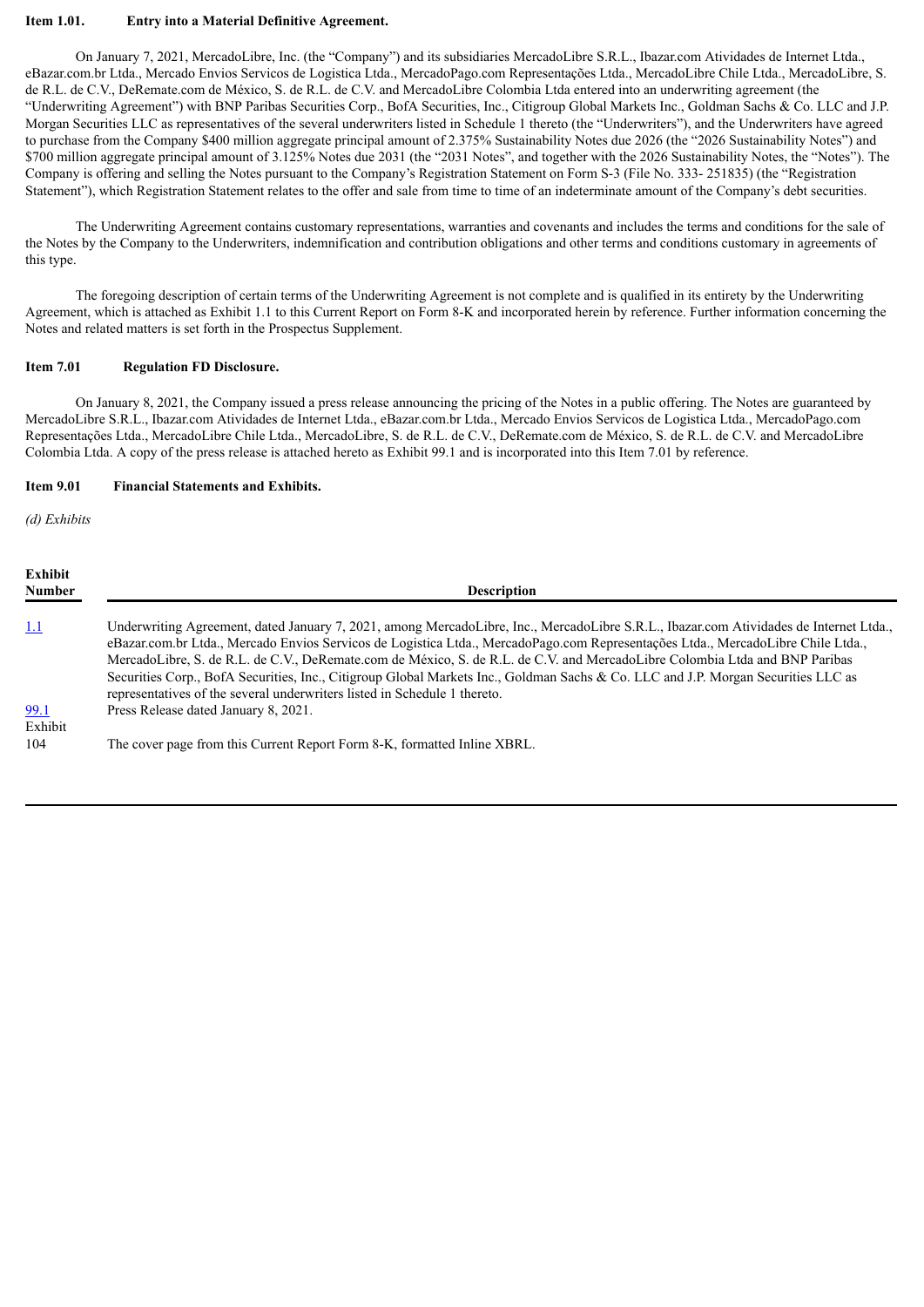# **SIGNATURES**

Pursuant to the requirements of the Securities Exchange Act of 1934, the registrant has duly caused this report to be signed on its behalf by the undersigned hereunto duly authorized.

MercadoLibre, Inc.

Name: Pedro Arnt Title: Chief Financial Officer

Dated: January 8, 2021 By: /s/ Pedro Arnt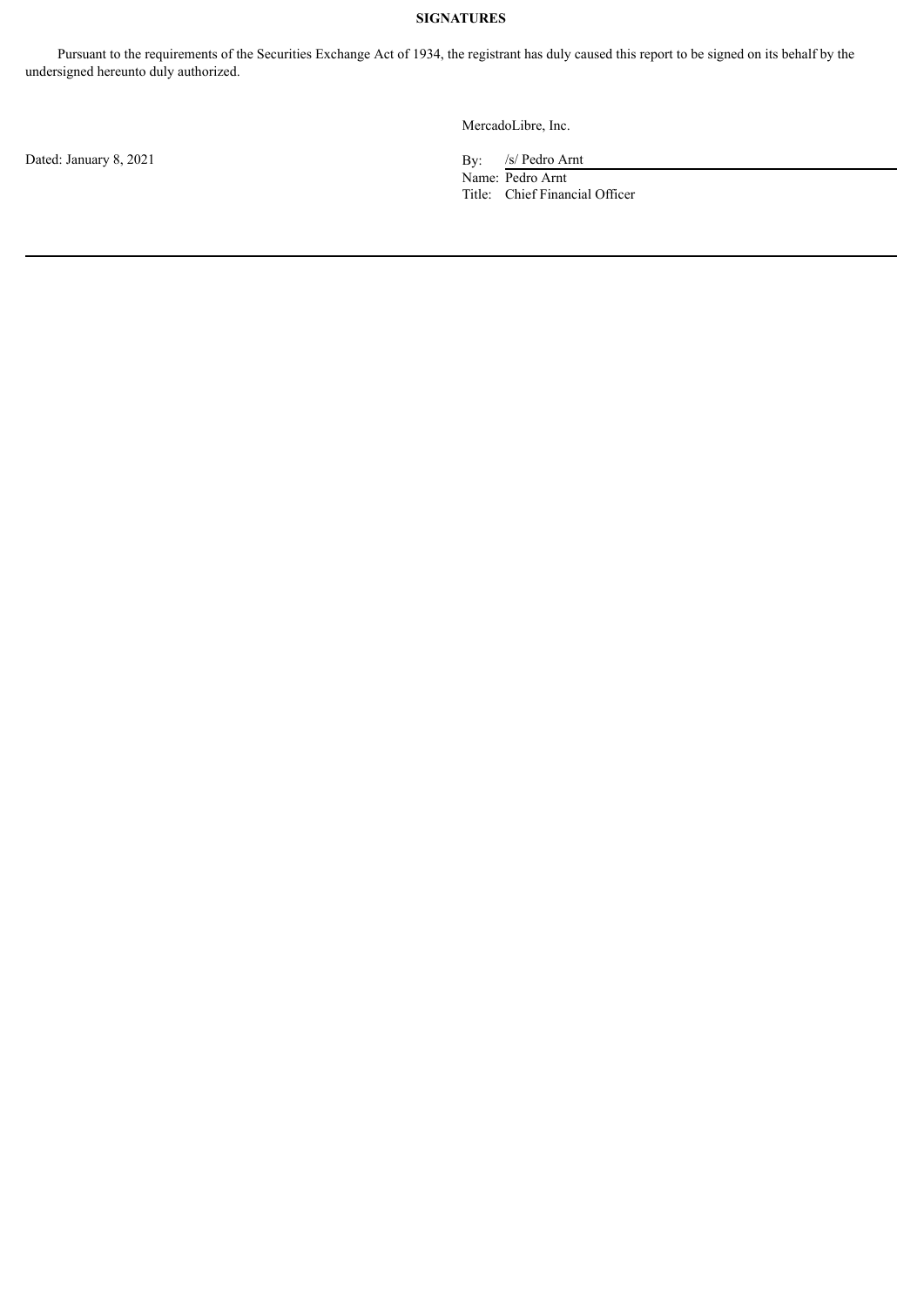# **EXHIBIT INDEX**

| Exhibit<br><b>Number</b> | <b>Description</b>                                                                                                                                                                                                                                                                                                                            |
|--------------------------|-----------------------------------------------------------------------------------------------------------------------------------------------------------------------------------------------------------------------------------------------------------------------------------------------------------------------------------------------|
| <u>1.1</u>               | Underwriting Agreement, dated January 7, 2021, among MercadoLibre, Inc., MercadoLibre S.R.L., Ibazar.com Atividades de Internet Ltda.,<br>eBazar.com.br Ltda., Mercado Envios Servicos de Logistica Ltda., MercadoPago.com Representações Ltda., MercadoLibre Chile Ltda.,                                                                    |
|                          | MercadoLibre, S. de R.L. de C.V., DeRemate.com de México, S. de R.L. de C.V. and MercadoLibre Colombia Ltda and BNP Paribas<br>Securities Corp., BofA Securities, Inc., Citigroup Global Markets Inc., Goldman Sachs & Co. LLC and J.P. Morgan Securities LLC as<br>representatives of the several underwriters listed in Schedule 1 thereto. |
| 99.1<br>Exhibit          | Press Release dated January 8, 2021.                                                                                                                                                                                                                                                                                                          |
| 104                      | The cover page from this Current Report Form 8-K, formatted Inline XBRL.                                                                                                                                                                                                                                                                      |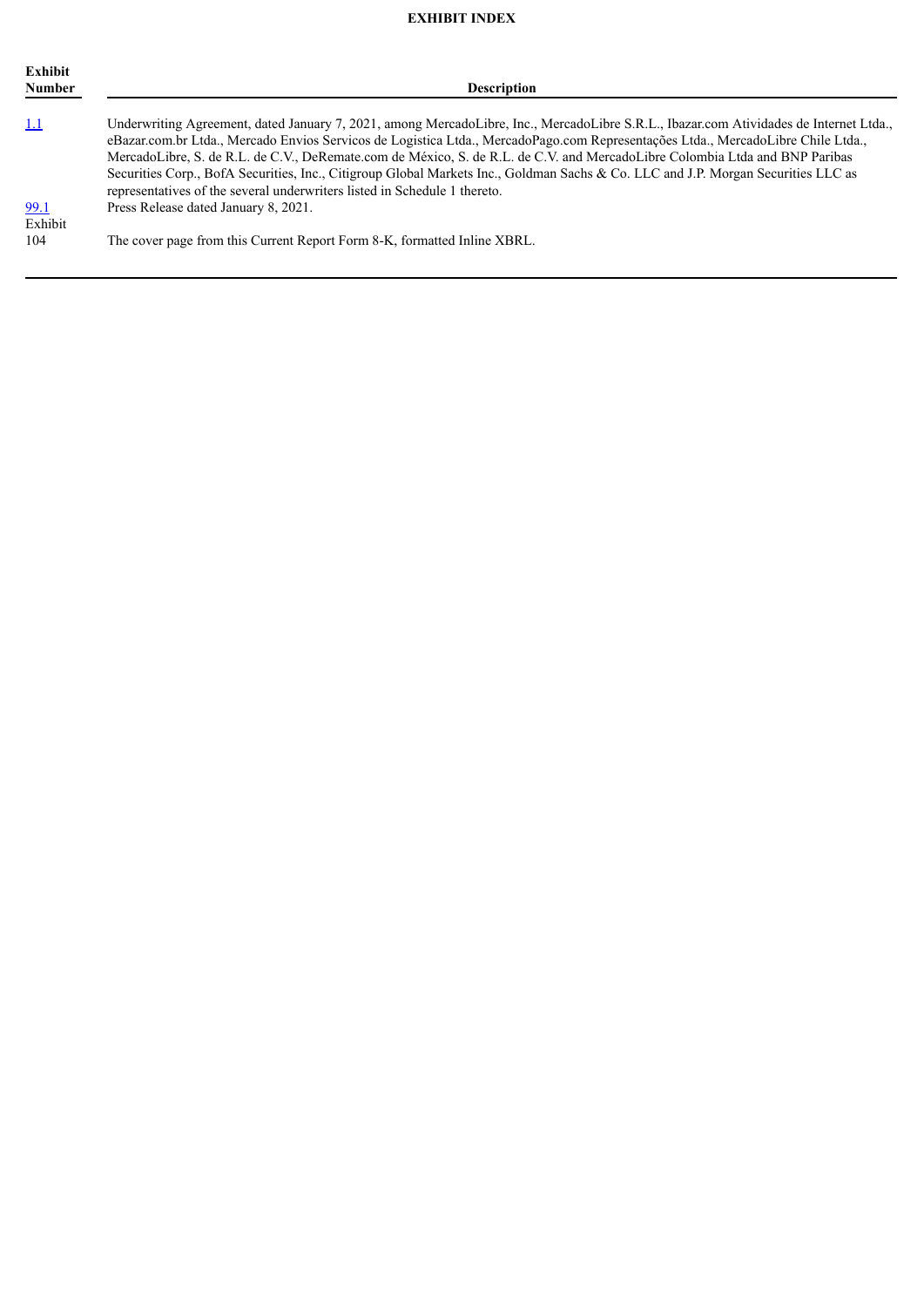#### **\$1,100,000,000**

#### **MercadoLibre, Inc.**

**2.375% Sustainability Notes due 2026 3.125% Notes due 2031**

### **UNDERWRITING AGREEMENT**

January 7, 2021

<span id="page-4-0"></span>BNP PARIBAS SECURITIES CORP. BOFA SECURITIES, INC. CITIGROUP GLOBAL MARKETS INC. GOLDMAN SACHS & CO. LLC J.P. MORGAN SECURITIES LLC

As Representatives of the several Underwriters listed in Schedule I hereto

- c/o BNP Paribas Securities Corp. 787 Seventh Avenue New York, New York 10019
- c/o BofA Securities, Inc. One Bryant Park New York, New York 10036
- c/o Citigroup Global Markets Inc. 388 Greenwich Street New York, New York 10013
- c/o Goldman Sachs & Co. LLC 200 West Street New York, New York 10282
- c/o J.P. Morgan Securities LLC 383 Madison Avenue New York, New York 10179

Ladies and Gentlemen:

MercadoLibre, Inc., a Delaware corporation (the "Company"), proposes to issue and sell to the several underwriters listed in Schedule 1 hereto (the "Underwriters"), for whom BNP Paribas Securities Corp., BofA Securities, Inc., Citigroup Global Markets Inc., Goldman Sachs & Co. LLC and J.P. Morgan Securities LLC are acting as representatives (the "Representatives"), an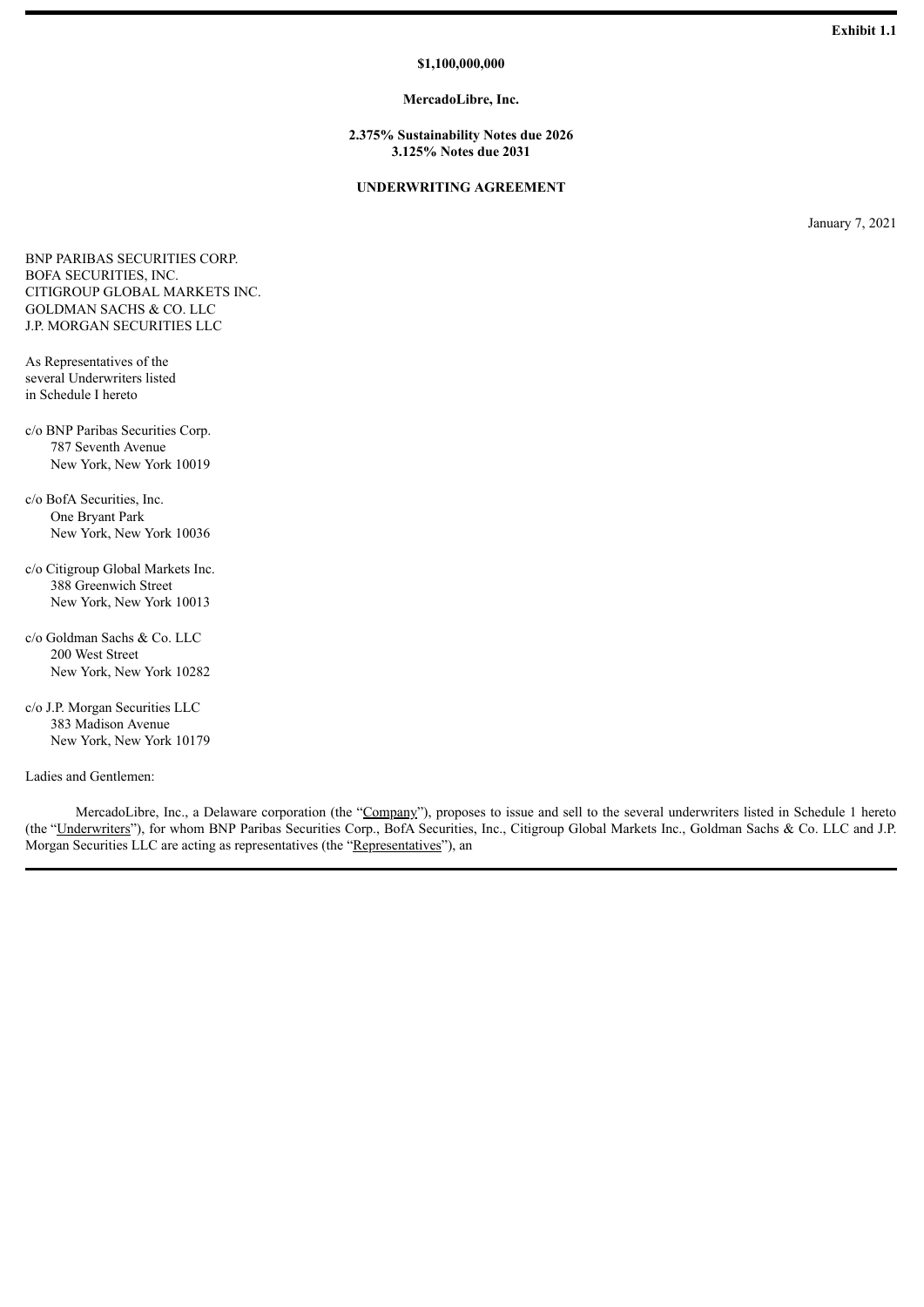aggregate of \$400,000,000 principal amount of its 2.375% Sustainability Notes due 2026 (the "Sustainability Notes") and an aggregate of \$700,000,000 principal amount of its 3.125% Notes due 2031 (the "2031 Notes" and, together with the Sustainability Notes, the "Securities). The Securities will be issued pursuant to an indenture to be dated as of January 14, 2021 (the "Base Indenture") among the Company, the guarantors listed in Schedule 2 hereto (the Guarantors") and The Bank of New York Mellon, as trustee (the "Trustee"), as supplemented by the First Supplemental Indenture, to be dated as of January 14, 2021, among the Company, the Guarantors and the Trustee (the "First Supplemental Indenture" and, together with the Base Indenture, the "Indenture") and will be guaranteed on a senior basis by each of the Guarantors (the "Guarantees").

The Company and the Guarantors hereby confirm their agreement with the several Underwriters concerning the purchase and sale of the Securities, as follows:

1. Registration Statement. The Company has prepared and filed with the Securities and Exchange Commission (the "Commission") under the Securities Act of 1933, as amended, and the rules and regulations of the Commission thereunder (collectively, the "Securities Act"), a registration statement on Form S-3 (File No. 333-251835), including a prospectus, relating to the Securities. Such registration statement, as amended at the time it became effective, including the information, if any, deemed pursuant to Rule 430A, 430B or 430C under the Securities Act to be part of the registration statement at the time of its effectiveness ("Rule 430 Information"), is referred to herein as the "Registration Statement"; and as used herein, the term "Preliminary Prospectus" means each prospectus included in such registration statement (and any amendments thereto) before effectiveness, any prospectus filed with the Commission pursuant to Rule 424(a) under the Securities Act and the prospectus included in the Registration Statement at the time of its effectiveness that omits Rule 430 Information, and the term "Prospectus" means the prospectus in the form first used (or made available upon request of purchasers pursuant to Rule 173 under the Securities Act) in connection with confirmation of sales of the Securities. If the Company has filed an abbreviated registration statement pursuant to Rule 462(b) under the Securities Act (the "Rule 462 Registration Statement"), then any reference herein to the term "Registration Statement" shall be deemed to include such Rule 462 Registration Statement. Any reference in this agreement (this "Agreement") to the Registration Statement, any Preliminary Prospectus or the Prospectus shall be deemed to refer to and include the documents incorporated or deemed incorporated by reference therein pursuant to Item 12 of Form S-3 under the Securities Act, as of the effective date of the Registration Statement or the date of such Preliminary Prospectus or the Prospectus, as the case may be and any reference to "amend", "amendment" or "supplement" with respect to the Registration Statement, any Preliminary Prospectus or the Prospectus shall be deemed to refer to and include any documents filed after such date under the Securities Exchange Act of 1934, as amended, and the rules and regulations of the Commission thereunder (collectively, the "Exchange Act") that are deemed to be incorporated by reference therein. Capitalized terms used but not defined herein shall have the meanings given to such terms in the Registration Statement and the Prospectus.

At or prior to 5:30 P.M. New York City time on January 7, 2021, the time when sales of the Securities were first made (the "Time of Sale"), the Company had prepared the following information (collectively, the "Time of Sale Information"): a Preliminary Prospectus dated January 4, 2021, and each "free-writing prospectus" (as defined pursuant to Rule 405 under the Securities Act) listed on Annex A hereto.

2. Purchase and Sale of the Securities.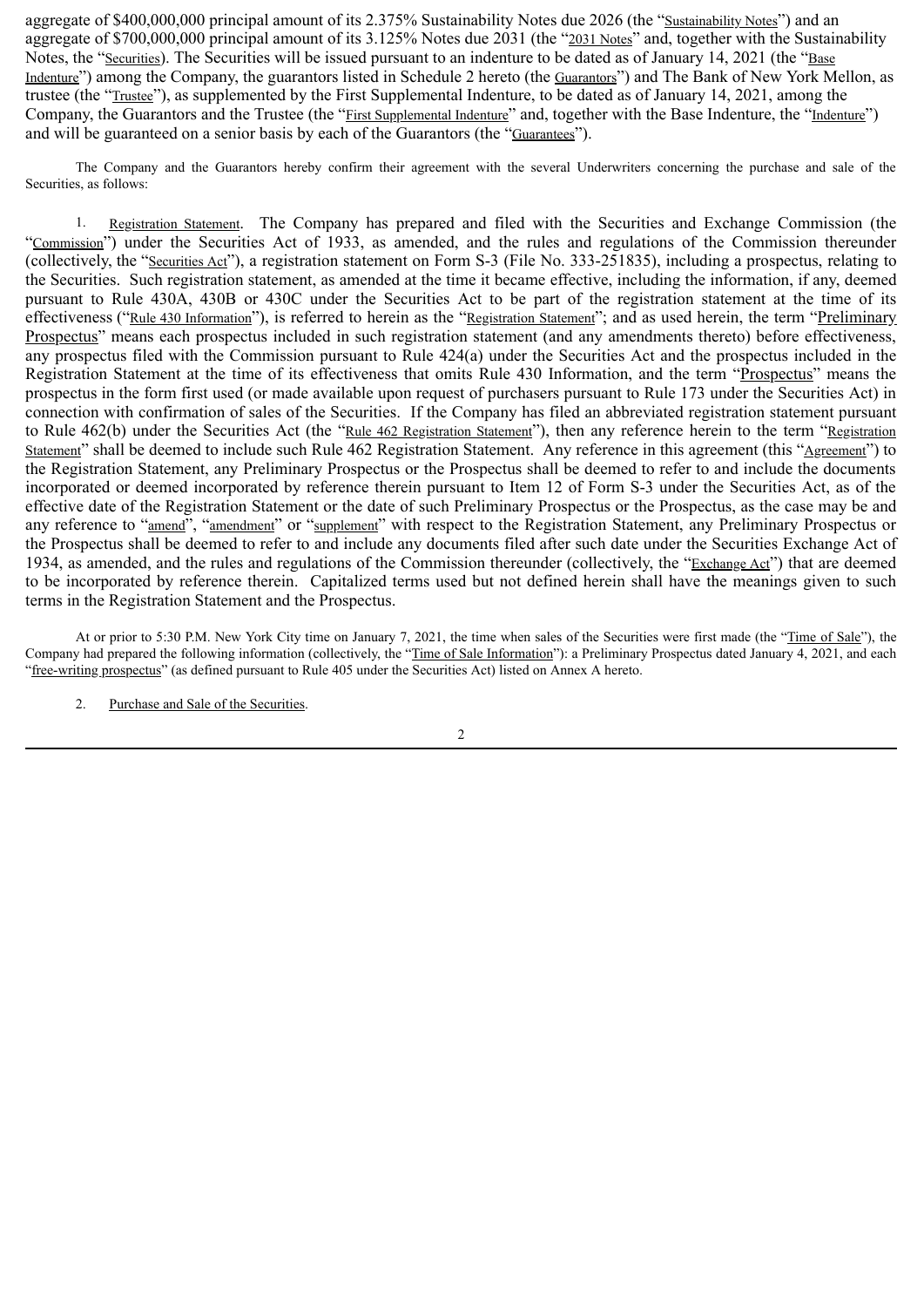(a) The Company agrees to issue and sell the Securities to the several Underwriters as provided in this Agreement, and each Underwriter, on the basis of the representations, warranties and agreements set forth herein and subject to the conditions set forth herein, agrees, severally and not jointly, to purchase from the Company the respective principal amount of Securities set forth opposite such Underwriter's name in Schedule 1 hereto at a price equal to 99.250% of the principal amount thereof plus accrued interest, if any, from January 14, 2021 to the Closing Date (as defined below). The Company will not be obligated to deliver any of the Securities except upon payment for all the Securities to be purchased as provided herein.

(b) The Company understands that the Underwriters intend to make a public offering of the Securities as soon after the effectiveness of this Agreement as in the judgment of the Representatives is advisable, and initially to offer the Securities on the terms set forth in the Time of Sale Information. It is understood that each Underwriter has authorized the Representatives, for their respective accounts, to accept delivery of, receipt for, and make payment of the purchase price for, the Securities which it has agreed to purchase. The Representatives may (but shall not be obligated to) make payment of the purchase price for the Securities to be purchased by any Underwriter whose funds have not been received by the Closing Time, but such payment shall not relieve such Underwriter from its obligations hereunder. The Company acknowledges and agrees that the Underwriters may offer and sell Securities to or through any affiliate of an Underwriter and that any such affiliate may offer and sell Securities purchased by it to or through any Underwriter.

(c) Payment for and delivery of the Securities will be made virtually at the offices of Davis Polk & Wardwell LLP at 10:00 A.M., New York City time, on January 14, 2021, or at such other time or place on the same or such other date, not later than the fifth business day thereafter, as the Representatives and the Company may agree upon in writing. The time and date of such payment and delivery is referred to herein as the "Closing Date".

(d) Payment for the Securities shall be made by wire transfer in immediately available funds to the account(s) specified by the Company to Citigroup Global Markets Inc. against delivery to the nominee of The Depository Trust Company ("DTC"), for the account of the Underwriters, of one or more global notes representing the Securities (collectively, the "Global Note"), with any transfer taxes payable in connection with the sale of the Securities duly paid by the Company. The Global Note will be made available for inspection by the Representatives not later than 6:00 P.M., New York City time, on the business day prior to the Closing Date.

(e) The Company and the Guarantors acknowledge and agree that each Underwriter is acting solely as principal in the capacity of an arm's length contractual counterparty to the Company and the Guarantors with respect to the offering of Securities contemplated hereby (including in connection with determining the terms of the offering) and not as a financial advisor or a fiduciary to, or an agent of, the Company, the Guarantors or any other person and the Company and the Guarantors are capable of evaluating and understanding and understand and accept the terms, risks and conditions of the transactions contemplated by this Agreement. Additionally, neither the Representatives nor any other Underwriter is advising the Company, the Guarantors or any other person as to any legal, tax, investment, accounting or regulatory matters with respect to the offering of Securities in any jurisdiction. The Company and the Guarantors shall consult with their own advisors concerning such matters and shall be responsible for making their own independent investigation and appraisal of the transactions contemplated hereby, and the Underwriters shall have no responsibility or liability to the Company or the Guarantors with respect thereto. Any review by the Representatives or any Underwriter of the Company, the Guarantors, the transactions contemplated hereby or other matters relating to such transactions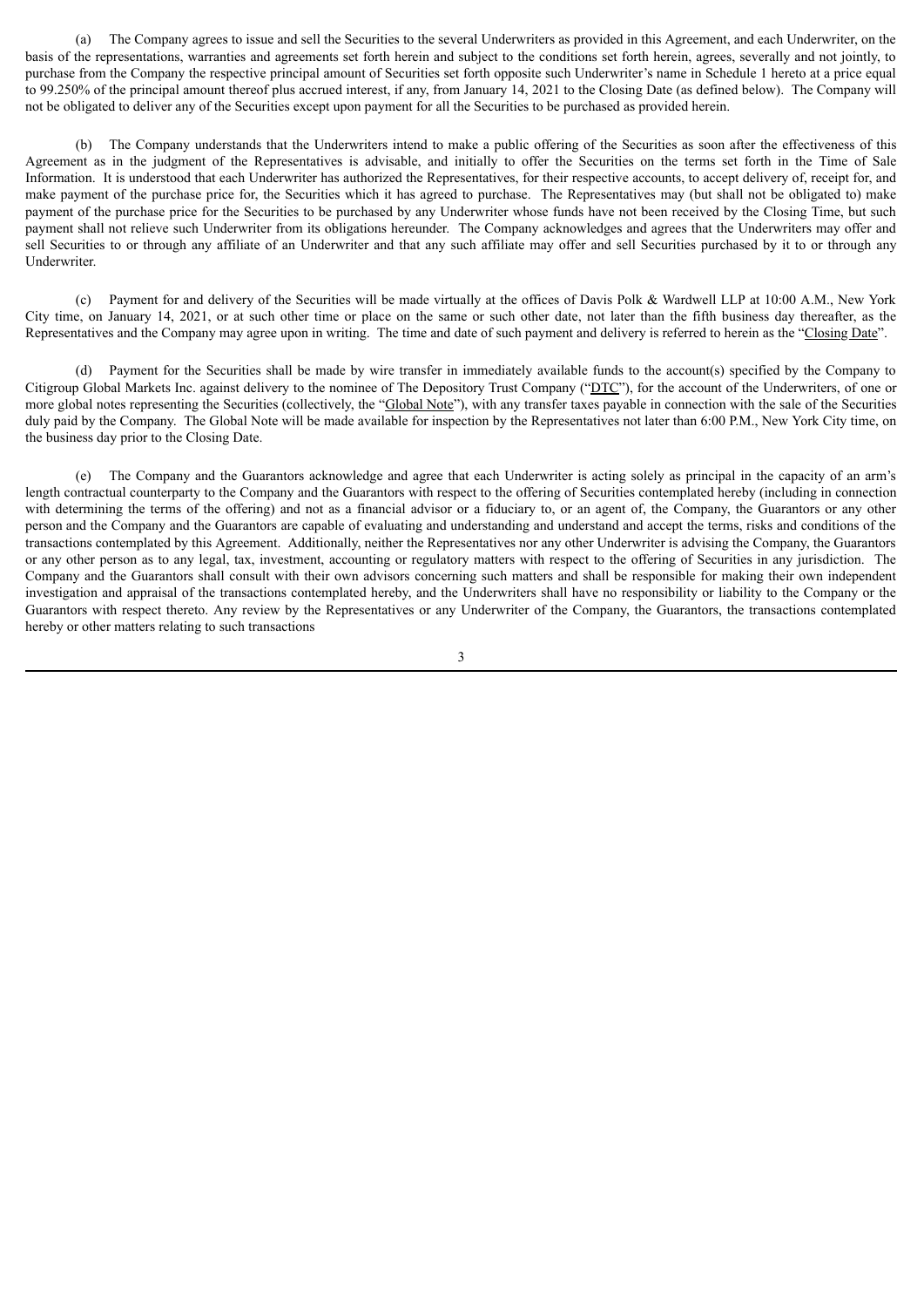will be performed solely for the benefit of the Representatives or such Underwriter, as the case may be, and shall not be on behalf of the Company or the Guarantors, as the case may be, or any other person. The Underwriters and their respective affiliates may be engaged in a broad range of transactions that involve interests that differ from those of the Company and the Guarantors.

3. Representations and Warranties of the Company and the Guarantors. The Company and the Guarantors jointly and severally represent and warrant to each Underwriter that:

(a) *Preliminary Prospectus.* No order preventing or suspending the use of any Preliminary Prospectus has been issued by the Commission, and each Preliminary Prospectus, at the time of filing thereof, complied in all material respects with the Securities Act and did not contain any untrue statement of a material fact or omit to state a material fact necessary in order to make the statements therein, in the light of the circumstances under which they were made, not misleading; provided that the Company and the Guarantors make no representation or warranty with respect to any statements or omissions made in reliance upon and in conformity with information relating to any Underwriter furnished to the Company and the Guarantors in writing by such Underwriter through the Representatives expressly for use in any Preliminary Prospectus, it being understood and agreed upon that the only such information furnished by the Representatives consists of the information described in Section 7(b) hereof.

(b) *Time of Sale Information*. The Time of Sale Information, at the Time of Sale did not, and at the Closing Date will not, contain any untrue statement of a material fact or omit to state a material fact necessary in order to make the statements therein, in the light of the circumstances under which they were made, not misleading; provided that the Company and the Guarantors make no representation or warranty with respect to any statements or omissions made in reliance upon and in conformity with information relating to any Underwriter furnished to the Company and the Guarantors in writing by such Underwriter through the Representatives expressly for use in the Preliminary Prospectus, the Time of Sale Information or the Prospectus, it being understood and agreed upon that the only such information furnished by the Representatives consists of the information described in Section 7(b) hereof. No statement of material fact included in the Prospectus has been omitted from the Time of Sale Information and no statement of material fact included in the Time of Sale Information that is required to be included in the Prospectus has been omitted therefrom.

(c) *Issuer Free Writing Prospectus.* The Company and the Guarantors (including their agents and representatives, other than the Underwriters in their capacity as such) have not prepared, made, used, authorized, approved or referred to and will not prepare, make, use, authorize, approve or refer to any "written communication" (as defined in Rule 405 under the Securities Act) that constitutes an offer to sell or solicitation of an offer to buy the Securities (each such communication by the Company and the Guarantors or their agents and representatives (other than a communication referred to in clauses (i) (ii) and (iii) below) an "Issuer Free Writing Prospectus") other than (i) any document not constituting a prospectus pursuant to Section  $2(a)(10)(a)$  of the Securities Act or Rule 134 under the Securities Act, (ii) the Preliminary Prospectus, (iii) the Prospectus, (iv) the documents listed on Annex A hereto, including a Pricing Term Sheet substantially in the form of Annex B hereto, which constitute part of the Time of Sale Information and (v) any electronic road show or other written communications, in each case approved in writing in advance by the Representatives. Each such Issuer Free Writing Prospectus complies in all material respects with the Securities Act, has been or will be (within the time period specified in Rule 433) filed in accordance with the Securities Act (to the extent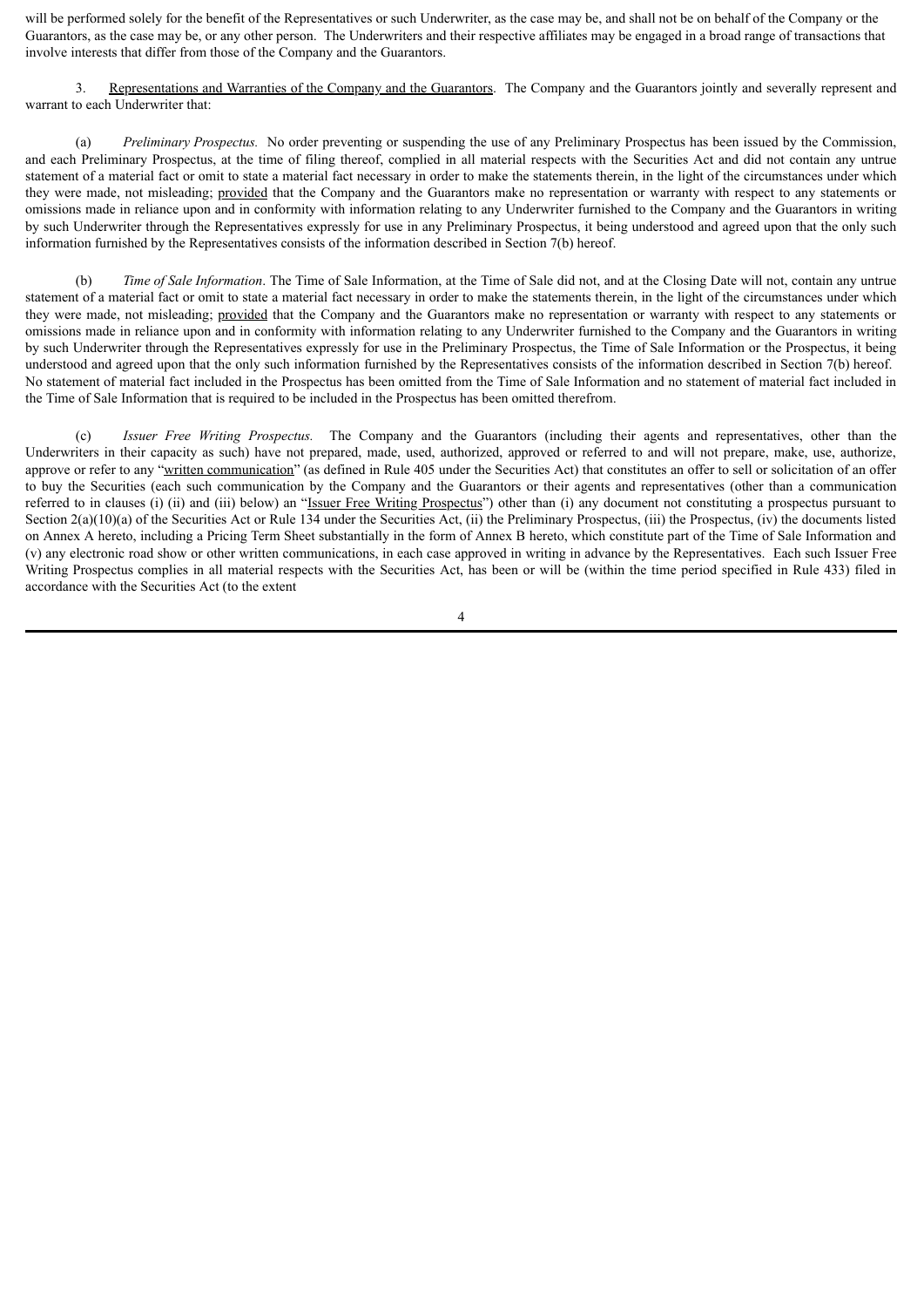required thereby) and, when taken together with the Preliminary Prospectus accompanying, or delivered prior to delivery of, such Issuer Free Writing Prospectus, at the Time of Sale, did not, and at the Closing Date will not, contain any untrue statement of a material fact or omit to state a material fact necessary in order to make the statements therein, in the light of the circumstances under which they were made, not misleading; provided that the Company and the Guarantors make no representation or warranty with respect to any statements or omissions made in each such Issuer Free Writing Prospectus in reliance upon and in conformity with information relating to any Underwriter furnished to the Company and the Guarantors in writing by such Underwriter through the Representatives expressly for use in any Issuer Free Writing Prospectus. No Issuer Free Writing Prospectus conflicts or will conflict with the information contained in the Registration Statement, any Preliminary Prospectus or the Prospectus, including any document incorporated by reference therein, that has not been superseded or modified. If at any time following issuance of an Issuer Free Writing Prospectus there occurred or occurs an event or development as a result of which such Issuer Free Writing Prospectus conflicted or would conflict with the information contained in the Registration Statement, the Time of Sale Information or the Prospectus, the Company has promptly notified or will promptly notify the Representatives and has promptly amended or supplemented or will promptly amend or supplement, at its own expense, such Issuer Free Writing Prospectus to eliminate or correct such conflict.

#### (d) [*Reserved*.]

(e) *Registration Statement and Prospectus.* The Registration Statement is an "automatic shelf registration statement" as defined under Rule 405 of the Securities Act that has been filed with the Commission not earlier than three years prior to the date hereof; and no notice of objection of the Commission to the use of such registration statement or any post-effective amendment thereto pursuant to Rule  $401(g)(2)$  under the Securities Act has been received by the Company. No order suspending the effectiveness of the Registration Statement has been issued by the Commission and no proceeding for that purpose or pursuant to Section 8A of the Securities Act against the Company or related to the offering has been initiated or threatened by the Commission; as of the applicable effective date of the Registration Statement and any amendment thereto, the Registration Statement complied and will comply in all material respects with the Securities Act and the Trust Indenture Act of 1939, as amended, and the rules and regulations of the Commission thereunder (collectively, the "Trust Indenture Act"), and did not and will not contain any untrue statement of a material fact or omit to state a material fact required to be stated therein or necessary in order to make the statements therein not misleading; and as of the date of the Prospectus and any amendment or supplement thereto and as of the Closing Date, the Prospectus will not contain any untrue statement of a material fact or omit to state a material fact necessary in order to make the statements therein, in the light of the circumstances under which they were made, not misleading; provided that the Company makes no representation or warranty with respect to (i) that part of the Registration Statement that constitutes the Statement of Eligibility and Qualification (Form T-1) of the Trustee under the Trust Indenture Act or (ii) any statements or omissions made in reliance upon and in conformity with information relating to any Underwriter furnished to the Company in writing by such Underwriter through the Representatives expressly for use in the Registration Statement and the Prospectus and any amendment or supplement thereto, it being understood and agreed upon that the only such information furnished by the Representatives consists of the information described in Section 7(b) hereof.

(f) *Incorporated Documents.* The documents incorporated or deemed incorporated by reference in each of the Registration Statement, the Prospectus and the Time of Sale Information, when they were filed with the Commission, conformed in all material respects to the requirements of the Exchange Act, and none of such documents contained any untrue statement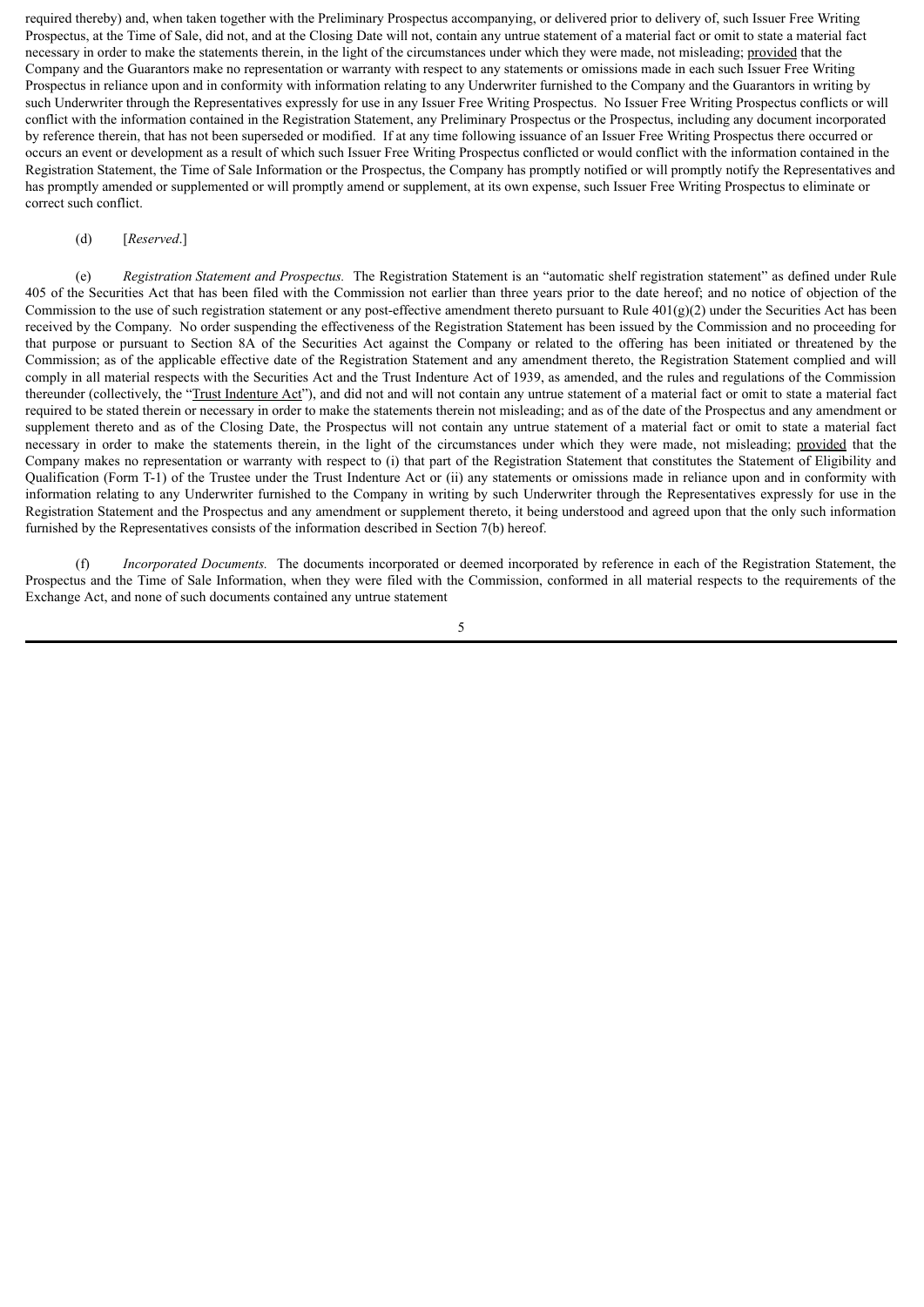of a material fact or omitted to state a material fact necessary to make the statements therein, in the light of the circumstances under which they were made, not misleading; and any further documents so filed and incorporated by reference in the Registration Statement, the Prospectus or the Time of Sale Information, when such documents become effective or are filed with the Commission, as the case may be, will conform in all material respects to the requirements of the Securities Act or the Exchange Act, as applicable, and will not contain any untrue statement of a material fact or omit to state a material fact necessary to make the statements therein, in the light of the circumstances under which they were made, not misleading.

(g) *Financial Statements.* The financial statements and the related notes thereto included or incorporated by reference in each of the Registration Statement, the Time of Sale Information and the Prospectus comply in all material respects with the applicable requirements of the Securities Act and the Exchange Act, as applicable, and present fairly the financial position of the Company and its subsidiaries as of the dates indicated and the results of their operations and the changes in their cash flows for the periods specified; such financial statements have been prepared in conformity with generally accepted accounting principles ("GAAP") applied on a consistent basis throughout the periods covered thereby, and the supporting schedules included or incorporated by reference in each of the Registration Statement, the Prospectus and the Time of Sale Information present fairly the information required to be stated therein; and the other financial information included or incorporated by reference in each of the Registration Statement, the Time of Sale Information and the Prospectus has been derived from the accounting records of the Company and its subsidiaries and presents fairly the information shown thereby. All disclosures contained in the Registration Statement, the Time of Sale Information or the Prospectus, if any, regarding "non-GAAP financial measures" (as such term is defined by the rules and regulations of the Commission) comply with Regulation G under the Exchange Act and Item 10 of Regulation S-K under the Securities Act, to the extent applicable. The interactive data in eXtensible Business Reporting Language included or incorporated by reference in the Registration Statement, the Prospectus and the Time of Sale Information fairly presents the information called for in all material respects and is prepared in accordance with the Commission's rules and guidelines applicable thereto.

(h) *No Material Adverse Change.* Since the date of the most recent financial statements of the Company included or incorporated by reference in each of the Registration Statement, the Time of Sale Information and the Prospectus, (i) there has not been any material change in the capital stock, long-term debt, notes payable or current portion of long-term debt of the Company or any of its subsidiaries, or any dividend or distribution of any kind declared, set aside for payment, paid or made by the Company on any class of capital stock, or any material adverse change, or any development involving a prospective material adverse change, in or affecting the business, properties, management, financial position, stockholders' equity, results of operations or prospects of the Company and its subsidiaries taken as a whole (a "Material Adverse Change"); (ii) neither the Company nor any of its subsidiaries has entered into any transaction or agreement that is material to the Company and its subsidiaries individually or taken as a whole or incurred any liability or obligation, direct or contingent, that is material to the Company and its subsidiaries individually or taken as a whole; and (iii) neither the Company nor any of its subsidiaries has sustained any material loss or interference with its business from fire, explosion, flood or other calamity, whether or not covered by insurance, or from any labor disturbance or dispute or any action, order or decree of any court or arbitrator or governmental or regulatory authority, except in the case of each of clauses (i), (ii) and (iii) as otherwise disclosed in each of the Registration Statement, the Time of Sale Information and the Prospectus.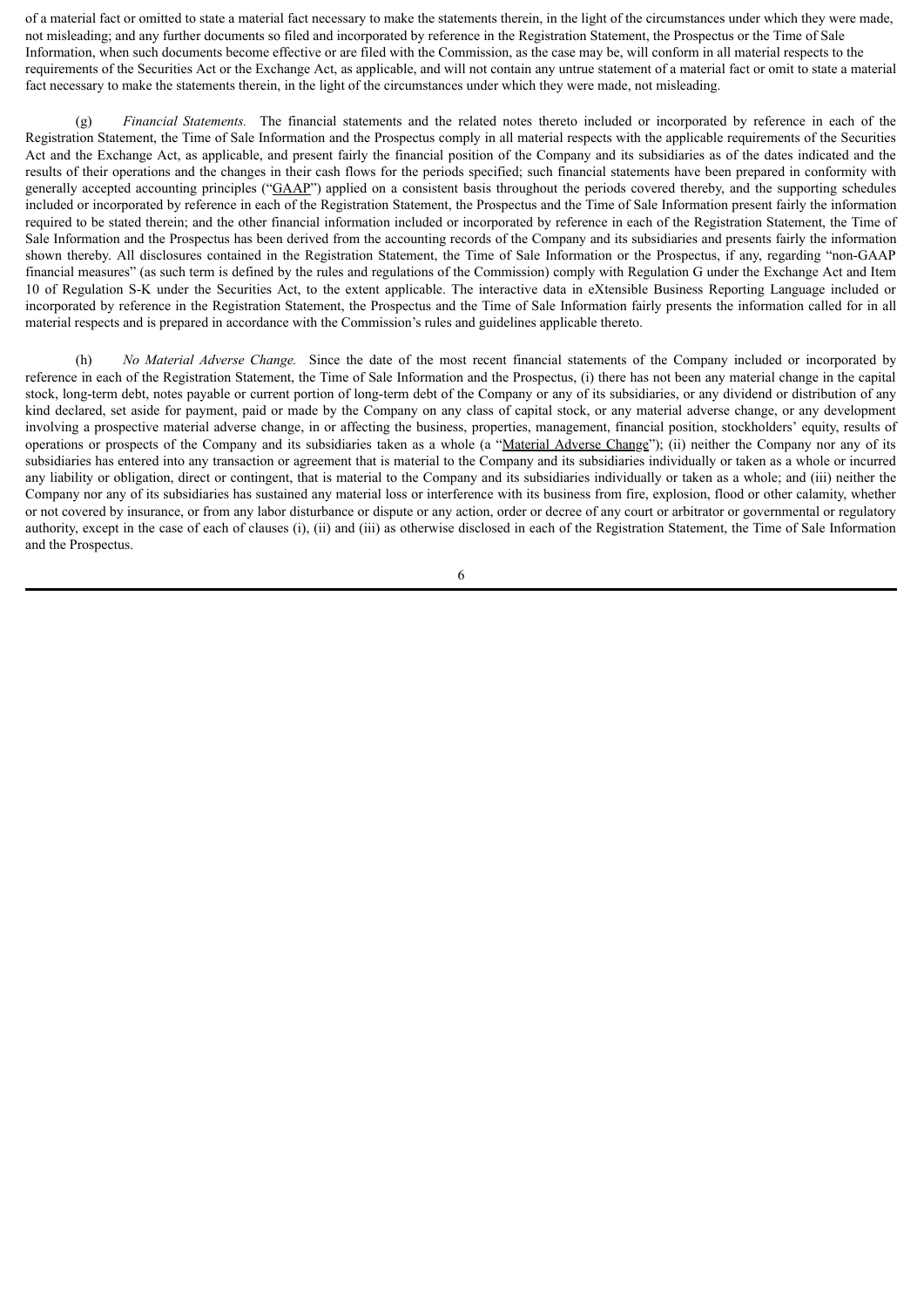(i) *Organization and Good Standing.* The Company and each of its subsidiaries have been duly organized and are validly existing and in good standing (to the extent such concept exists in such jurisdiction) under the laws of their respective jurisdictions of organization, are duly qualified to do business and are in good standing (to the extent such concept exists in such jurisdiction) in each jurisdiction in which their respective ownership or lease of property or the conduct of their respective businesses requires such qualification, and have all power and authority necessary to own or hold their respective properties and to conduct the businesses in which they are engaged as described in the Registration Statement, Time of Sale Information and the Prospectus, except where the failure to be so qualified, in good standing or have such power or authority would not, individually or in the aggregate, have a material adverse effect on the business, properties, management, financial position, stockholders' equity, results of operations or prospects of the Company and its subsidiaries taken as a whole or on the performance by the Company and the Guarantors of their obligations under this Agreement, the Securities and the Guarantees (a "Material Adverse Effect"). The Company does not own or control, directly or indirectly, any corporation, association or other entity other than the subsidiaries listed in Schedule 3 to this Agreement.

(j) *Capitalization*. The Company has the capitalization as set forth in each of the Registration Statement, the Time of Sale Information and the Prospectus under the heading "Capitalization"; and all the outstanding shares of capital stock or other equity interests of each subsidiary owned, directly or indirectly, by the Company have been duly and validly authorized and issued, are fully paid and non-assessable and are owned directly or indirectly by the Company, free and clear of any lien, charge, encumbrance, security interest, restriction on voting or transfer or any other claim of any third party.

(k) *Due Authorization.* The Company and each of the Guarantors have full right, power and authority to execute and deliver this Agreement, the Securities and the Indenture (including each Guarantee set forth therein) (collectively, the "Transaction Documents") and to perform their respective obligations hereunder and thereunder; and all action required to be taken for the due and proper authorization, execution and delivery of each of the Transaction Documents and the consummation of the transactions contemplated thereby has been duly and validly taken.

(l) *The Indenture.* The Indenture has been duly authorized by the Company and each of the Guarantors and on the Closing Date will be duly executed and delivered by the Company and each of the Guarantors and, when duly executed and delivered in accordance with its terms by each of the other parties thereto, will constitute a valid and legally binding agreement of the Company and each of the Guarantors enforceable against the Company and each of the Guarantors in accordance with its terms, except as enforceability may be limited by applicable bankruptcy, insolvency or similar laws affecting the enforcement of creditors' rights generally or by equitable principles relating to enforceability (collectively, the "Enforceability Exceptions"); and on the Closing Date the Indenture will conform in all material respects to the requirements of the Trust Indenture Act.

(m) *The Securities and the Guarantees*. The Securities have been duly authorized by the Company and, when duly executed, authenticated, issued and delivered as provided in the Indenture and paid for as provided herein, will be duly and validly issued and outstanding and will constitute valid and legally binding obligations of the Company enforceable against the Company in accordance with their terms, subject to the Enforceability Exceptions, and will be entitled to the benefits of and in the form contemplated in the Indenture; and the Guarantees have been duly authorized by each of the Guarantors and, when the Securities have been duly executed, authenticated, issued and delivered as provided in the Indenture and paid for as provided herein,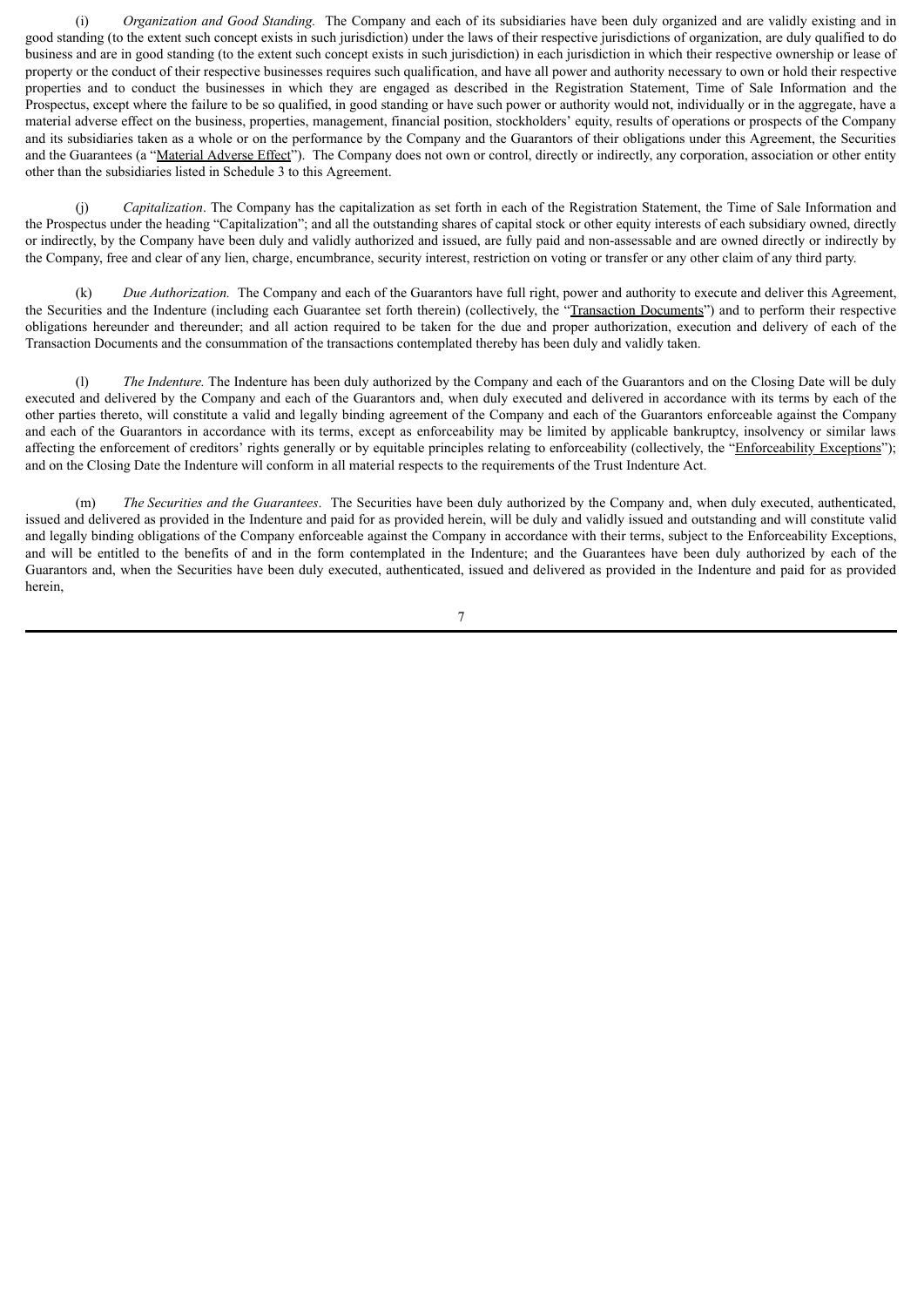will be valid and legally binding obligations of each of the Guarantors, enforceable against each of the Guarantors in accordance with their terms, subject to the Enforceability Exceptions, and will be entitled to the benefits of and in the form contemplated in the Indenture.

- (n) *Underwriting Agreement*. This Agreement has been duly authorized, executed and delivered by the Company and each of the Guarantors.
- (o) [*Reserved*];

(p) *Descriptions of the Transaction Documents*. Each Transaction Document conforms in all material respects to the description thereof contained in each of the Registration Statement, the Time of Sale Information and the Prospectus.

(q) *No Violation or Default.* Neither the Company nor any of its subsidiaries is (i) in violation of its charter or by-laws (including *estatutos sociales* and *estatutos sociais*) or similar constitutive or organizational documents; (ii) in default, and no event has occurred that, with notice or lapse of time or both, would constitute such a default, in the due performance or observance of any term, covenant or condition contained in any indenture, mortgage, deed of trust, loan agreement or other agreement or instrument to which the Company or any of its subsidiaries is a party or by which the Company or any of its subsidiaries is bound or to which any of the property or assets of the Company or any of its subsidiaries is subject; or (iii) in violation of any law or statute or any judgment, order, rule or regulation of any court or arbitrator or governmental or regulatory authority, except, in the case of clauses (ii) and (iii) above, for any such default or violation that would not, individually or in the aggregate, have a Material Adverse Effect.

(r) *No Conflicts.* The execution, delivery and performance by the Company and each of the Guarantors of each of the Transaction Documents to which each is a party, the issuance and sale of the Securities, the issuance of the Guarantees and compliance by the Company and each of the Guarantors with the terms thereof and the consummation of the transactions contemplated by the Transaction Documents will not (i) conflict with or result in a breach or violation of any of the terms or provisions of, or constitute a default under, result in the termination, modification or acceleration of, or result in the creation or imposition of any lien, charge or encumbrance upon any property, right or assets of the Company or any of its subsidiaries pursuant to, any indenture, mortgage, deed of trust, loan agreement or other agreement or instrument to which the Company or any of its subsidiaries is a party or by which the Company or any of its subsidiaries is bound or to which any property, right or assets of the Company or any of its subsidiaries is subject, except, in each case, as would not reasonably be expected, individually or in the aggregate, to have a Material Adverse Effect, (ii) result in any violation of the provisions of the charter or by-laws (including *estatutos sociales* and *estatutos sociais*) or similar constitutive or organizational documents of the Company or any of its subsidiaries or (iii) result in the violation of any law or statute or any judgment, order, rule or regulation of any court or arbitrator or governmental or regulatory authority.

(s) *No Consents Required*. No consent, approval, authorization, order, registration or qualification of or with any court or arbitrator or governmental or regulatory authority is required for the execution, delivery and performance by the Company and each of the Guarantors of each of the Transaction Documents to which each is a party, the issuance and sale of the Securities, the issuance of the Guarantees and compliance by the Company and each of the Guarantors with the terms thereof and the consummation of the transactions contemplated by the Transaction Documents, except for (i) the registration of the Securities and the Guarantees under the Securities Act, (ii) the qualification of the Indenture under the Trust Indenture Act and (iii) such consents,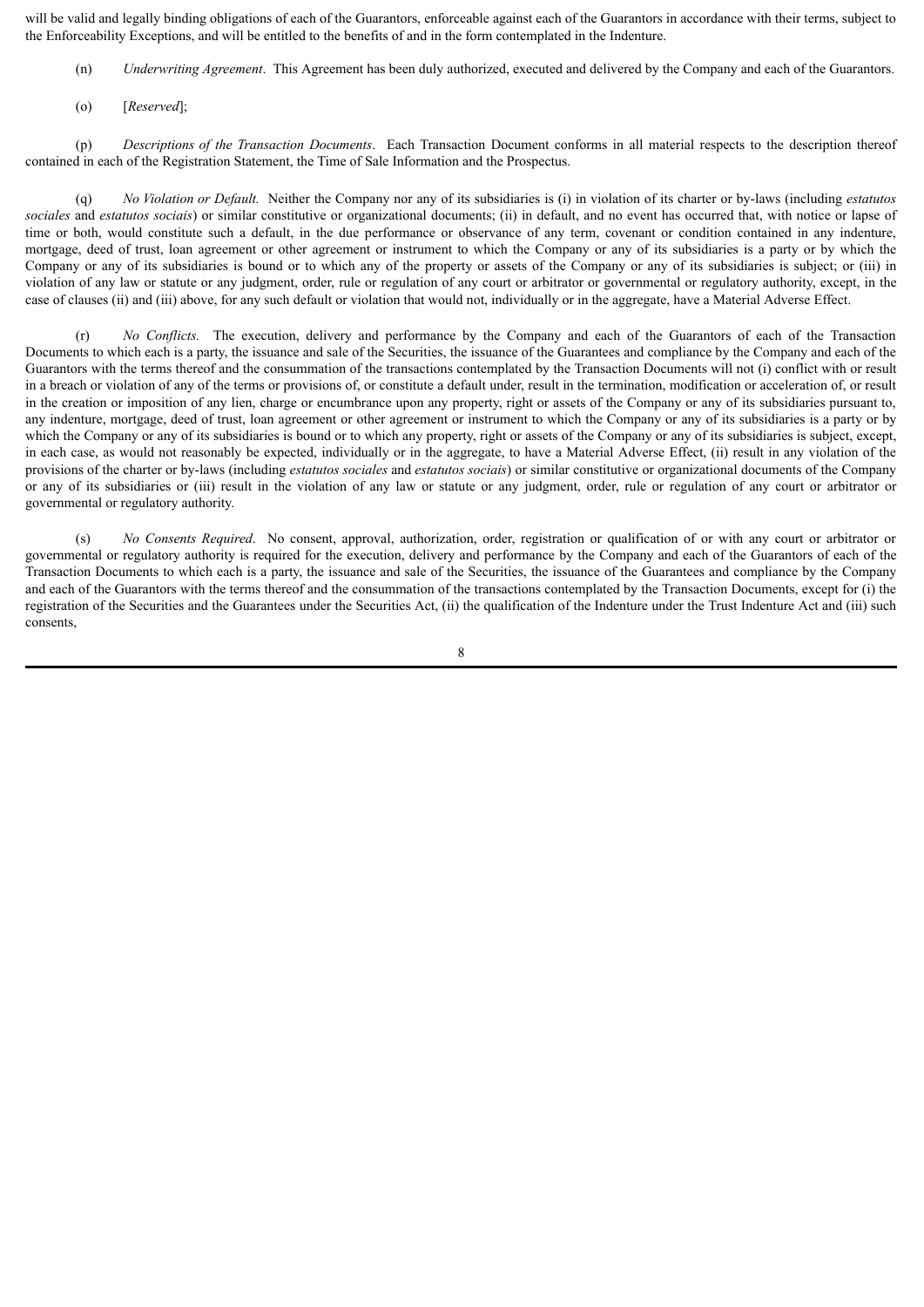approvals, authorizations, orders and registrations or qualifications as may be required under applicable state securities laws in connection with the purchase and distribution of the Securities by the Underwriters.

Legal Proceedings. There are no legal, governmental or regulatory investigations, actions, demands, claims, suits, arbitrations, inquiries or proceedings ("Actions") pending of which the Company has received written notice and to which the Company or any of its subsidiaries is or may be a party or to which any property of the Company or any of its subsidiaries is or may be the subject that, individually or in the aggregate, if determined adversely to the Company or any of its subsidiaries, could reasonably be expected to have a Material Adverse Effect; no such Actions are threatened or, to the knowledge of the Company and each of the Guarantors, contemplated by any governmental or regulatory authority or threatened by others; and (i) there are no current or pending Actions that are required under the Securities Act to be described in the Registration Statement or the Prospectus that are not so described in the Registration Statement, the Time of Sale Information and the Prospectus and (ii) there are no statutes, regulations or contracts or other documents that are required under the Securities Act to be filed as exhibits to the Registration Statement or described in the Registration Statement and the Prospectus that are not so filed as exhibits to the Registration Statement or described in the Registration Statement, the Time of Sale Information and the Prospectus.

(u) *Independent Accountants.* Deloitte & Co. S.A., who have audited the consolidated financial statements of the Company and its subsidiaries included in the Annual Report on Form 10-K for the year ended December 31, 2019, as amended by the 10-K/A filed on December 23, 2020, which is incorporated by reference in the Registration Statement and the Prospectus, is an independent registered public accounting firm with respect to the Company and its subsidiaries within the applicable rules and regulations adopted by the Commission and the Public Company Accounting Oversight Board (United States) and as required by the Securities Act.

#### (v) [*Reserved.*]

(w) *Title to Real and Intellectual Property.* The Company and its subsidiaries have good and marketable title in fee simple (in the case of real property) to, or have valid rights to lease or otherwise use, all items of real and personal property that are material to the respective businesses of the Company and its subsidiaries, in each case free and clear of all liens, encumbrances, claims and defects and imperfections of title except those that (i) do not materially interfere with the use made and proposed to be made of such property by the Company and its subsidiaries or, (ii) could not reasonably be expected, individually or in the aggregate, to have a Material Adverse Effect. Except as disclosed in the Registration Statement, Time of Sale Information and the Prospectus: (i) the Company and its subsidiaries own or possess adequate rights to use all material uniform resource locators (URLs), patents, patent applications, trademarks, service marks, trade names, trademark registrations, service mark registrations, copyrights, licenses, inventions and knowhow (including trade secrets and other unpatented and/or unpatentable proprietary or confidential information, systems or procedures) material for the conduct of their respective businesses as they are currently conducted (collectively, "Intellectual Property"); (ii) there are no third parties who have established or, to the knowledge of the Company or any Guarantor, will be able to establish rights to any Intellectual Property, except for, and to the extent of, the ownership rights of the owners of the Intellectual Property which the Registration Statement, Time of Sale Information and the Prospectus, disclose is licensed to the Company or any Guarantor; (iii) to the knowledge of the Company or any Guarantor, there is no infringement by third parties of any Intellectual Property; (iv) to the knowledge of the Company or any Guarantor, there is no pending or threatened action, suit,

 $\overline{Q}$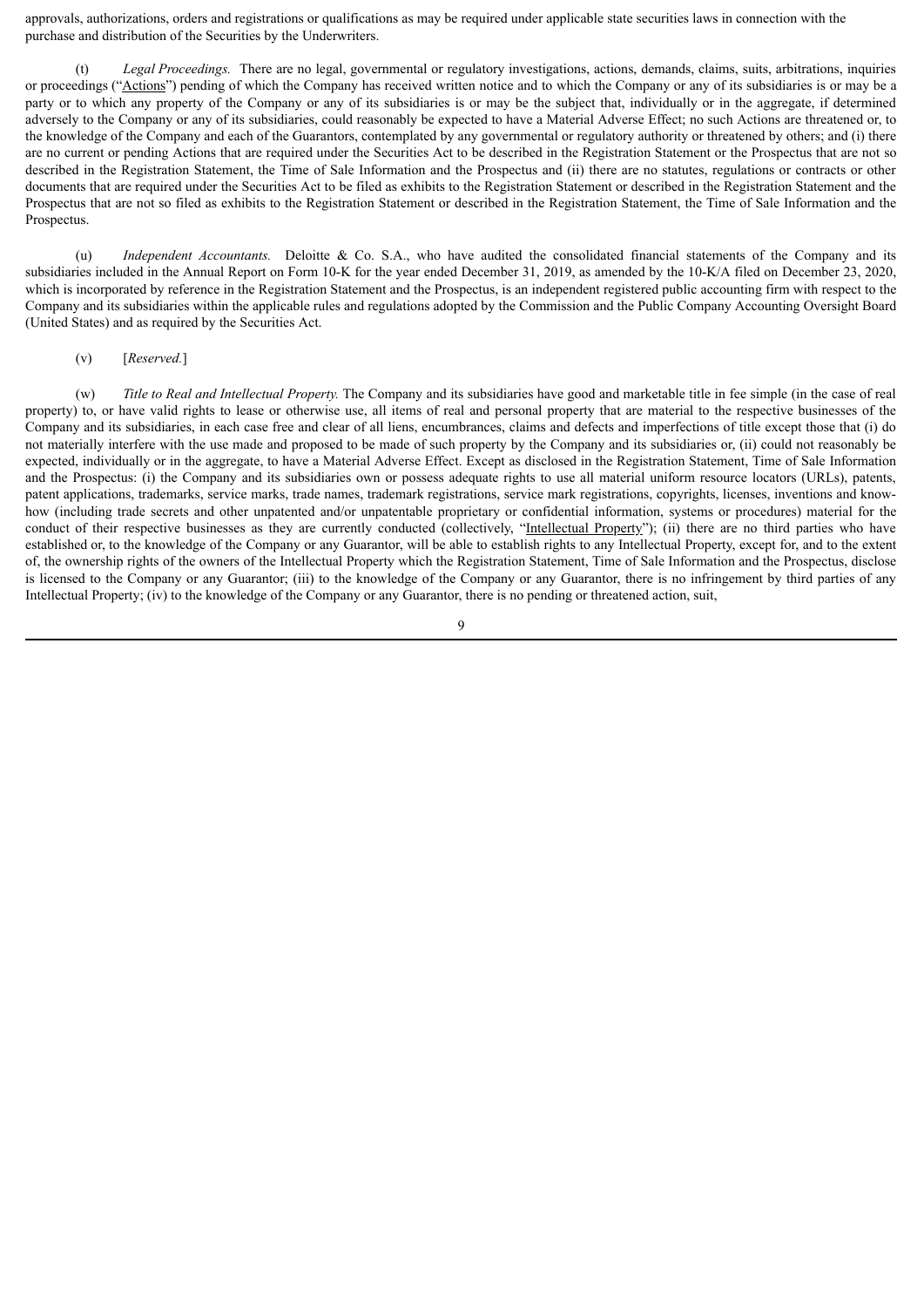proceeding or claim by others challenging the Company's or its subsidiaries' rights in or to any Intellectual Property, and the Company or any of its subsidiaries is unaware of any facts which could form a reasonable basis for any such action, suit, proceeding or claim; (v) to the knowledge of the Company or any Guarantor, there is no pending or threatened action, suit, proceeding or claim by others challenging the validity, enforceability or scope of any Intellectual Property, and the Company or any of its subsidiaries is unaware of any facts which could form a reasonable basis for any such action, suit, proceeding or claim; (vi) to the knowledge of the Company or any Guarantor, there is no pending or threatened action, suit, proceeding or claim by others that the Company or any of its subsidiaries infringes, misappropriates or otherwise violates any patent, trademark, trade name, service mark, copyright, trade secret or other proprietary rights of others, and the Company or any of its subsidiaries is unaware of any facts which could form a reasonable basis for any such action, suit, proceeding or claim; (vii) to the best knowledge of the Company or any Guarantor, the Company and its subsidiaries have complied in all material respects with the terms of any agreement pursuant to which Intellectual Property has been licensed to the Company or any of its subsidiaries, and all such agreements that are material for the conduct of their respective businesses as they are currently conducted are in full force and effect; and (viii) to the best knowledge of the Company and any Guarantor, there is no patent or patent application that contains claims that interfere with the issued or pending claims of any of the Intellectual Property or that challenges the validity, enforceability or scope of any of the Intellectual Property except, in each case, as would not reasonably be expected, individually or in the aggregate, to have a Material Adverse Effect.

(x) *No Undisclosed Relationships.* No relationship, direct or indirect, exists between or among the Company or any of its subsidiaries, on the one hand, and the directors, officers, stockholders, customers, suppliers or other affiliates of the Company or any of its subsidiaries, on the other, that is required by the Securities Act to be described in each of the Registration Statement and the Prospectus and that is not so described in such documents and in the Time of Sale Information.

(y) *Investment Company Act.* Neither the Company, nor any of the Guarantors is, and after giving effect to the offering and sale of the Securities and the application of the proceeds thereof as described in each of the Registration Statement, the Time of Sale Information and the Prospectus, will not be, required to register as an "investment company" or an entity "controlled" by an "investment company" within the meaning of the Investment Company Act of 1940, as amended, and the rules and regulations of the Commission thereunder (collectively, the "Investment Company Act").

(z) *Taxes*. Except as described in the Registration Statement, the Time of Sale Information and the Prospectus, the Company and its subsidiaries have paid all material federal, state, local and non-U.S. taxes and filed all material tax returns required to be paid or filed through the date hereof except for any taxes (i) for which an extension has been obtained or (ii) which are being contested in good faith and by appropriate proceedings (provided adequate reserves have been provided for such taxes); and except as otherwise disclosed in the Registration Statement, Time of Sale Information and the Prospectus, there is no material tax deficiency that has been, or could reasonably be expected to be, asserted against the Company or any of its subsidiaries or any of their respective properties or assets.

(aa) *Licenses and Permits.* The Company and its subsidiaries possess all licenses, sub-licenses, certificates, permits and other authorizations issued by, and have made all declarations and filings with, the appropriate federal, state, local or foreign governmental or regulatory authorities that are necessary for the ownership or lease of their respective properties or the conduct of their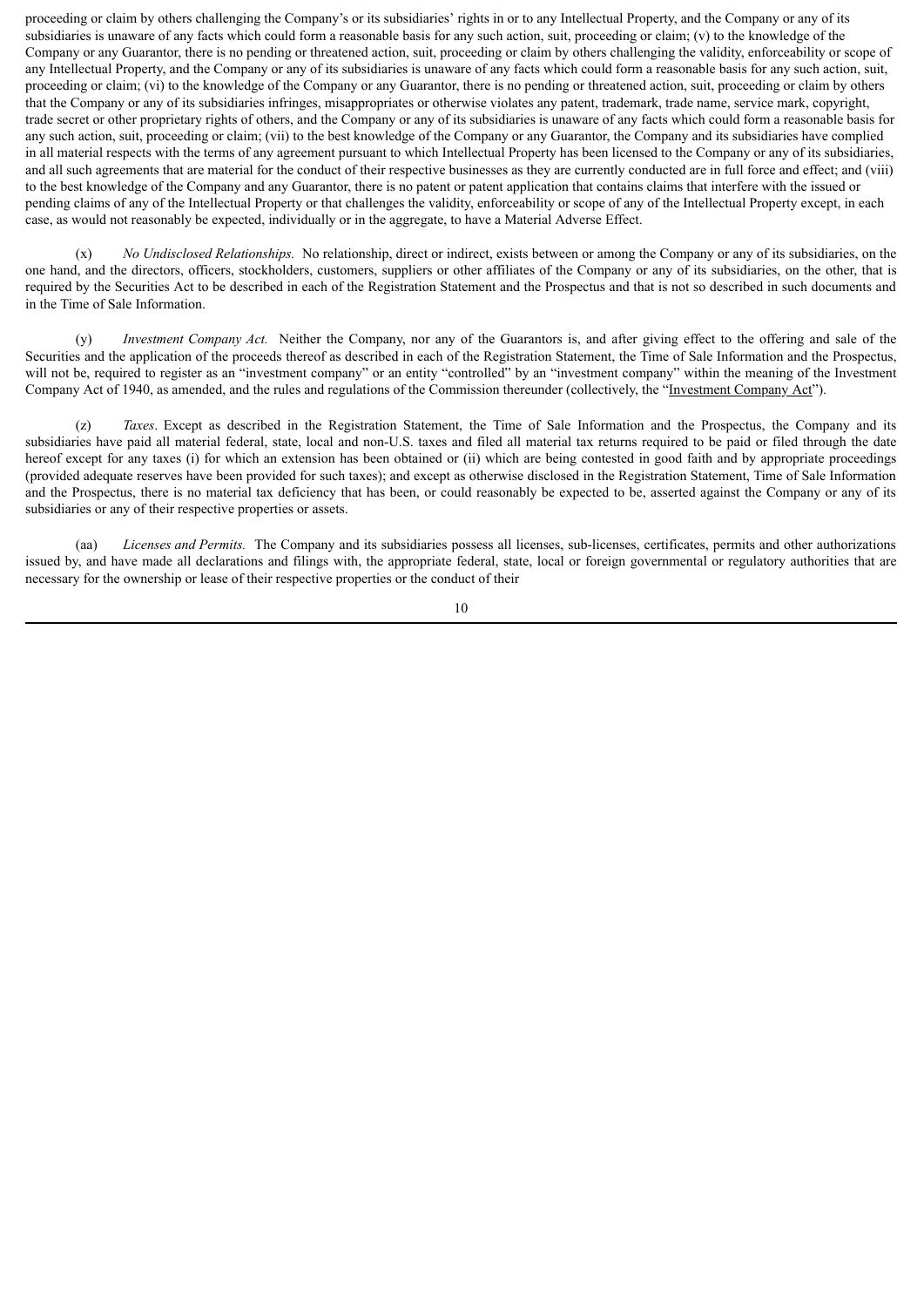respective businesses as described in each of the Registration Statement, the Time of Sale Information and the Prospectus, except where the failure to possess or make the same would not, individually or in the aggregate, have a Material Adverse Effect; and neither the Company nor any of its subsidiaries has received notice of any revocation or modification of any such license, sub-license, certificate, permit or authorization or has any reason to believe that any such license, sub-license, certificate, permit or authorization will not be renewed in the ordinary course.

(bb) *No Labor Disputes*. Except as described in each of the Registration Statement, the Time of Sale Information and the Prospectus, neither the Company, nor any of the Guarantors or any of their respective subsidiaries is engaged in any illegal labor practice, except as would not, individually or in the aggregate, have a Material Adverse Effect. Except as described in each of the Registration Statement, the Time of Sale Information and the Prospectus, no labor disturbance by or dispute with employees of the Company or any of its subsidiaries exists or, to the knowledge of the Company and each of the Guarantors, is contemplated or threatened and neither the Company nor any Guarantor is aware of any existing or imminent labor disturbance by, or dispute with, the employees of any of the Company's or any of the Company's subsidiaries' principal suppliers, contractors or customers, except as would not, individually or in the aggregate, have a Material Adverse Effect. Neither the Company nor any of its subsidiaries has received any notice of cancellation or termination with respect to any collective bargaining agreement to which it is a party.

(cc) *Certain Environmental Matters*. (i) The Company and its subsidiaries (x) are in compliance with any and all applicable federal, state, local and foreign laws, rules, regulations, requirements, decisions and orders relating to the protection of human health and safety, the environment or hazardous or toxic substances or wastes, pollutants or contaminants (collectively, "Environmental Laws"); (y) have received and are in compliance with all permits, licenses, certificates or other authorizations or approvals required of them under applicable Environmental Laws to conduct their respective businesses; and (z) have not received notice of any actual or potential liability for the investigation or remediation of any disposal or release of hazardous or toxic substances or wastes, pollutants or contaminants, and (ii) there are no costs or liabilities associated with Environmental Laws of or relating to the Company or its subsidiaries, except in the case of each of  $(x)$  and  $(y)$  above, for any such failure to comply, or failure to receive required permits, licenses or approvals, or cost or liability as would not, individually or in the aggregate, have a Material Adverse Effect.

(dd) *Compliance with ERISA.* (i) Each employee benefit plan, within the meaning of Section 3(3) of the Employee Retirement Income Security Act of 1974, as amended ("ERISA"), for which the Company or any member of its "Controlled Group" (defined as any entity, whether or not incorporated, that is under common control with the Company within the meaning of Section  $4001(a)(14)$  of ERISA or any entity that would be regarded as a single employer with the Company under Section  $414(b),(c),(m)$  or (o) of the Internal Revenue Code of 1986, as amended (the "Code")) would have any liability (each, a "Plan") has been maintained in compliance with its terms and the requirements of any applicable statutes, orders, rules and regulations, including but not limited to ERISA and the Code; (ii) no prohibited transaction, within the meaning of Section 406 of ERISA or Section 4975 of the Code, has occurred with respect to any Plan, excluding transactions effected pursuant to a statutory or administrative exemption; (iii) for each Plan that is subject to the funding rules of Section 412 of the Code or Section 302 of ERISA, no Plan has failed (whether or not waived), or is reasonably expected to fail, to satisfy the minimum funding standards (within the meaning of Section 302 of ERISA or Section 412 of the Code) applicable to such Plan; (iv) no Plan is, or is reasonably expected to be, in "at risk status" (within the meaning of Section 303(i) of ERISA), and no Plan that is a "multiemployer plan" within the meaning of Section  $4001(a)(3)$  of ERISA is in "endangered status" or "critical status" (within the meaning of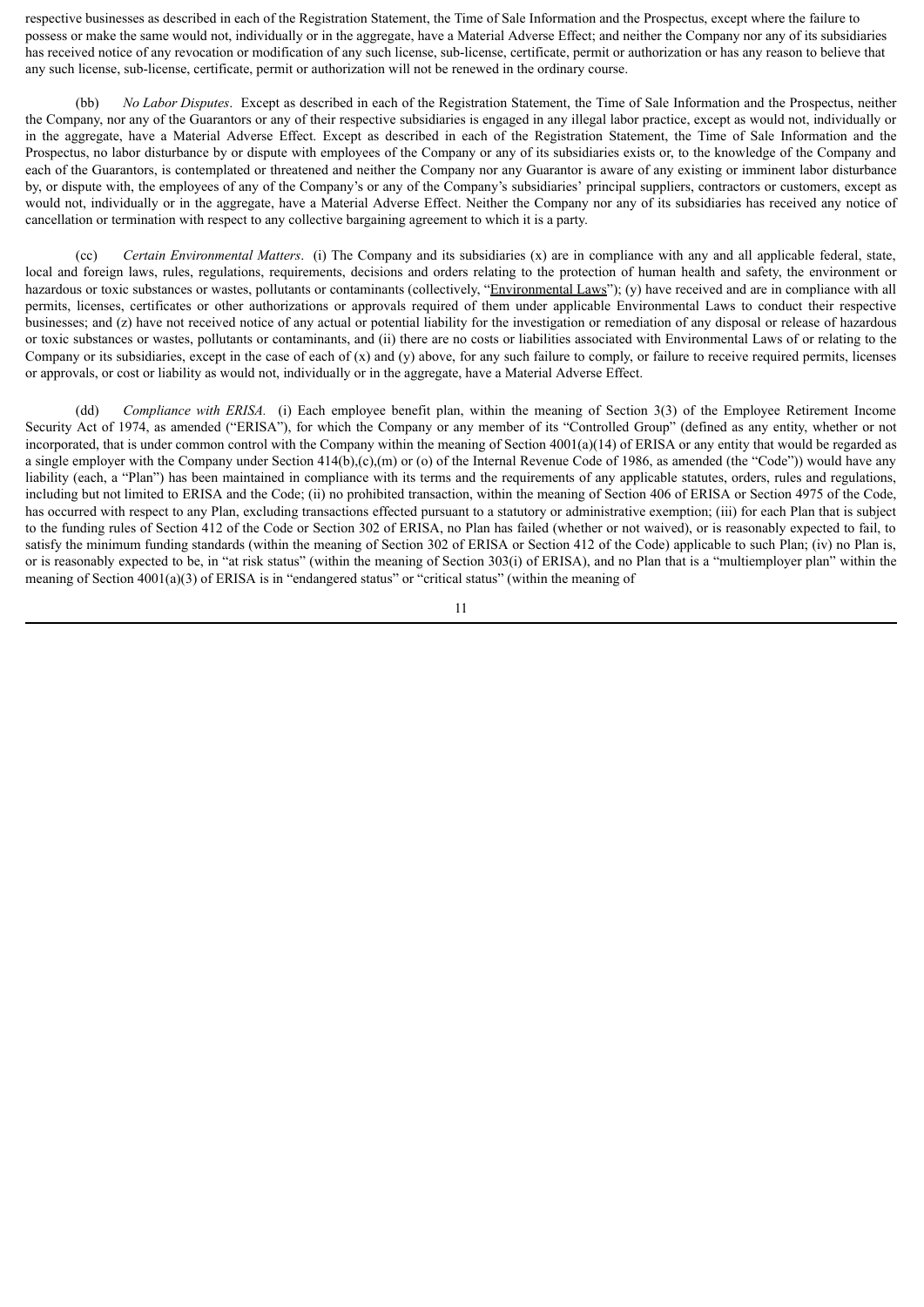Sections 304 and 305 of ERISA); (v) the fair market value of the assets of each Plan exceeds the present value of all benefits accrued under such Plan (determined based on those assumptions used to fund such Plan); (vi) no "reportable event" (within the meaning of Section 4043(c) of ERISA and the regulations promulgated thereunder) has occurred or is reasonably expected to occur; (vii) each Plan that is intended to be qualified under Section 401(a) of the Code is so qualified, and nothing has occurred, whether by action or by failure to act, which would cause the loss of such qualification; (viii) neither the Company nor any member of the Controlled Group has incurred, nor reasonably expects to incur, any liability under Title IV of ERISA (other than contributions to the Plan or premiums to the Pension Benefit Guarantee Corporation, in the ordinary course and without default) in respect of a Plan (including a "multiemployer plan" within the meaning of Section 4001(a)(3) of ERISA); and (ix) none of the following events has occurred or is reasonably likely to occur: (A) a material increase in the aggregate amount of contributions required to be made to all Plans by the Company or its Controlled Group affiliates in the current fiscal year of the Company and its Controlled Group affiliates compared to the amount of such contributions made in the Company's and its Controlled Group affiliates' most recently completed fiscal year; or (B) a material increase in the Company and its subsidiaries' "accumulated post-retirement benefit obligations" (within the meaning of Accounting Standards Codification Topic 715-60) compared to the amount of such obligations in the Company and its subsidiaries' most recently completed fiscal year, except in each case with respect to the events or conditions set forth in (i) through (ix) hereof, as would not, individually or in the aggregate, have a Material Adverse Effect.

(ee) *Disclosure Controls*. The Company and its subsidiaries maintain an effective system of "disclosure controls and procedures" (as defined in Rule 13a-15(e) of the Exchange Act) that complies with the requirements of the Exchange Act and that has been designed to ensure that information required to be disclosed by the Company in reports that it files or submits under the Exchange Act is recorded, processed, summarized and reported within the time periods specified in the Commission's rules and forms, including controls and procedures designed to ensure that such information is accumulated and communicated to the Company's management as appropriate to allow timely decisions regarding required disclosure. The Company and its subsidiaries have carried out evaluations of the effectiveness of their disclosure controls and procedures as required by Rule 13a-15 of the Exchange Act.

(ff) *Accounting Controls.* The Company and its subsidiaries maintain systems of "internal control over financial reporting" (as defined in Rule 13a-15(f) of the Exchange Act) that comply with the requirements of the Exchange Act and have been designed by, or under the supervision of, their respective principal executive and principal financial officers, or persons performing similar functions, to provide reasonable assurance regarding the reliability of financial reporting and the preparation of financial statements for external purposes in accordance with GAAP. The Company and its subsidiaries maintain internal accounting controls sufficient to provide reasonable assurance that (i) transactions are executed in accordance with management's general or specific authorizations; (ii) transactions are recorded as necessary to permit preparation of financial statements in conformity with GAAP and to maintain asset accountability; (iii) access to assets is permitted only in accordance with management's general or specific authorization; (iv) the recorded accountability for assets is compared with the existing assets at reasonable intervals and appropriate action is taken with respect to any differences; and (v) interactive data in eXtensible Business Reporting Language included or incorporated by reference in the Registration Statement, the Prospectus and the Time of Sale Information fairly presents the information called for in all material respects and is prepared in accordance with the Commission's rules and guidelines applicable thereto. Except as disclosed in each of the Registration Statement, the Time of Sale Information and the Prospectus, there are no material weaknesses or significant deficiencies in the Company's internal controls. The Company's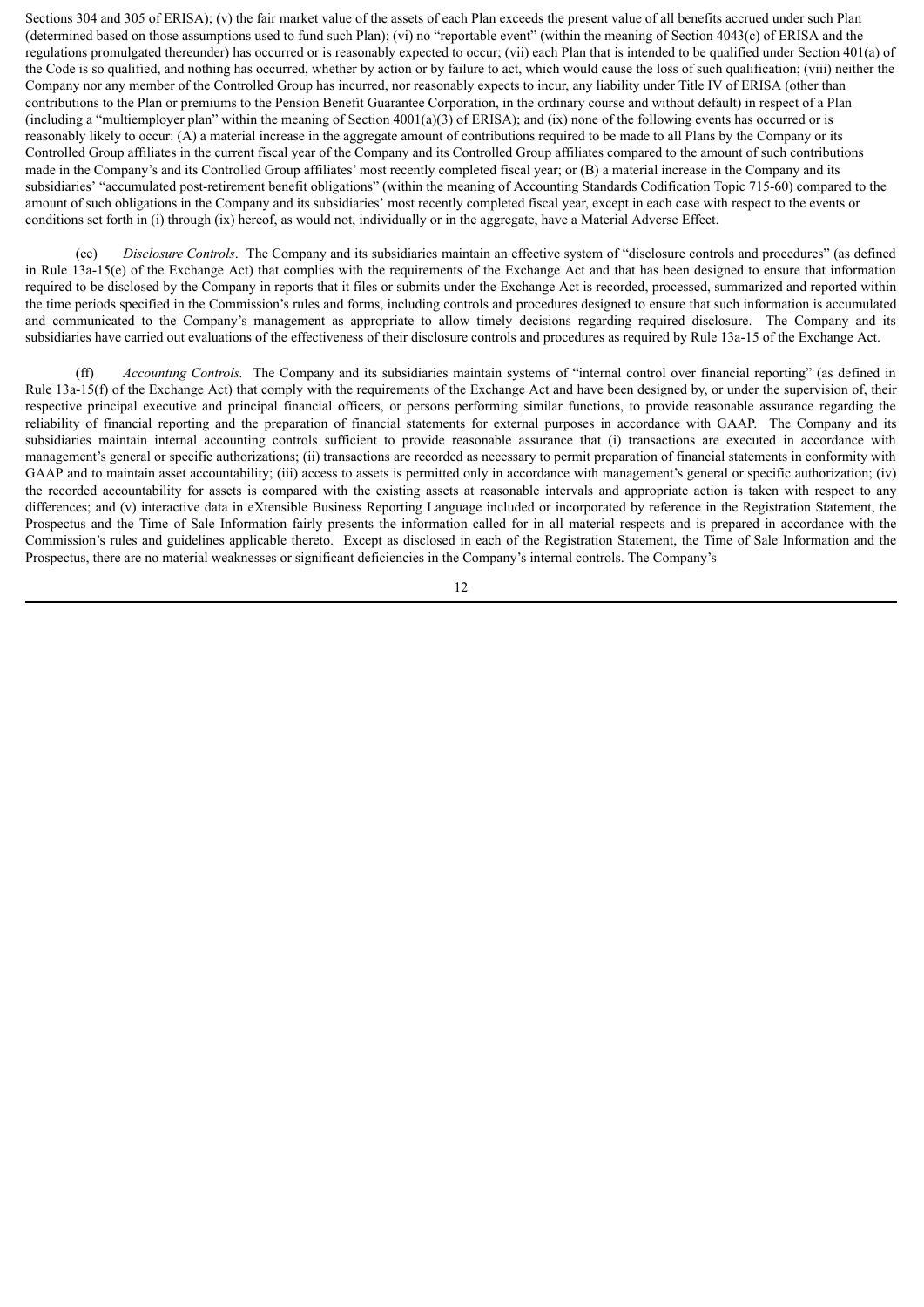auditors and the Audit Committee of the Board of Directors of the Company have been advised of: (i) all significant deficiencies and material weaknesses in the design or operation of internal controls over financial reporting which are reasonably likely to adversely affect the Company's ability to record, process, summarize and report financial information; and (ii) any fraud, whether or not material, that involves management or other employees who have a significant role in the Company's internal controls over financial reporting.

*Insurance.* The Company and its subsidiaries have insurance against such losses and risks as the Company reasonably believes is prudent for companies engaged in similar business in similar industries in similar jurisdictions; all policies of insurance insuring the Company or any of its subsidiaries or their respective businesses, assets, directors and officers and employees are in full force and effect; the Company and its subsidiaries are in compliance with the terms of such policies and instruments; there are no claims by the Company or any of its subsidiaries under any such policy or instrument as to which any insurance company is denying liability or defending under a reservation of rights clause; neither the Company nor any such subsidiary has been refused any insurance coverage sought or applied for; and neither the Company nor any of its subsidiaries has (i) received notice from any insurer or agent of such insurer that capital improvements or other expenditures are required or necessary to be made in order to continue such insurance or (ii) any reason to believe that it will not be able to renew its existing insurance coverage as and when such coverage expires or to obtain similar coverage at reasonable cost from similar insurers as may be necessary to continue its business except, in each case, as would not reasonably be expected, individually or in the aggregate, to have a Material Adverse Effect.

(hh) *No Unlawful Payments.* Neither the Company nor any of its subsidiaries, nor any director, officer or employee of the Company or any of its subsidiaries nor, to the knowledge of the Company and each of the Guarantors, any agent, affiliate or other person associated with or acting on behalf of the Company or any of its subsidiaries has (i) used any corporate funds for any unlawful contribution, gift, entertainment or other unlawful expense relating to political activity; (ii) made or taken an act in furtherance of an offer, promise or authorization of any direct or indirect unlawful payment or benefit to any foreign or domestic government official or employee, including of any government-owned or controlled entity or of a public international organization, or any person acting in an official capacity for or on behalf of any of the foregoing, or any political party or party official or candidate for political office; (iii) violated or is in violation of any provision of the Foreign Corrupt Practices Act of 1977, as amended ("FCPA"), or any applicable law or regulation implementing the OECD Convention on Combating Bribery of Foreign Public Officials in International Business Transactions, or committed an offence under the Bribery Act 2010 of the United Kingdom, or any other applicable anti-bribery or anti-corruption law; or (iv) made, offered, agreed, requested or taken an act in furtherance of any unlawful bribe or other unlawful benefit, including, without limitation, any rebate, payoff, influence payment, kickback or other unlawful or improper payment or benefit, except in the case of each of clauses (i), (ii), (ii) and (iv) hereof, such acts that would cause only *de minimis* harm to the Company. The Company and its subsidiaries have instituted, maintain and enforce, and will continue to maintain and enforce, policies and procedures designed to promote and ensure compliance with all applicable anti-bribery and anti-corruption laws. Neither the Company nor its subsidiaries will use, directly or indirectly, the proceeds of the offering of the Securities hereunder in furtherance of an offer, payment, promise to pay, or authorization of the payment or giving of money, or anything else of value, to any person in violation of any applicable anti-corruption laws.

(ii) *Compliance with Anti-Money Laundering Laws*. The operations of the Company and its subsidiaries are and have been conducted at all times in compliance with applicable financial recordkeeping and reporting requirements, including those of the Currency and Foreign Transactions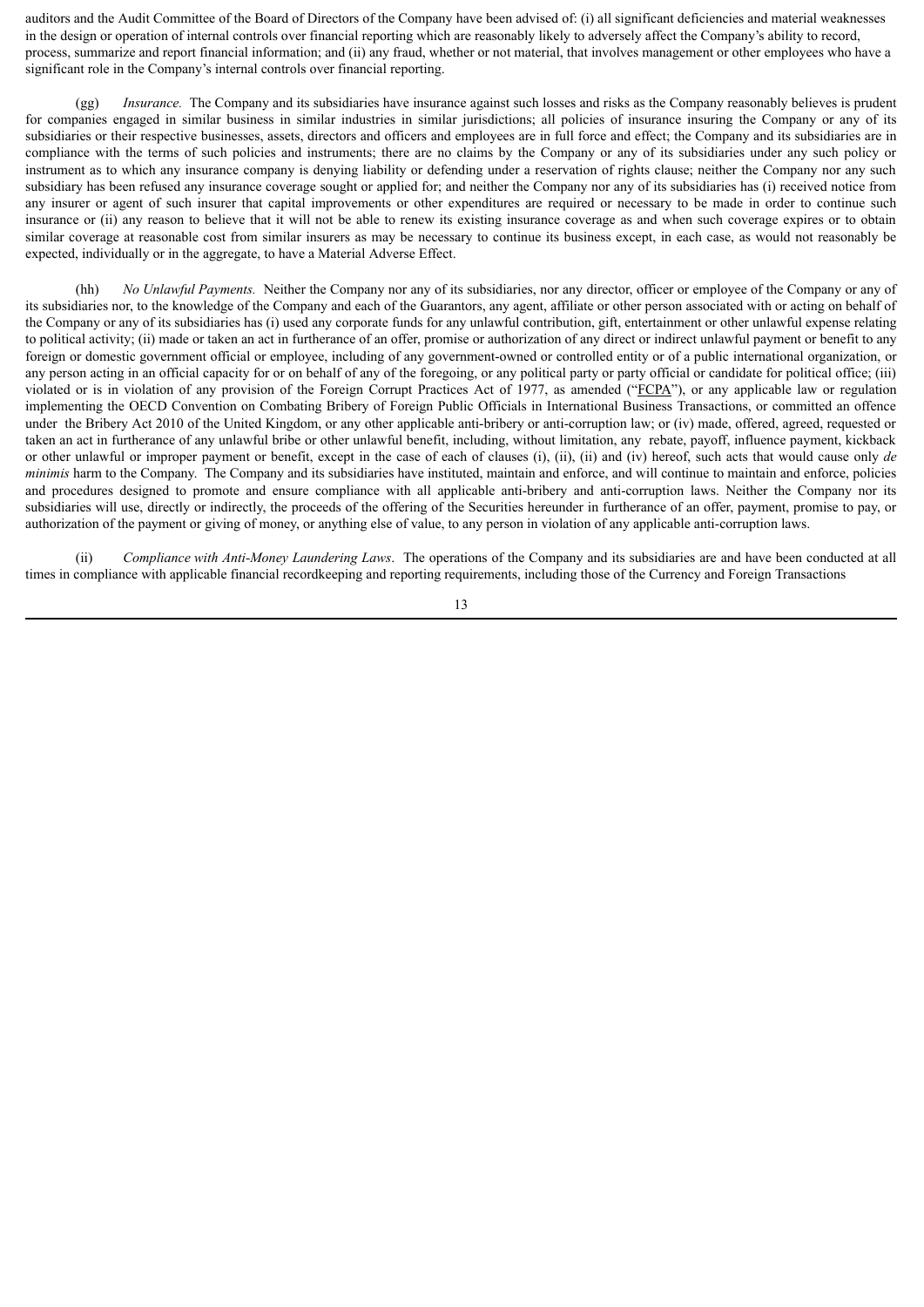Reporting Act of 1970, as amended, the applicable money laundering statutes of all jurisdictions where the Company or any of its subsidiaries conducts business, the rules and regulations thereunder and any related or similar rules, regulations or guidelines, issued, administered or enforced by any governmental agency (collectively, the "Anti-Money Laundering Laws"), other than conduct that would cause only *de minimis* harm to the Company, and no action, suit or proceeding by or before any court or governmental agency, authority or body or any arbitrator involving the Company or any of its subsidiaries with respect to the Anti-Money Laundering Laws is pending or, to the knowledge of the Company or any of the Guarantors, threatened.

(jj) *No Conflicts with Sanctions Laws.* Neither the Company nor any of its subsidiaries, directors, officers or employees, nor any Guarantor, is currently the subject or the target of any sanctions administered or enforced by the U.S. government, (including, without limitation, the Office of Foreign Assets Control of the U.S. Department of the Treasury ("OFAC") or the U.S. Department of State and including, without limitation, the designation as a "specially designated national" or "blocked person"), the United Nations Security Council ("UNSC"), the European Union, Her Majesty's Treasury ("HMT"), or other relevant sanctions authority (collectively, "Sanctions"), nor is the Company, any of its subsidiaries or any of the Guarantors located, organized or resident in a country or territory that is the subject or target of comprehensive Sanctions, including Crimea, Cuba, Iran, North Korea and Syria (each, a "Sanctioned Country"); and the Company will not directly or indirectly use the proceeds of the offering of the Securities hereunder, or lend, contribute or otherwise make available such proceeds to any subsidiary, joint venture partner or other person or entity (i) to fund or facilitate any activities of or business with any person that, at the time of such funding or facilitation, is the subject or target of Sanctions, (ii) to fund or facilitate any activities of or business in any Sanctioned Country or Venezuela or (iii) in any other manner that will result in a violation by any person (including any person participating in the transaction, whether as initial purchaser, underwriter, advisor, investor or otherwise) of Sanctions. For the past five years, the Company and its subsidiaries have not knowingly engaged in and are not now knowingly engaged in any dealings or transactions with any person that at the time of the dealing or transaction is or was the subject or the target of Sanctions or with any Sanctioned Country to the extent such dealings would result in a violation of any Sanctions, with the exception of any potential violations of Sanctions targeting the Government of Venezuela or persons or entities located in Venezuela, as a result of the Company's operations in Venezuela as disclosed in the Registration Statement, the Time of Sale Information and the Prospectus, that are not material to the operations of the Company as a whole.

#### (kk) [*Reserved*.]

(ll) *Senior Indebtedness*. The Securities constitute "senior indebtedness" as such term is defined in any indenture or agreement governing any outstanding subordinated indebtedness of the Company.

(mm) *No Restrictions on Subsidiaries*. Except as otherwise disclosed in each of the Time of Sale Information and the Prospectus, no subsidiary of the Company is currently prohibited, directly or indirectly, under any agreement or other instrument to which it is a party or is subject, from paying any dividends to the Company, from making any other distribution on such subsidiary's capital stock or similar ownership interest, from repaying to the Company any loans or advances to such subsidiary from the Company or from transferring any of such subsidiary's properties or assets to the Company or any other subsidiary of the Company.

(nn) *No Broker's Fees.* Neither the Company nor any of its subsidiaries is a party to any contract, agreement or understanding with any person (other than this Agreement) that would give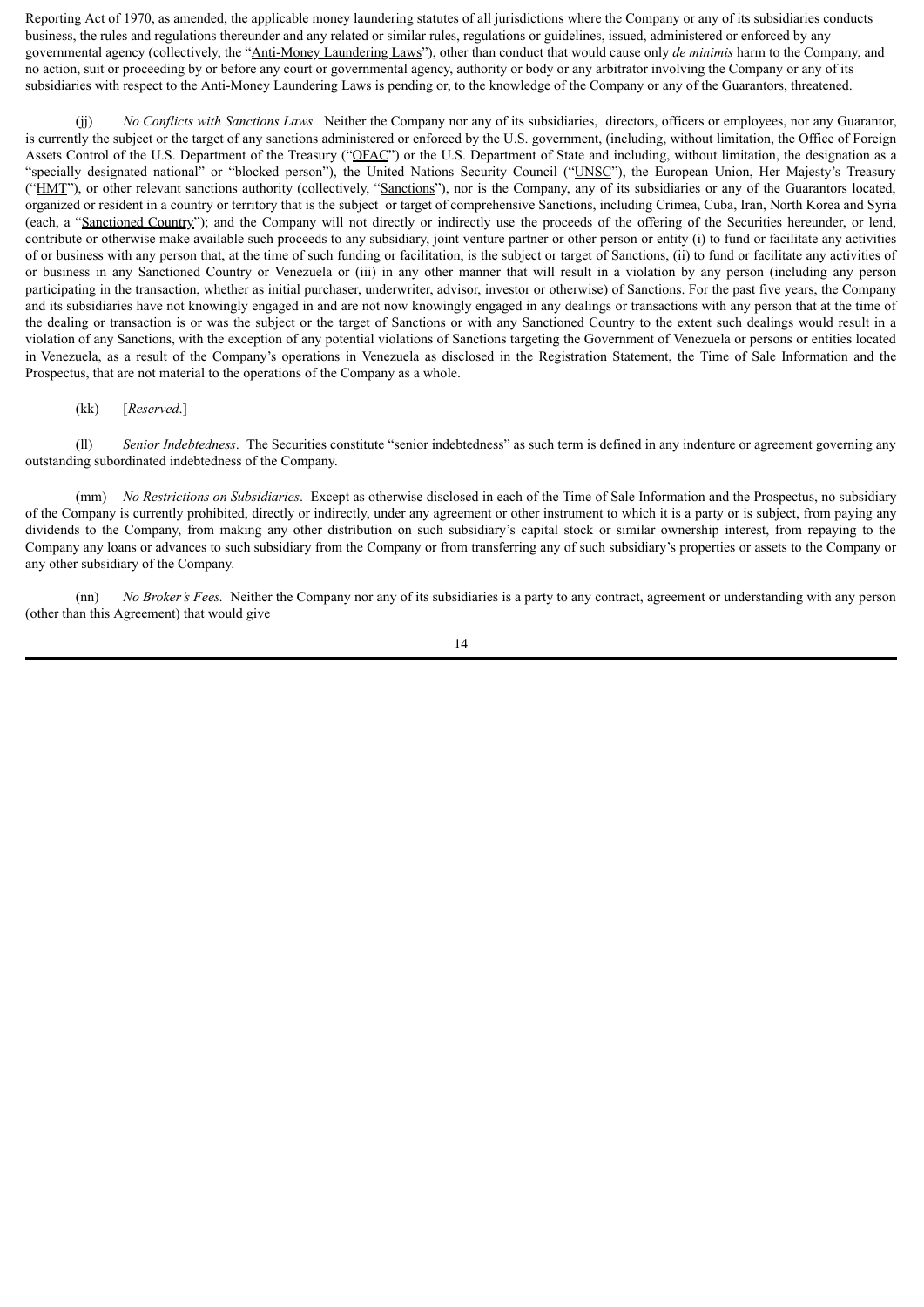rise to a valid claim against the Company or any of its subsidiaries or any Underwriter for a brokerage commission, finder's fee or like payment in connection with the offering and sale of the Securities.

(oo) *No Registration Rights*. There are no contracts, agreements or understandings between the Company or any of its subsidiaries and any person granting such person the right to require the Company or any of its subsidiaries to file a registration statement under the Securities Act with respect to any securities of the Company or any of its subsidiaries or to require the Company or any of its subsidiaries to include such securities with the Securities registered pursuant to the Registration Statement.

(pp) *No Stabilization.* Neither the Company nor any of the Guarantors has taken, directly or indirectly, any action designed to or that could reasonably be expected to cause or result in any stabilization or manipulation of the price of the Securities (provided that the Company expresses no opinion regarding any actions taken by the Underwriters in this regard).

(qq) *Margin Rules*. Neither the issuance, sale and delivery of the Securities nor the application of the proceeds thereof by the Company as described in each of the Registration Statement, the Time of Sale Information and the Prospectus will violate Regulation T, U or X of the Board of Governors of the Federal Reserve System or any other regulation of such Board of Governors.

(rr) *Forward-Looking Statements.* No forward-looking statement (within the meaning of Section 27A of the Securities Act and Section 21E of the Exchange Act) contained in or incorporated by reference in any of the Registration Statement, the Time of Sale Information or the Prospectus has been made or reaffirmed without a reasonable basis or has been disclosed other than in good faith.

(ss) *Statistical and Market Data*. Nothing has come to the attention of the Company or any Guarantor that has caused the Company or such Guarantor to believe that the statistical and market-related data included or incorporated by reference in each of the Registration Statement, the Time of Sale Information and the Prospectus is not based on or derived from sources that are reliable and accurate in all material respects.

(tt) *Cybersecurity; Data Protection.* The Company and its subsidiaries' information technology assets and equipment, computers, systems, networks, hardware, software, websites, applications, and databases (collectively, "IT Systems") are adequate for, and operate and perform in all material respects as required in connection with the operation of the business of the Company and its subsidiaries as currently conducted, free and clear of all material bugs, errors, defects, Trojan horses, time bombs, malware and other corruptants, to the best knowledge of the Company and the Guarantors. The Company and its subsidiaries have implemented and maintained commercially reasonable controls, policies, procedures, and safeguards to maintain and protect their material confidential information and the integrity, continuous operation, redundancy and security of all IT Systems and data (including all personal, personally identifiable, sensitive, confidential or regulated data ("Personal Data")) used in connection with their businesses, and to the best knowledge of the Company and the Guarantors, there have been no breaches, violations, outages or unauthorized uses of or accesses to same, except for those that have been remedied without material cost or liability or the duty to notify any other person, nor any incidents under internal review or investigations relating to the same. The Company and its subsidiaries are presently in material compliance with all applicable laws or statutes and all judgments, orders, rules and regulations of any court or arbitrator or governmental or regulatory authority, internal policies and contractual obligations relating to the privacy and security of IT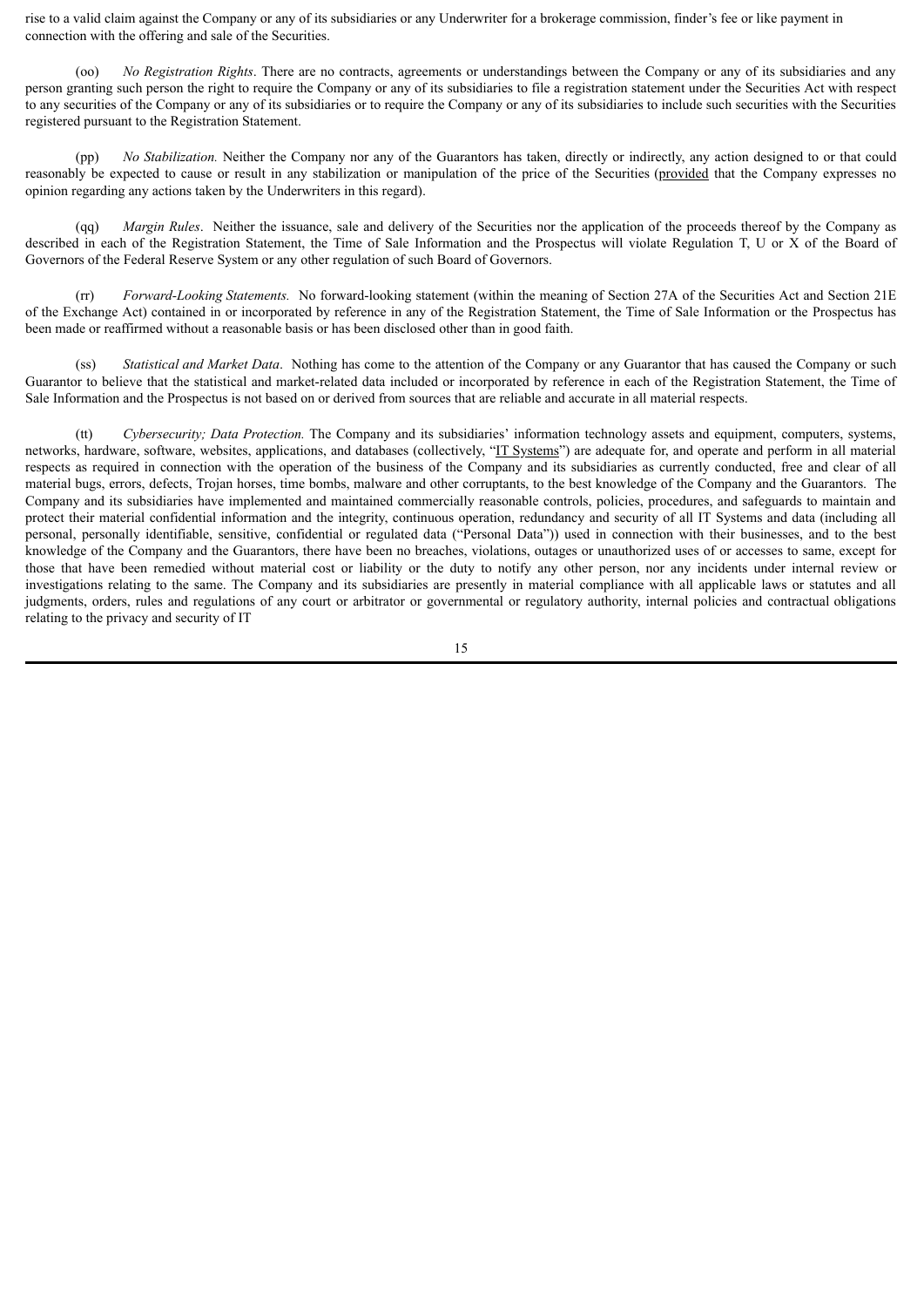Systems and Personal Data and to the protection of such IT Systems and Personal Data from unauthorized use, access, misappropriation or modification.

(uu) *Sarbanes-Oxley Act*. There is and has been no failure on the part of the Company or any of the Company's directors or officers, in their capacities as such, to comply with any provision of the Sarbanes-Oxley Act of 2002, as amended, and the rules and regulations promulgated in connection therewith (the "Sarbanes-Oxley Act"), including Section 402 related to loans and Sections 302 and 906 related to certifications.

(vv) *Status under the Securities Act*. The Company is not an "ineligible issuer" in connection with the offering pursuant to Rules 164, 405 and 433 under the Securities Act. Any free writing prospectus that the Company is required to file pursuant to Rule 433(d) under the Securities Act has been, or will be, filed with the Commission in accordance with the requirements of the Securities Act and the applicable rules and regulations of the Commission thereunder. The Company is a "well-known seasoned issuer" as defined under the Securities Act as of the time specified in the Securities Act in connection with the offering of the Securities.

(ww) *Stamp Taxes*. Except for any net income, capital gains or franchise taxes imposed on the Underwriters by Argentina, Brazil, Chile, Colombia or Mexico or any political subdivision or taxing authority thereof or therein as a result of any present or former connection (other than any connection resulting from the transactions contemplated by this Agreement) between the Underwriters or any subsequent purchasers of the Securities and the jurisdiction imposing such tax, no stamp duties or other issuance or transfer taxes are payable by or on behalf of the Underwriters in Argentina, Brazil, Chile, Colombia or Mexico or any political subdivision or taxing authority thereof solely in connection with (A) the execution, delivery and performance of this Agreement, (B) the sale and delivery of the Securities in the manner contemplated by this Agreement and the Prospectus or (C) the sale and delivery by the Underwriters of the Securities as contemplated herein and in the Prospectus (other than any sales and deliveries of Securities to subsequent purchasers with a present or former connection to such jurisdictions, for which we express no opinion); *provided*, however, that for the avoidance of doubt, part (A) of this clause (ww) shall not be interpreted to include proceedings initiated in Argentina in connection with the enforcement of this Agreement.

All payments to be made by the Company or the Guarantors on or by virtue of the execution delivery, performance or enforcement of the Transaction Documents and, except as disclosed in the Registration Statement, the Time of Sale Information or the Prospectus, all interest, principal, premium, if any, additional amounts, if any, and other payments under the Transaction Documents, under the current laws and regulations of the United States of America or Argentina, Brazil, Chile, Colombia or Mexico, any political subdivision thereof or any applicable taxing jurisdiction (each, a "Specified Taxing Jurisdiction"), will not be subject to withholding, duties, levies, deductions, charges or other taxes under the current laws and regulations of the Specified Taxing Jurisdiction, other than as a result of any present or former connection (other than any connection resulting from the transactions contemplated by this Agreement) between the Underwriters or any subsequent purchasers of the Securities and the relevant Specified Taxing Jurisdiction.

(xx) *Valid Choice of Law, Submission to Jurisdiction.* The choice of laws of the State of New York as the governing law of this Agreement is a valid choice of law under the laws of Argentina, Brazil, Chile, Colombia and Mexico and will be honored by the courts of these countries, provided, that (i) in the case of Argentina, such laws do not contravene public policy and that the application of New York law will be preempted by applicable Argentine law in matters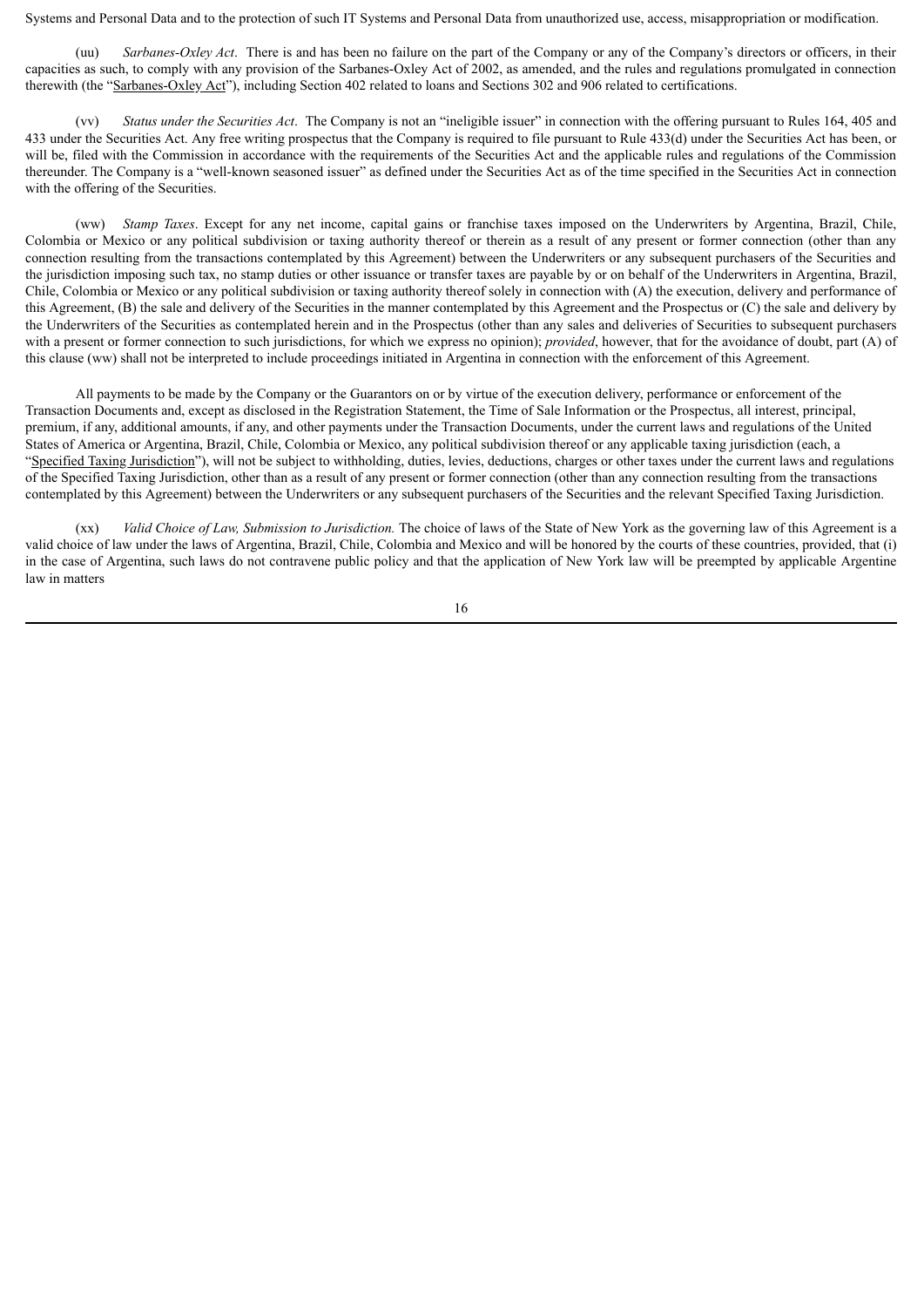of bankruptcy, fraudulent conveyance, insolvency, reorganization, moratorium and laws of general applicability relating to or affecting enforcement of creditors' rights generally or general principles of equity, and provided, further, that the decision of a foreign court complies with (a) the requirements of Section 517 of the National Code of Civil and Commercial Procedure of Argentina, (ii) in the case of Mexico, such laws do not contravene public policy, and provided, further, that the decision of a foreign court complies with the requirements of Articles 569 and 571 of the Federal Civil Procedure Code of Mexico (Código Federal de Procedimientos Civiles) and Article 1347-A of the Commerce Code of Mexico (Código de Comercio), (iii) in the case of Colombia, and in order to give effect to and enforce a judgment obtained in a court outside Colombia, the Supreme Court of Colombia, in the exequatur proceeding, must examine whether the requirements set forth in article 606 of the Código General del Proceso have been fulfilled and (iv) in the case of Chile, such laws do not contravene public policy and provided, further, that the courts in Chile will enforce a final and conclusive judgment rendered by a foreign court in accordance with the procedure contemplated for the enforcement of final and conclusive foreign judgments in the Chilean Civil Procedure Code ("*exequatur*"); the Company and the Guarantors have the power to submit, and pursuant to Section 16(d) of this Agreement has legally, validly, effectively and irrevocably submitted, to the exclusive jurisdiction of the U.S. federal and New York state courts in the Borough of Manhattan in the City of New York ("Specified Courts") and have validly and irrevocably waived any objection to the laying of the venue of any such suit, action or proceeding brought in any such courts; and appointment of agent and acceptance of service of process effected in the manner set forth in this Agreement, assuming validity under the laws of the State of New York, will be effective, under the laws of Argentina, Brazil, Chile, Colombia and Mexico to confer valid personal jurisdiction over the Company, *provided* that, in the case of Argentina, the summons are served by a court officer. Notwithstanding the foregoing, in the event that proceedings are brought in Mexico seeking to enforce payment by the Mexican Guarantors of their obligations under the Securities, the Mexican Guarantors would not be required to discharge such obligations in a currency other than Mexican currency and a Spanish translation of the judgment and related documents required in such proceedings, prepared by a Mexican court-approved translator, would have to be approved by the court after the defendant is given an opportunity to be heard with respect to the accuracy of the translation, and proceedings would thereafter be based upon the translated documents.

(yy) *No Immunity*. The Company, the Guarantors and their respective obligations under the Transaction Documents are subject to suit, and neither the Company, the Guarantors nor any of their respective properties or assets has any right of immunity, on any grounds, from any action, suit or proceeding, from the giving of any relief in any action, suit or proceeding, from set-off or counter claim, from the jurisdiction of any Argentinean, Brazilian, Chilean, Colombian, Mexican or U.S. federal or New York state court, as the case may be, from service of process, attachment upon or prior to judgment, or attachment in aid of execution of judgment, or from execution of a judgment, or from other legal process or proceeding for the giving of any relief or for the enforcement of a judgment, in any such court, with respect to its obligations, liabilities or any other matter arising out of or relating to the Transaction Documents; and, to the extent that the Company, the Guarantors or any of their subsidiaries or any of their respective properties, assets or revenues may have or may hereafter become entitled to any such right of immunity in any such court in which proceedings arising out of, or relating to the transactions contemplated by the Transaction Documents, may at any time be commenced, the Company and each of the Guarantors have, pursuant to Section 16(f) of this Agreement, waived, and it will waive, or will cause their respective subsidiaries to waive, such right to the extent permitted by law.

(zz) *No Requirement to File or Record*. This Agreement and the other Transaction Documents are in proper legal form under the laws of Argentina, Brazil, Chile, Colombia and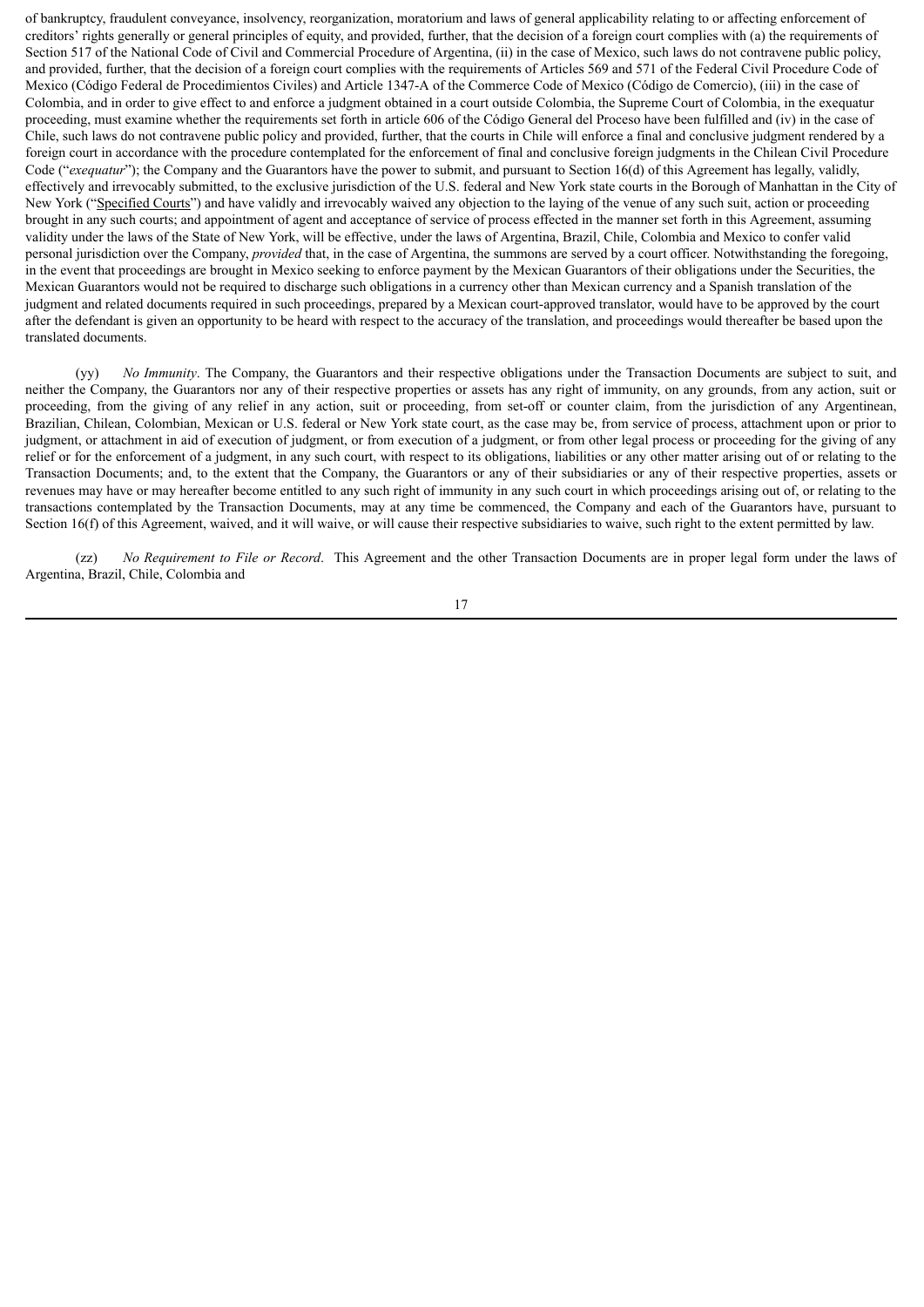Mexico for the enforcement thereof in Argentina, Brazil, Chile, Colombia and Mexico against the Company and the Guarantors and to ensure the legality, validity, enforcement or admissibility into evidence in a legal or administrative proceeding in Argentina, Brazil, Chile, Colombia or Mexico of this Agreement or any other Transaction Document, it is not necessary that this Agreement or any such Transaction Document, as the case may be, be filed or recorded with any governmental or regulatory authority or court or that any registration tax, stamp duty or similar tax be paid on or in respect of this Agreement or any such Transaction Document, as the case may be, other than (i) court costs (including without limitation, filing fees and deposits to guarantee judgment required by a court in Argentina, Brazil, Colombia or Mexico) except that, in Argentina, a legalized copy recognized as a translation into Spanish by a certified translator in Argentina is required for each such document in a language other than the Spanish language sought to be enforced in the courts of Argentina, and pursuant to Argentine Laws No. 24,573 and 26,589, as amended, the decree No. 1467/11 and other ancillary regulations, certain mediation procedures must be exhausted prior to the initiation of lawsuits before courts sitting in the City of Buenos Aires (with the exception, among others, of bankruptcy and executory proceedings, which executory proceedings include the enforcement of foreign judgments, in which case mediation procedures remain optional for the plaintiff) and (ii) in the case of Chile, (y) with respect to the stamp tax over the Transaction Document to be enforced in Chile at a rate of 0.066% per month or fraction thereof, calculated over the principal amount, with a maximum of 0.8% over such principal amount and (z), for any Transaction Document executed in a language other than Spanish to be admissible in evidence in judicial proceedings in a Chilean court or arbitral tribunal, such Transaction Document would first have to be translated into the Spanish language by an expert appointed by the court, unless (i) such Transaction Document has been executed in Spanish by all the parties thereto, or (ii) in the case of arbitration, the corresponding arbitration proceedings permit the submission of documents in English without the corresponding translation.

(aaa) *Exchange Controls*. Except as otherwise disclosed in each of the Time of Sale Information and the Prospectus, no exchange control authorization or any other authorization, approval, consent or license of any governmental or regulatory authority or court in Argentina, Brazil, Chile, Colombia or Mexico is required for the payment of any amounts payable to the Underwriters under the Transaction Documents and all interest, principal, premium, if any, additional amounts, if any, and other payments on or under the Transaction Documents save for in the case of Chile as it expressly is set forth in clause (bbb) below for the enforcement of a foreign judgment. The ability of the Argentine Guarantor to perform obligations payable in non-Argentine currency (and the ability of any person to remit out of the Republic of Argentina the proceeds of any judgment awarded in non-Argentine currency) will be subject to the exchange regulations which may be in effect at the time of payment (or such remittance). As of the date of this Agreement, the purchase of non-Argentine currency and transfer of such funds outside of the Republic of Argentina in compliance of the Argentine Guarantor´s obligations under the Transaction Documents (or in compliance of a foreign judgment), is not permitted by the Central Bank of the Republic of Argentina;

(bbb) *Enforcement of Foreign Judgments*. Any final judgment for a fixed or determined sum of money rendered by any U.S. federal or New York state court located in the State of New York having jurisdiction under its own laws in respect of any suit, action or proceeding against the Company or any Guarantor based upon any of the Transaction Documents would be declared enforceable against the Company or such Guarantor by the courts of Argentina, Brazil, Chile, Colombia or Mexico without reconsideration or reexamination of the merits, provided that:

a. in the case of Brazil, any final judgment rendered by any U.S. federal or New York state court located in the State of New York must be ratified by the Superior Court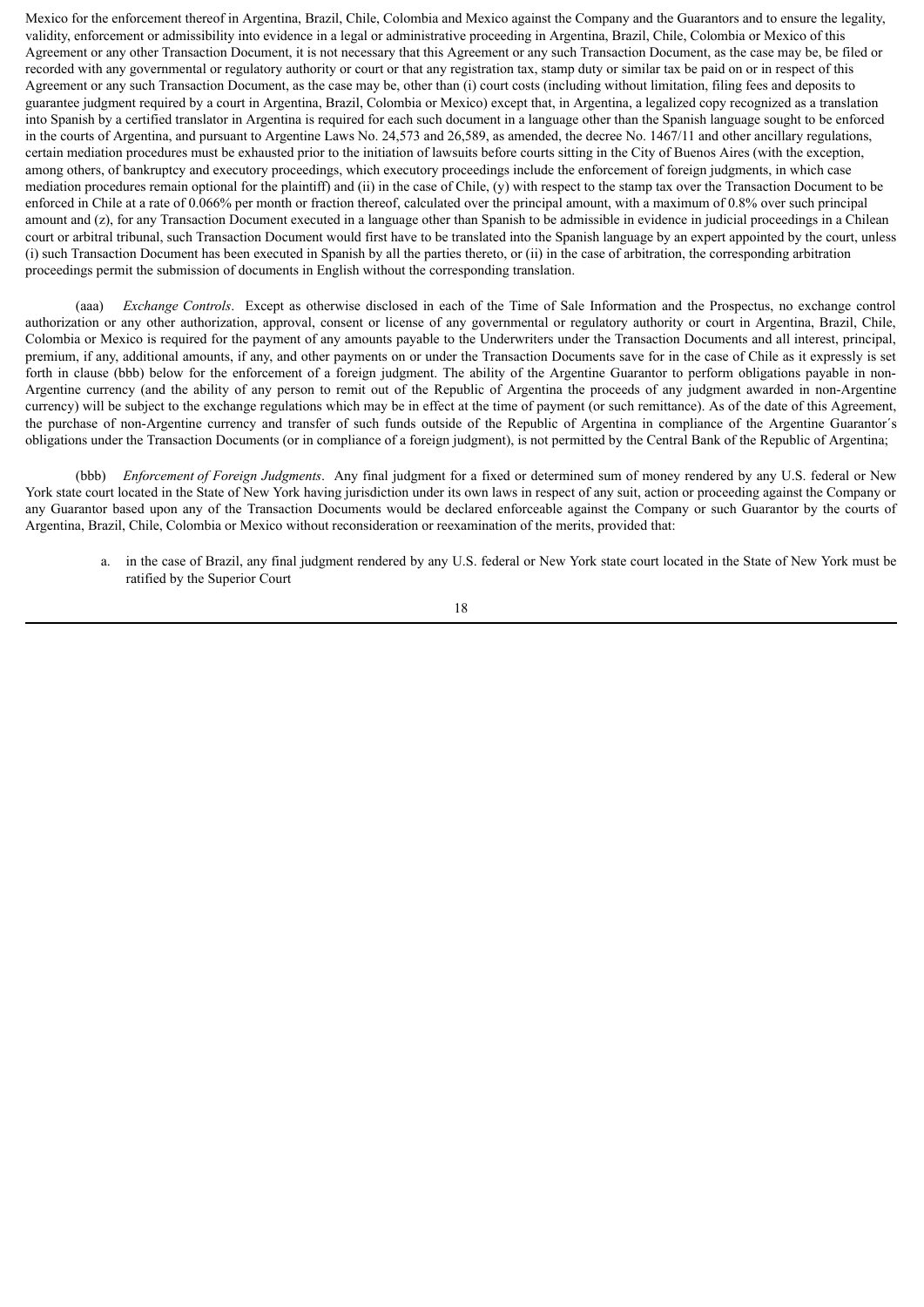of Justice (STJ) before being enforced in Brazil, as per article 105 of the Brazilian Federal Constitution;

- b. in the case of Mexico, such judgment would be declared enforceable against the Mexican Guarantors in the competent courts of Mexico pursuant to Articles 569 and 571 of the Federal Civil Procedure Code (*Código Federal de Procedimientos Civiles*) and1347A of the Mexican Commerce Code (*Código de Comercio*), which provides *inter alia*, that any judgment rendered outside Mexico may be enforced by Mexican courts; provided that: (i) such judgment is obtained in compliance with the legal requirements of the jurisdiction of the court rendering such judgment and in compliance with all legal requirements of this Agreement, the Indenture and the Securities, as applicable; (ii) such judgment is strictly for the payment of a certain sum of money, and has been rendered in an *in personam* action as opposed to an *in rem* action; (iii) the court rendering the judgment, was competent to hear and judge the relevant matter in accordance with accepted principles of international law that are compatible with Mexican law; (iv) service of process was made personally on the Mexican Guarantors, or on their appropriate process agent (it should be noted that service of process by mail does not constitute personal service of process for purposes of Mexican law), as applicable; (v) such judgment does not contravene Mexican law, public policy of Mexico, international treaties or agreements binding upon Mexico or generally accepted principles of international law; (vi) the applicable procedural requirements under the laws of Mexico with respect to the enforcement of foreign judgments (including the issuance of rogatory letters by the competent authority of such jurisdiction requesting enforcement of such judgment and the certification of such judgment as authentic by the corresponding authorities of such jurisdiction in accordance with the laws thereof) are complied with; (vii) such judgment is final in the jurisdiction where obtained and there is no recourse against it; (viii) the courts specified above recognize the principles of reciprocity in connection with the enforcement of Mexican judgments in their jurisdiction; (ix) the action in respect of which the final judgment is rendered is not the subject matter of a lawsuit among the same parties, pending before a Mexican court, or resolved by definite judgment (*sentencia definitiva*) by a Mexican court that has previously served process (*notificado*) or delivered a rogatory letter to the competent authorities in accordance with Mexican law; and (x) the judgment fulfills the necessary requirements to be considered authentic; and
- c. in the case of Chile, the courts of Chile would enforce such judgment without any retrial or re-examination of the merits of the original action, under the following circumstances: (a) if at the time of enforcement there is a treaty for the enforcement of foreign judgments between Chile and the country where the judgment was rendered, the provisions of such treaty will be applied; (b) if there is no such treaty, the Chilean courts will enforce the judgment if there is reciprocity as to the enforcement of judgments (i.e., the relevant foreign court would enforce a judgment of a Chilean court under comparable circumstances); (c) if it can be proved that there is no reciprocity, such judgment will not be enforced in Chile; (d) if reciprocity cannot be proved to exist, the judgment will be enforced if it has not been rendered by default within the meaning of Chilean law; and (e) the judgment shall not be contrary to the public policy of Chile and must not affect in any way any property located in Chile. Upon compliance with the above, the courts in the Republic of Chile will enforce a final and conclusive judgment for the payment of money rendered by any U.S. federal or New York state court located in the State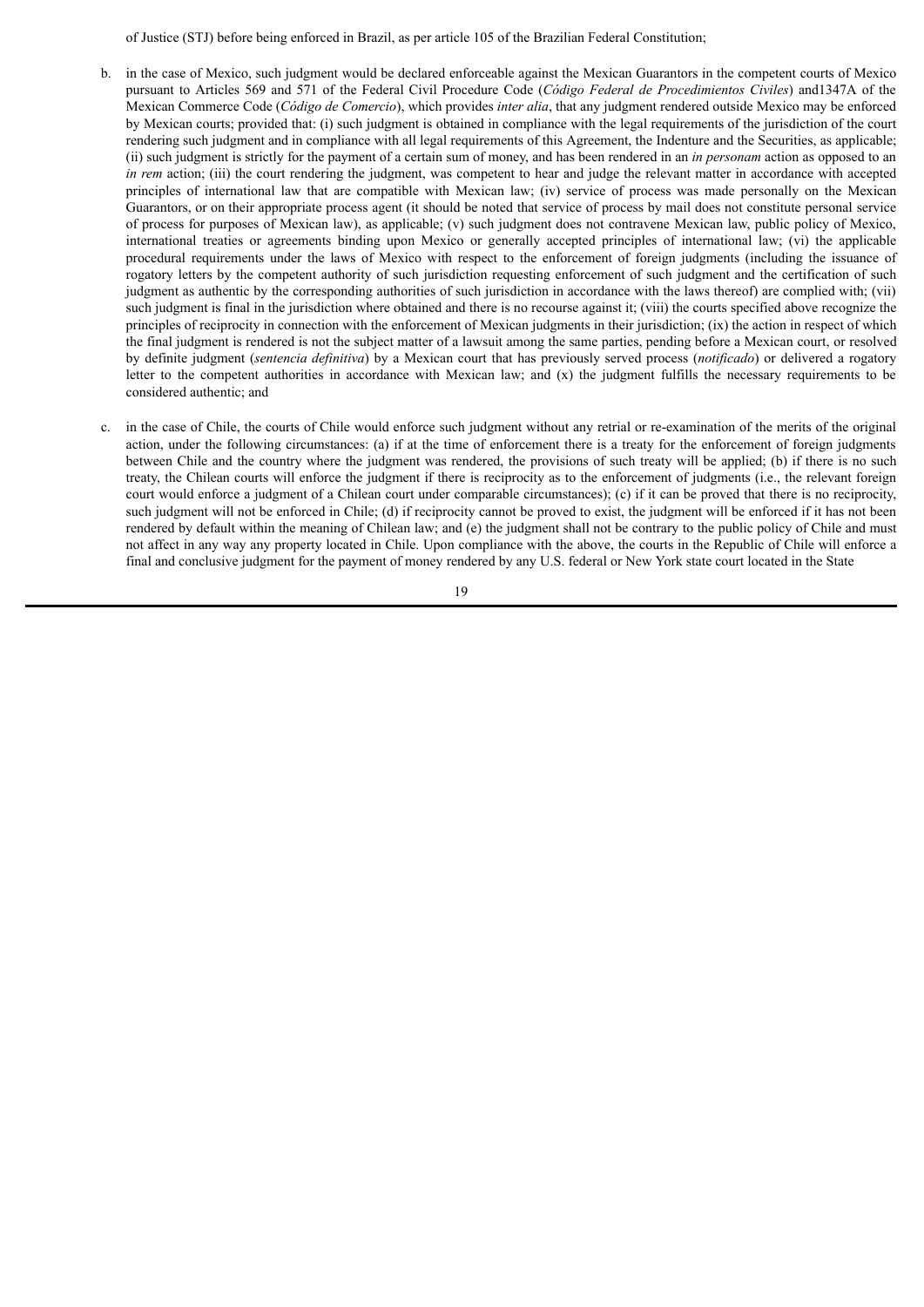of New York in accordance with the procedure contemplated for the enforcement of final and conclusive foreign judgments in the Chilean Civil Procedure Code ("*exequatur*").

d. in the case of Colombia, pursuant to Articles 605 and 606 of Law 1564 of 2012 (Código General del Proceso), the courts of Colombia would give effect to and enforce a judgment obtained in a court outside Colombia without re-trial or re-examination of the merits of the case provided (1) that there exists a treaty or convention relating to recognition and enforcement of foreign judgments between Colombia and the country of origin of the judgment or, in the absence of such treaty, that proper evidence is provided to the Supreme Court of Colombia to the effect that the courts of the country of the subject judgment would recognize and enforce Colombian judgments, and (2) the Supreme Court of Colombia, in the *exequatur* proceeding, must examine whether the following requirements set forth in article 606 of the Código General del Proceso have been fulfilled: (i) that the judgment does not refer to in-rem rights over assets located in Colombia at the time of the commencement of the foreign proceedings; (ii) that, if the judgment was rendered in a contentious matter, the defendant was afforded due service of process in accordance with the laws of the judgment's country of origin, which shall be presumed if the judgment is executory; (iii) that the judgment is final and executory in accordance with the laws of the country of origin of the judgment, and that a duly authenticated and legalized copy be filed with the plaintiff's request for *exequatur*; (iv) that the judgment is not contrary to Colombian public order (mandatory) provisions, except for rules of civil procedure; (v) that the matter of the judgment is not subject to the exclusive jurisdiction of the Colombian courts; (vi) that there are no pending proceedings in Colombia or any final judgments rendered by Colombian courts in connection with the same subject matter and between the same parties; and (vii) in the course of the exequatur proceedings, both the plaintiff and the defendant are allowed the opportunity to request that evidence be collected in connection with the issues listed above; and before the judgment is rendered, each party may file final allegations in support of such party's position.

(ccc) *No Requirement to Qualify to do Business*. It is not necessary under the laws of Argentina, Brazil, Chile, Colombia or Mexico that any holder of the Securities, or the Underwriters should be licensed, qualified or entitled to carry on business in Argentina, Brazil, Chile, Colombia or Mexico, (i) to enable any of them to enforce their respective rights under the Transaction Document or the consummation of the transactions contemplated hereby or thereby or any other document to be delivered in connection herewith or therewith or (ii) solely by reason of the execution, delivery or performance of any such document.

(ddd) *No Tax Domicile*. None of the Underwriters would be deemed resident, domiciled, carrying on business or subject to taxation in Argentina, Brazil, Chile, Colombia or Mexico solely by reason of its holding of Securities or the execution, delivery, performance or enforcement of the Transaction Documents.

(eee) *Validity of Certain Provisions.* The indemnification and contribution provisions set forth in Section 7 of this Agreement do not contravene the laws or any public policy of Argentina, Brazil, Chile, Colombia or Mexico, respectively, or any political subdivision thereof or therein.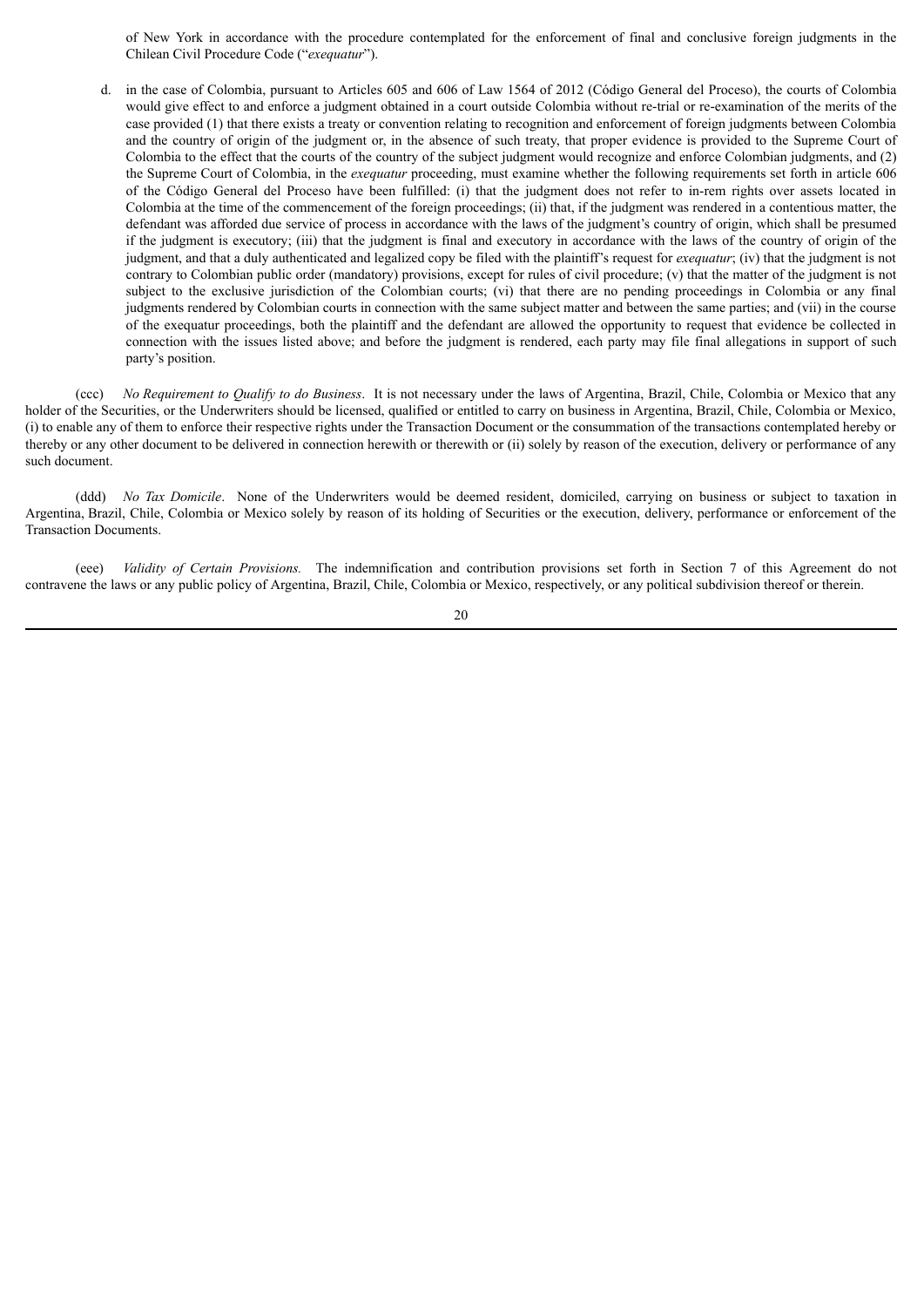4. Further Agreements of the Company and the Guarantors. The Company and the Guarantors jointly and severally covenant and agree with each Underwriter that:

(a) *Required Filings.* The Company and the Guarantors will file the final Prospectus with the Commission within the time periods specified by Rule 424(b) and Rule 430A, 430B or 430C under the Securities Act, will file any Issuer Free Writing Prospectus (including the Pricing Term Sheet referred to in Annex B hereto) to the extent required by Rule 433 under the Securities Act; and the Company will file promptly all reports and any definitive proxy or information statements required to be filed by the Company with the Commission pursuant to Section 13(a), 13(c), 14 or 15(d) of the Exchange Act subsequent to the date of the Prospectus and for so long as the delivery of a prospectus is required in connection with the offering or sale of the Securities; and the Company will furnish copies of the Prospectus and each Issuer Free Writing Prospectus (to the extent not previously delivered) to the Underwriters in such quantities as the Representatives may reasonably request. The Company, during the period when a prospectus relating to the Securities is required by the Securities Act to be delivered in connection with sales of the Securities, will file all documents required to be filed with the Commission pursuant to the Exchange Act within the time periods required by, and each such document will meet the requirements of, the Exchange Act. The Company will pay the registration fees for this offering within the time period required by Rule  $456(b)(1)(i)$  under the Securities Act (without giving effect to the proviso therein) and in any event prior to the Closing Date.

(b) *Delivery of Copies.* The Company will deliver, if requested by the Representatives, without charge, (i) to the Representatives, one copy of the Registration Statement as originally filed and each amendment thereto, in each case including all exhibits and consents filed therewith; and (ii) to each Underwriter (A) a conformed copy of the Registration Statement as originally filed and each amendment thereto, in each case including all exhibits and consents filed therewith and (B) during the Prospectus Delivery Period (as defined below), as many copies of the Prospectus (including all amendments and supplements thereto and documents incorporated by reference therein) and each Issuer Free Writing Prospectus as the Representatives may reasonably request. As used herein, the term "Prospectus Delivery Period" means such period of time after the first date of the public offering of the Securities as in the opinion of counsel for the Underwriters a prospectus relating to the Securities is required by law to be delivered (or required to be delivered but for Rule 172 under the Securities Act) in connection with sales of the Securities by any Underwriter or dealer.

(c) *Amendments or Supplements; Issuer Free Writing Prospectuses.* Before making, preparing, using, authorizing, approving, referring to or filing any Issuer Free Writing Prospectus, and before filing any amendment or supplement to the Registration Statement or the Prospectus, whether before or after the time that the Registration Statement becomes effective the Company will furnish to the Representatives and counsel for the Underwriters a copy of the proposed Issuer Free Writing Prospectus, amendment or supplement for review and will not make, prepare, use, authorize, approve, refer to or file any such Issuer Free Writing Prospectus or file any such proposed amendment or supplement to which the Representatives reasonably object; however, this clause (c) terminates on the later of the Closing Date or date on which distribution of the Securities is completed.

(d) *Notice to the Representatives.* The Company will advise the Representatives promptly, and confirm such advice in writing, (i) when the Registration Statement has become effective; (ii) when any amendment to the Registration Statement has been filed or becomes effective; (iii) when any supplement to the Prospectus or any Issuer Free Writing Prospectus or any amendment to the Prospectus or any Issuer Free Writing Prospectus has been filed; (iv) of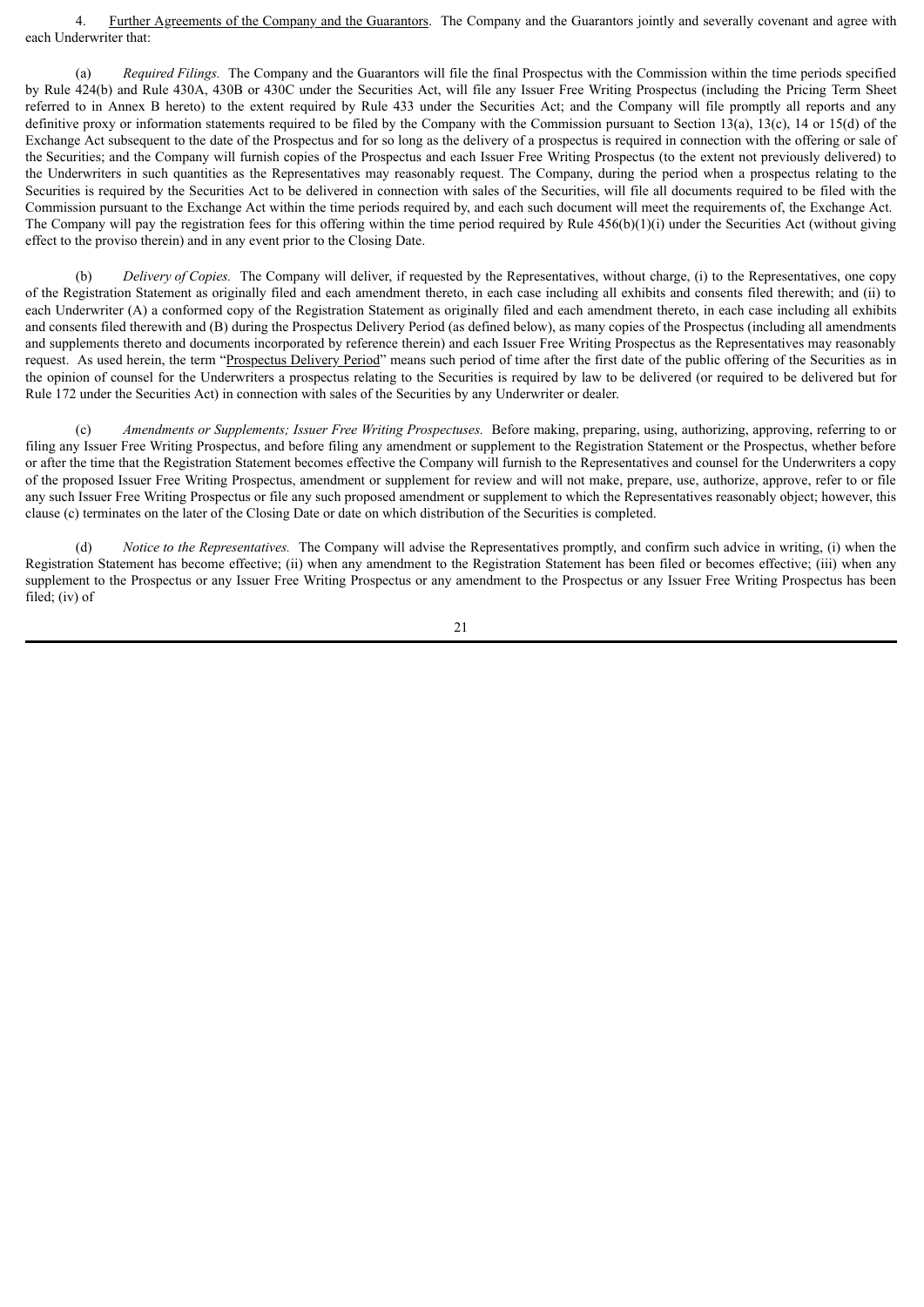any request by the Commission for any amendment to the Registration Statement or any amendment or supplement to the Prospectus or the receipt of any comments from the Commission relating to the Registration Statement or any other request by the Commission for any additional information; (v) of the issuance by the Commission or any other governmental or regulatory authority of any order suspending the effectiveness of the Registration Statement or preventing or suspending the use of any Preliminary Prospectus, the Prospectus, any Time of Sale Information or any Issuer Free Writing Prospectus or the initiation or threatening of any proceeding for that purpose or pursuant to Section 8A of the Securities Act; (vi) of the occurrence of any event or development within the Prospectus Delivery Period as a result of which the Prospectus, any of the Time of Sale Information or any Issuer Free Writing Prospectus as then amended or supplemented would include any untrue statement of a material fact or omit to state a material fact necessary in order to make the statements therein, in the light of the circumstances existing when the Prospectus, the Time of Sale Information or any such Issuer Free Writing Prospectus is delivered to a purchaser, not misleading; (vii) of the receipt by the Company of any notice of objection of the Commission to the use of the Registration Statement or any post-effective amendment thereto pursuant to Rule  $401(g)(2)$  under the Securities Act; and (viii) of the receipt by the Company of any notice with respect to any suspension of the qualification of the Securities for offer and sale in any jurisdiction or the initiation or threatening of any proceeding for such purpose; and the Company will use its reasonable best efforts to prevent the issuance of any such order suspending the effectiveness of the Registration Statement, preventing or suspending the use of any Preliminary Prospectus, any of the Time of Sale Information, Issuer Free Writing Prospectus or the Prospectus, or suspending any such qualification of the Securities and, if any such order is issued, will obtain as soon as possible the withdrawal thereof.

(e) *Time of Sale Information.* If at any time prior to the Closing Date (i) any event shall occur or condition shall exist as a result of which any of the Time of Sale Information as then amended or supplemented would include any untrue statement of a material fact or omit to state any material fact necessary in order to make the statements therein, in the light of the circumstances under which they were made, not misleading or (ii) it is necessary to amend or supplement the Time of Sale Information to comply with law, the Company will immediately notify the Underwriters thereof and forthwith prepare and, subject to paragraph (c) above, file with the Commission (to the extent required) and furnish to the Underwriters and to such dealers as the Representatives may designate, such amendments or supplements to the Time of Sale Information (or any document to be filed with the Commission and incorporated by reference therein) as may be necessary so that the statements in any of the Time of Sale Information as so amended or supplemented (including such documents to be incorporated by reference therein) will not, in the light of the circumstances under which they were made, be misleading or so that any of the Time of Sale Information will comply with law.

(f) *Ongoing Compliance*. If during the Prospectus Delivery Period (i) any event shall occur or condition shall exist as a result of which the Prospectus as then amended or supplemented would include any untrue statement of a material fact or omit to state any material fact necessary in order to make the statements therein, in the light of the circumstances existing when the Prospectus is delivered to a purchaser, not misleading or (ii) it is necessary to amend or supplement the Prospectus to comply with law, the Company will immediately notify the Underwriters thereof and forthwith prepare and, subject to paragraph (c) above, file with the Commission and furnish to the Underwriters and to such dealers as the Representatives may designate, such amendments or supplements to the Prospectus (or any document to be filed with the Commission and incorporated by reference therein) as may be necessary so that the statements in the Prospectus as so amended or supplemented including such documents to be incorporated by reference therein will not, in the light of the circumstances existing when the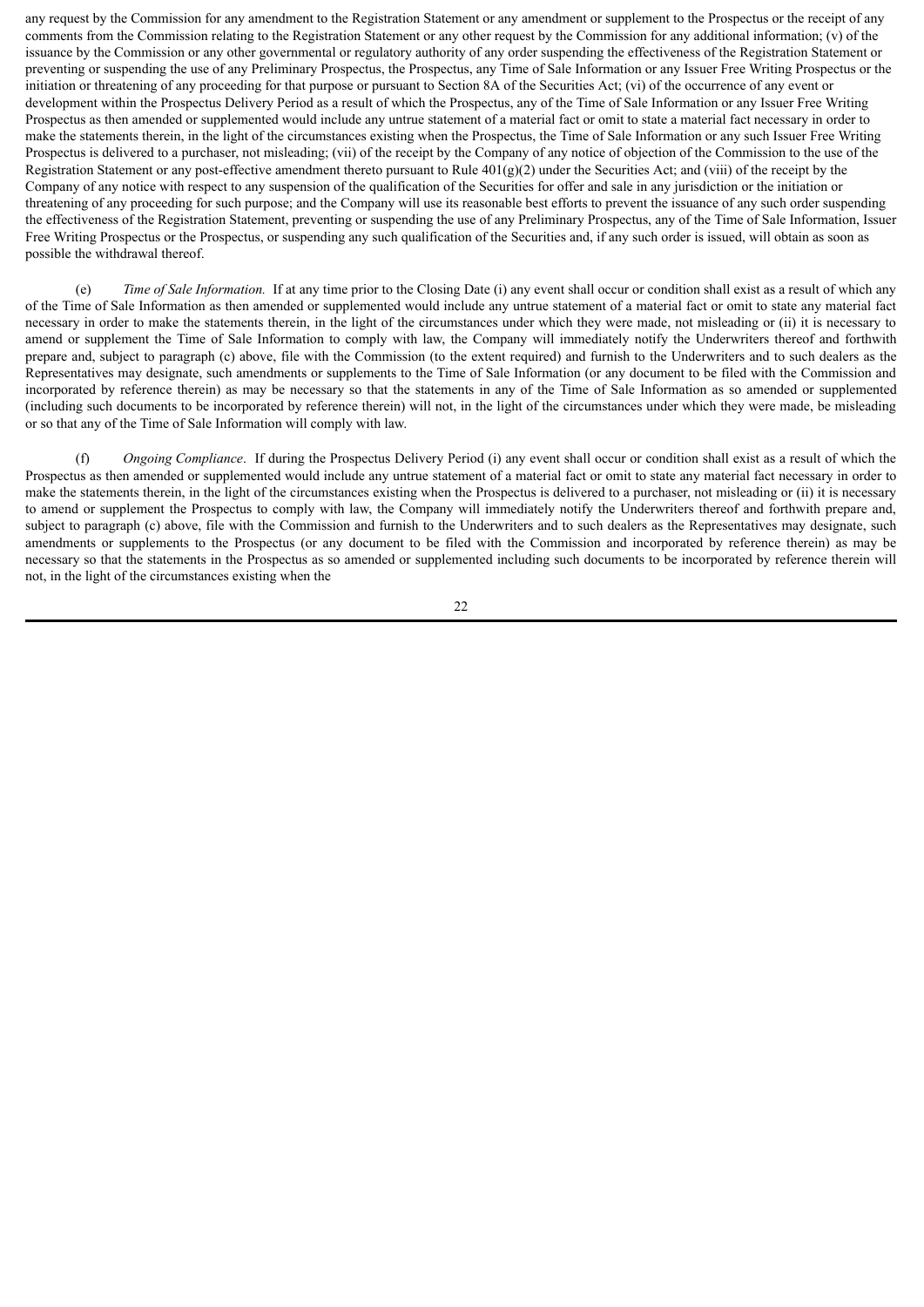Prospectus is delivered to a purchaser, be misleading or so that the Prospectus will comply with law*.*

(g) *Blue Sky Compliance.* The Company will qualify the Securities for offer and sale under the securities or Blue Sky laws of such jurisdictions as the Representatives shall reasonably request (including certain provinces of Canada) and will continue such qualifications in effect so long as required for distribution of the Securities; provided that neither the Company nor any of the Guarantors shall be required to (i) qualify as a foreign corporation or other entity or as a dealer in securities in any such jurisdiction where it would not otherwise be required to so qualify, (ii) file any general consent to service of process in any such jurisdiction or (iii) subject itself to taxation in any such jurisdiction if it is not otherwise so subject.

(h) *Earning Statement.* The Company will make generally available to its security holders and the Representatives as soon as practicable an earning statement that satisfies the provisions of Section 11(a) of the Securities Act and Rule 158 of the Commission promulgated thereunder covering a period of at least twelve months beginning with the first fiscal quarter of the Company occurring after the "effective date" (as defined in Rule 158) of the Registration Statement.

(i) *Clear Market.* During the period from the date hereof through and including the date that is 30 days after the date hereof, the Company and each of the Guarantors will not, without the prior written consent of the Representatives, offer, sell, contract to sell or otherwise dispose of (other than through cancellation) any debt securities issued or guaranteed by the Company or any of the Guarantors and having a tenor of more than one year.

(i) *No Public Offering.* The Company and the Guarantors agree that they will not and will not permit any of their respective directors. officers, employees or affiliates to solicit offers for, or offer or sell, the Securities by any means that would cause the offering to constitute or to involve in any way a "public offering" under the laws of Argentina, Brazil, Chile, Colombia or Mexico.

(k) *Use of Proceeds.* The Company will apply the net proceeds from the sale of each the 2031 Notes and the Sustainability Notes as described, respectively, in each of the Registration Statement, the Time of Sale Information and the Prospectus under the heading "Use of proceeds."

(l) *DTC*. The Company will assist the Underwriters in arranging for the Securities to be eligible for clearance and settlement through DTC.

(m) *No Stabilization.* Neither the Company nor any of the Guarantors will take, directly or indirectly, any action designed to or that could reasonably be expected to cause or result in any stabilization or manipulation of the price of the Securities.

(n) *Exchange Listing.* The Company will use its reasonable best efforts to list, subject to notice of issuance, the Securities on the Nasdaq Bond Exchange (the "Exchange").

(o) *Record Retention*. The Company will, pursuant to reasonable procedures developed in good faith, retain copies of each Issuer Free Writing Prospectus that is not filed with the Commission in accordance with Rule 433 under the Securities Act.

(p) *Tax Gross-Up*. Each of the Guarantors will make all payments to the Underwriters (acting in such capacity) under the Transaction Documents without withholding or deduction for or on account of any present or future taxes, duties or governmental charges whatsoever imposed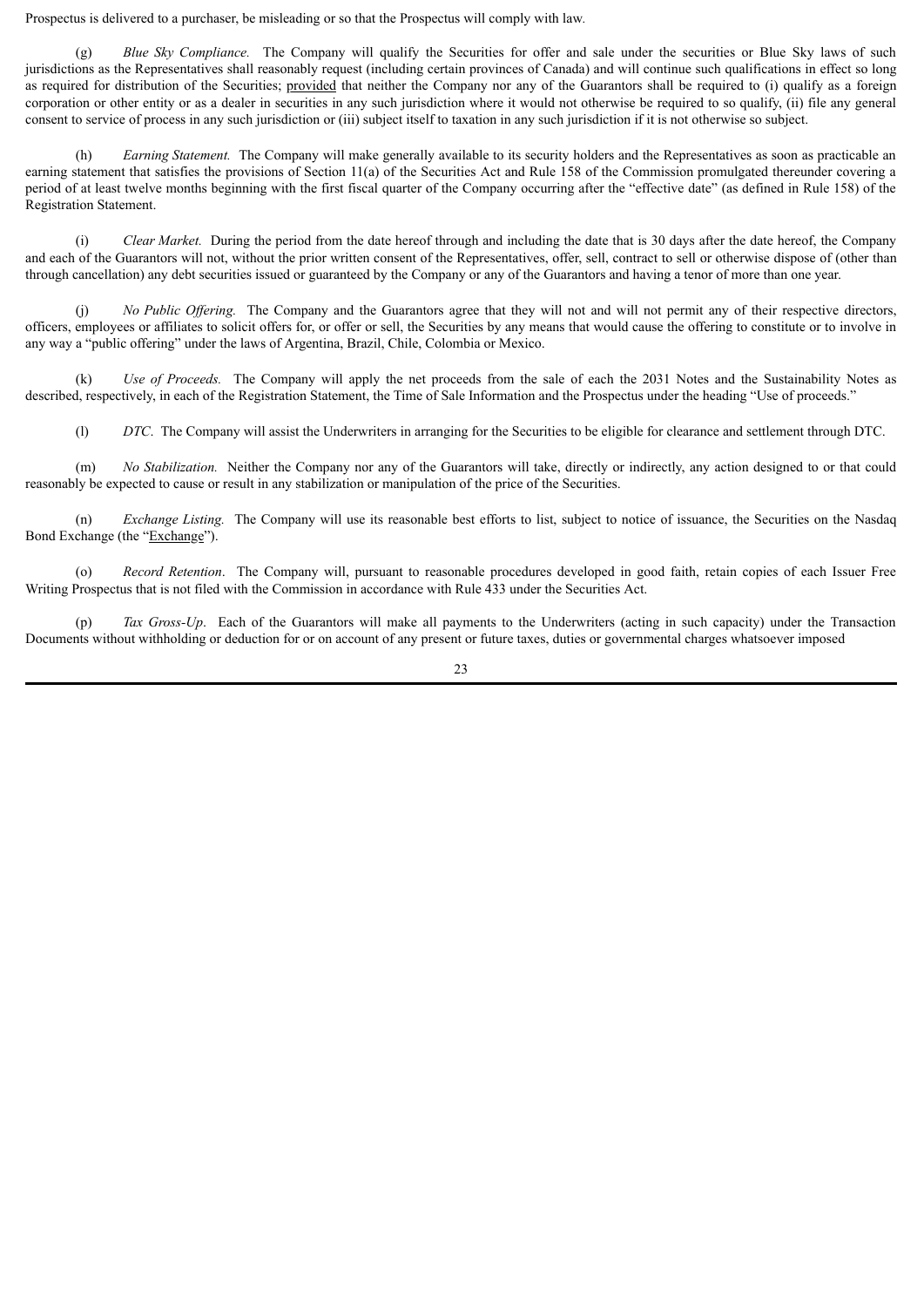by any of Argentina, Brazil, Chile, Colombia, Mexico or any other jurisdiction (other than the United States, including any state thereof, the district of Columbia and, in each case, any political subdivision thereof) in which the Company or such Guarantors has an office from which payment is made or deemed to be made (each a "Taxing Jurisdiction"), unless the Company or any such Guarantor, as the case may be, is compelled by law to deduct or withhold such taxes, duties or charges. In that event, the Company or such Guarantor, as the case may be, shall be entitled to make such deduction or withholding and shall pay such additional amounts as may be necessary in order that the net amounts received after such withholding or deduction will equal the amounts that would have been received if no withholding or deduction has been made, except to the extent that such taxes, duties or charges (a) were imposed due to some connection of an Underwriter with the Taxing Jurisdiction other than the mere entering into of this Agreement or receipt of payments hereunder or (b) would not have been imposed but for the failure of such Underwriter to comply with any reasonable certification, identification or other reporting requirements concerning the nationality, residence, identity or connection with the Taxing Jurisdiction of the Underwriter if such compliance is required or imposed by law as a precondition to an exemption from, or reduction in, such taxes, duties or other charges. The Company and each of the Guarantors, jointly and severally, further agree to indemnify and hold harmless the Underwriter against any documentary, stamp, sales, transaction or similar issue tax, including any interest and penalties, on the creation, issue and sale of the Securities, and on the execution, delivery, performance and enforcement of the Transaction Documents.

#### 5. [Reserved.]

6. Conditions of Underwriters' Obligations. The obligation of each Underwriter to purchase Securities on the Closing Date as provided herein is subject to the performance by the Company and each of the Guarantors of their respective covenants and other obligations hereunder and to the following additional conditions:

(a) *Registration Compliance; No Stop Order.* No order suspending the effectiveness of the Registration Statement shall be in effect, and no proceeding for such purpose, pursuant to Rule  $401(g)(2)$  or pursuant to Section 8A under the Securities Act shall be pending before or threatened by the Commission; the Prospectus and each Issuer Free Writing Prospectus shall have been timely filed with the Commission under the Securities Act (in the case of an Issuer Free Writing Prospectus, to the extent required by Rule 433 under the Securities Act) and in accordance with Section 4(a) hereof; all requests by the Commission for additional information shall have been complied with to the reasonable satisfaction of the Representatives; and the Company shall have cause to be paid any registration fees in accordance with the Securities Exchange Act rules and regulations.

(b) *Representations and Warranties.* The representations and warranties of the Company and the Guarantors contained herein shall be true and correct on the date hereof and on and as of the Closing Date; and the statements of the Company, the Guarantors and their respective officers made in any certificates delivered pursuant to this Agreement shall be true and correct on and as of the Closing Date.

(c) *No Downgrade.* Subsequent to the earlier of (A) the Time of Sale and (B) the execution and delivery of this Agreement, (i) no downgrading shall have occurred in the rating accorded the Securities or any other debt securities or preferred stock issued or guaranteed by the Company or any of its subsidiaries by any "nationally recognized statistical rating organization", as such term is defined under Section  $3(a)(62)$  under the Exchange Act and (ii) no such organization shall have publicly announced that it has under surveillance or review, or has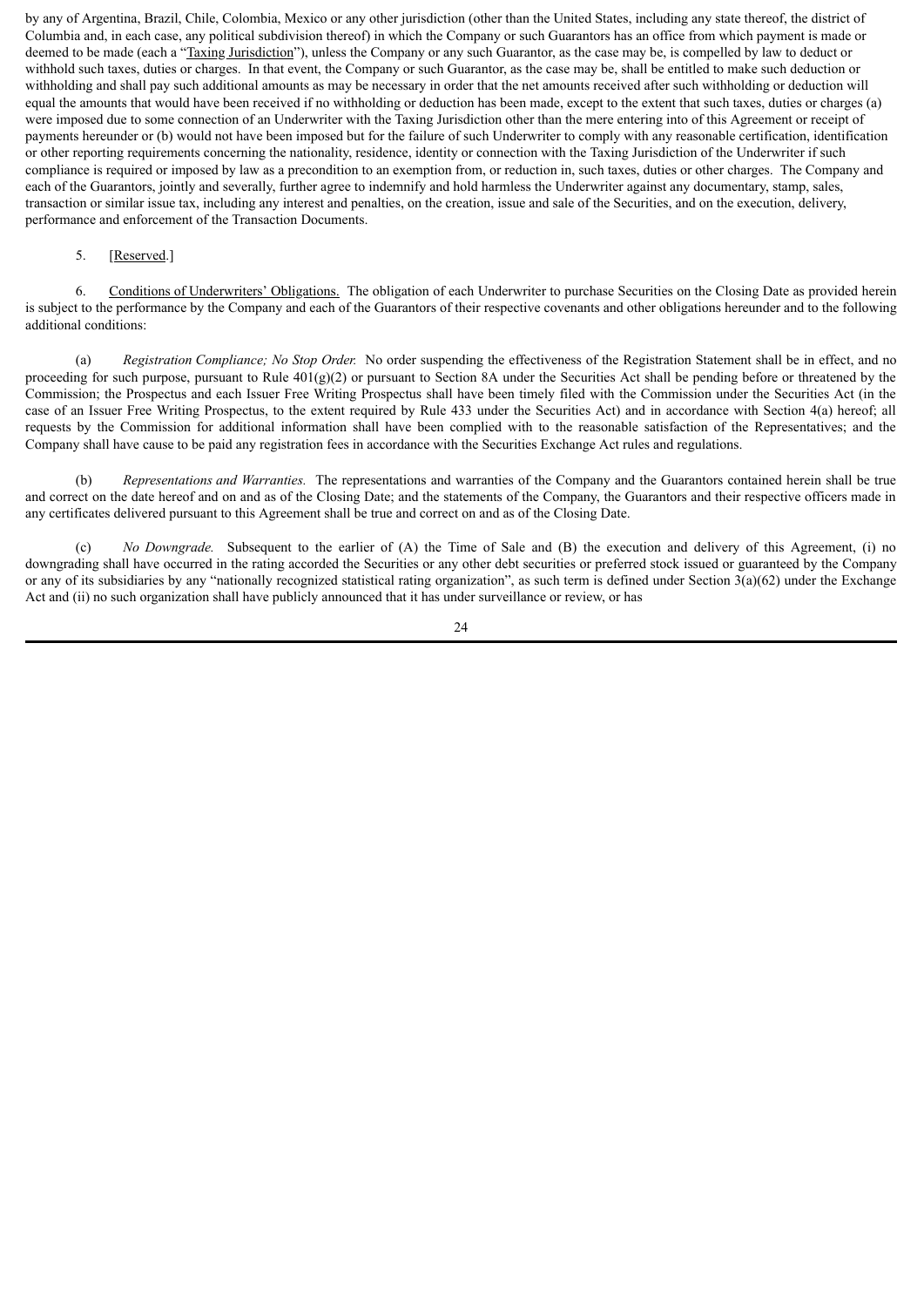changed its outlook with respect to, its rating of the Securities or of any other debt securities or preferred stock issued or guaranteed by the Company or any of its subsidiaries (other than an announcement with positive implications of a possible upgrading). At the time of execution and delivery of this Agreement, the Company shall have delivered to the Representatives ratings letters, or evidence thereof, from Moody's Investors Service Inc., S&P Global Ratings and Fitch, Inc.

(d) *No Material Adverse Change.* No event or condition of a type described in Section 3(h) hereof shall have occurred or shall exist, which event or condition is not described in each of the Time of Sale Information (excluding any amendment or supplement thereto) and the Prospectus (excluding any amendment or supplement thereto) the effect of which in the judgment of the Representatives makes it impracticable or inadvisable to proceed with the offering, sale or delivery of the Securities on the terms and in the manner contemplated by this Agreement, the Time of Sale Information and the Prospectus.

(e) *Of icer's Certificate.* The Representatives shall have received on and as of the Closing Date a certificate of an executive officer of the Company and of each Guarantor who has specific knowledge of the Company's or such Guarantor's financial matters and is satisfactory to the Representatives (i) confirming that such officer has carefully reviewed the Registration Statement, the Time of Sale Information and the Prospectus and, to the knowledge of such officer, the representations set forth in Sections 3(b) and 3(e) hereof are true and correct, (ii) confirming that the other representations and warranties of the Company and the Guarantors in this Agreement are true and correct and that the Company and the Guarantors have complied with all agreements and satisfied all conditions on their part to be performed or satisfied hereunder at or prior to the Closing Date and (iii) to the effect set forth in paragraphs (a), (c) and (d) above.

(f) *Comfort Letters.* (i) On the date of this Agreement and on the Closing Date, Deloitte & Co., S.A. shall have furnished to the Representatives, at the request of the Company, letters, dated the respective dates of delivery thereof and addressed to the Underwriters, in form and substance reasonably satisfactory to the Representatives, containing statements and information of the type customarily included in accountants' "comfort letters" to underwriters with respect to the financial statements and certain financial information contained or incorporated by reference in each of the Registration Statement, the Time of Sale Information and the Prospectus; provided that the letter delivered on the Closing Date shall use a "cut-off" date no more than three business days prior to the Closing Date; and (ii) the Company shall have furnished to the Representatives a certificate, dated the Closing Date and addressed to the Representatives, of its chief financial officer with respect to certain financial data contained in the Registration Statement, the Time of Sale Information and the Prospectus, providing "management comfort" with respect to such information, in form and substance reasonably satisfactory to the Representatives.

(g) *Opinion and 10b-5 Statement of Counsel for the Company.* Cleary Gottlieb Steen & Hamilton LLP, counsel for the Company, shall have furnished to the Representatives, at the request of the Company, their written opinion and 10b-5 statement, dated the Closing Date and addressed to the Underwriters, in form and substance reasonably satisfactory to the Representatives.

(h) *Opinions of Local Counsel*. (i) Marval O'Farrell & Mairal, Argentinian counsel for the Company and the Guarantors, shall have furnished to the Representatives, at the request of the Company, its written opinion, dated the Closing Date and addressed to the Underwriters, in form and substance reasonably satisfactory to the Representatives, (ii) Veirano Advogados,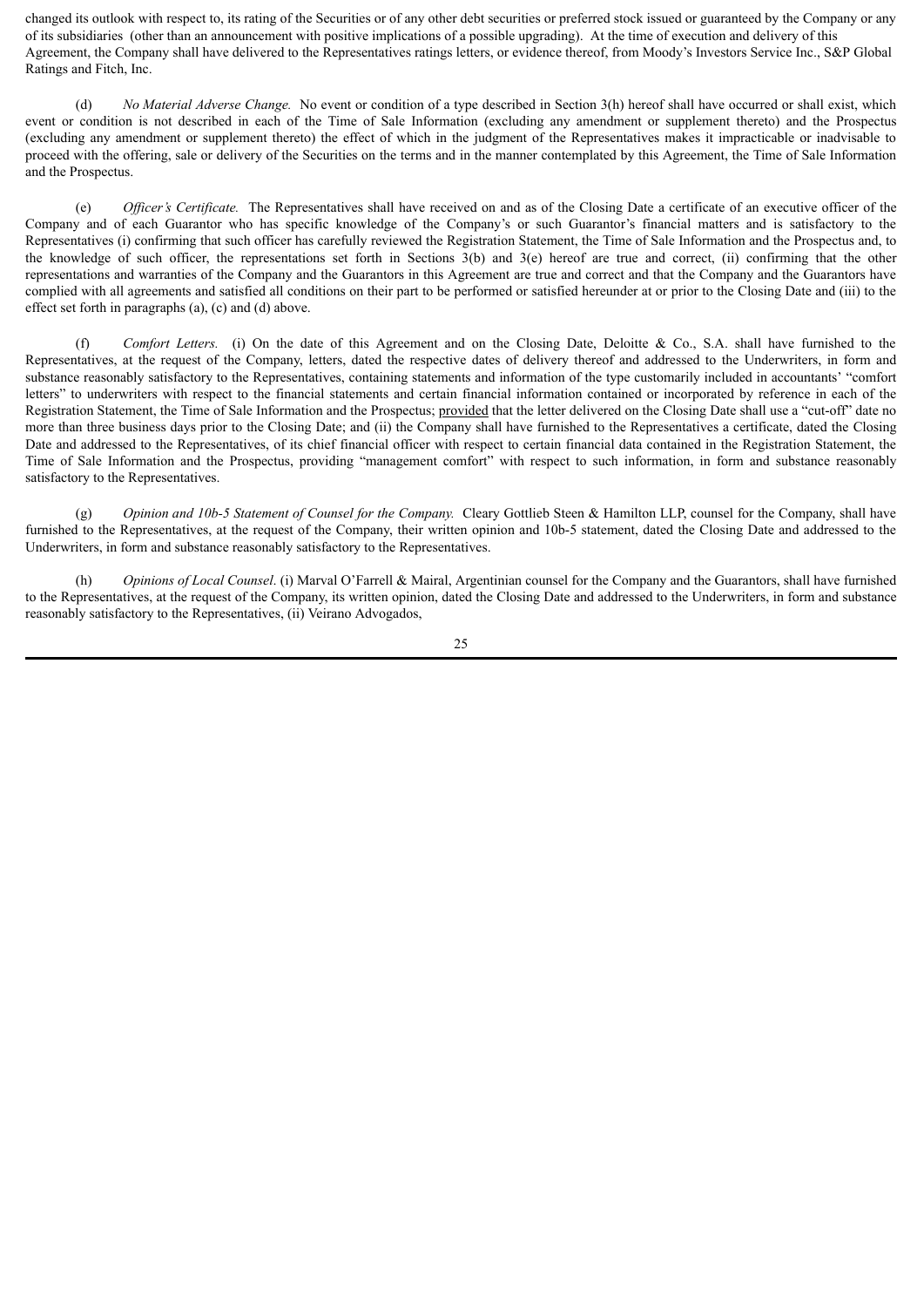Brazilian counsel for the Company and the Guarantors, shall have furnished to the Representatives, at the request of the Company, its written opinion, dated the Closing Date and addressed to the Underwriters, in form and substance reasonably satisfactory to the Representatives, (iii) Nader, Hayaux y Goebel, Mexican counsel for the Company and the Guarantors, shall have furnished to the Representatives, at the request of the Company, its written opinion, dated the Closing Date and addressed to the Underwriters, in form and substance reasonably satisfactory to the Representatives, (iv) Claro & Cia, Chilean counsel for the Company and the Chilean Guarantor, shall have furnished to the Representatives, at the request of the Company, its written opinion, dated the Closing Date and addressed to the Underwriters, in form and substance reasonably satisfactory to the Representatives, and (v) Brigard & Urrutia Abogados S.A.S., Colombian counsel for the Company and the Guarantors, shall have furnished to the Representatives, at the request of the Company, its written opinion, dated the Closing Date and addressed to the Underwriters, in form and substance reasonably satisfactory to the Representatives.

(i) *Opinion and 10b-5 Statement of Counsel for the Underwriters.* The Representatives shall have received on and as of the Closing Date an opinion and 10b-5 statement, addressed to the Underwriters, of Davis Polk & Wardwell LLP, U.S. counsel for the Underwriters, with respect to such matters as the Representatives may reasonably request, and such counsel shall have received such documents and information as they may reasonably request to enable them to pass upon such matters.

(j) *No Legal Impediment to Issuance.* No action shall have been taken and no statute, rule, regulation or order shall have been enacted, adopted or issued by any federal, state or foreign governmental or regulatory authority that would, as of the Closing Date, prevent the issuance or sale of the Securities or the issuance of the Guarantees; and no injunction or order of any federal, state or foreign court shall have been issued that would, as of the Closing Date, prevent the issuance or sale of the Securities or the issuance of the Guarantees.

(k) *Good Standing*. The Representatives shall have received on and as of the Closing Date satisfactory evidence of the good standing of the Company in its jurisdiction of organization and its good standing (to the extent such concept exists in such jurisdiction) in such other jurisdictions as the Representatives may reasonably request, in each case in writing or any standard form of telecommunication, from the appropriate governmental authorities of such jurisdictions.

(l) *DTC*. The Securities shall be eligible for clearance and settlement through DTC.

(m) *Indenture and Securities*. The Indenture shall have been duly executed and delivered by a duly authorized officer of the Company, each of the Guarantors and the Trustee, and the Securities shall have been duly executed and delivered by a duly authorized officer of the Company and duly authenticated by the Trustee.

(n) *Additional Documents.* On or prior to the Closing Date, the Company shall have furnished to the Representatives such further certificates and documents as the Representatives may reasonably request.

(o) *Exchange Listing.* The Securities shall have been approved for listing on the Nasdaq Bond Exchange, subject to official notice of issuance.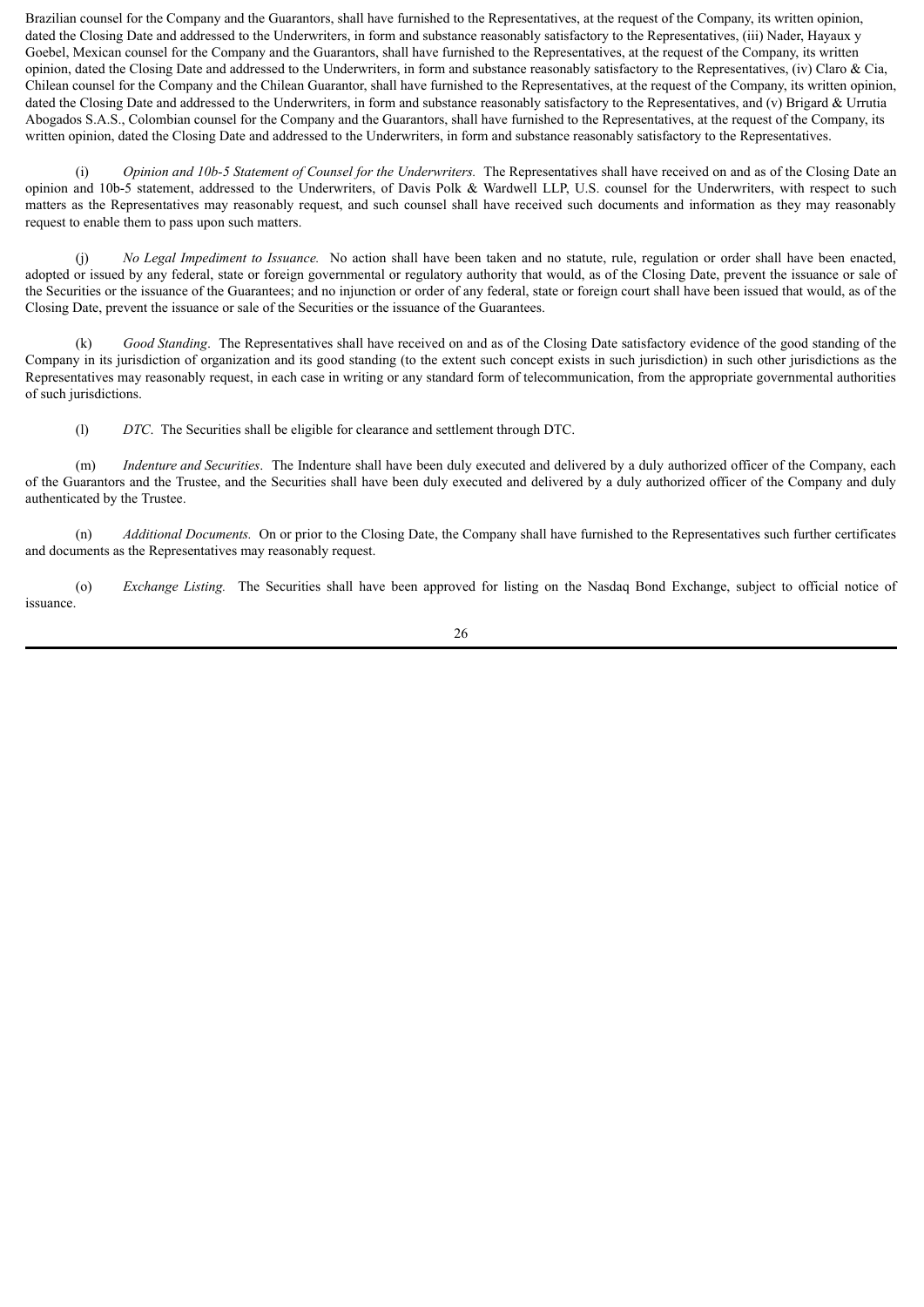All opinions, letters, certificates and evidence mentioned above or elsewhere in this Agreement shall be deemed to be in compliance with the provisions hereof only if they are in form and substance reasonably satisfactory to counsel for the Underwriters.

#### 7. Indemnification and Contribution.

(a) *Indemnification of the Underwriters.* The Company and each of the Guarantors jointly and severally agree to indemnify and hold harmless each Underwriter, its affiliates, directors and officers and each person, if any, who controls such Underwriter within the meaning of either Section 15 of the Securities Act or Section 20 of the Exchange Act, from and against any and all losses, claims, damages and liabilities (including, without limitation, legal or other expenses reasonably incurred in connection with any suit, action, investigation or proceeding, in each case whether commenced or threatened, or any claim asserted, as such fees and expenses are incurred), joint or several, that arise out of, or are based upon, (i) any untrue statement or alleged untrue statement of a material fact contained in the Registration Statement or any amendment thereof, any preliminary prospectus, the Time of Sale Information or any amendment or supplement thereto, any free writing prospectus that the Company is required to file pursuant to Rule 433(d) under the Securities Act, any materials or information provided to investors by, or with the approval of, the Company in connection with the marketing of the offering of the Securities (including any "road show" as defined in Rule 433(h) under the Securities Act (a "road show") or investor presentations made to investors by the Company (whether in person or electronically)), any Issuer Free Writing Prospectus or the Prospectus or any amendment or supplement thereto, or caused by any omission or alleged omission to state therein a material fact required to be stated therein or necessary to make the statements therein, not misleading, or (ii) any untrue statement or alleged untrue statement of a material fact contained in the Prospectus (or any amendment or supplement thereto), any Issuer Free Writing Prospectus or any Time of Sale Information, or caused by any omission or alleged omission to state therein a material fact necessary in order to make the statements therein, in the light of the circumstances under which they were made, not misleading, in each case except insofar as such losses, claims, damages or liabilities are caused by any such untrue statement or omission or alleged untrue statement or omission based upon information relating to any Underwriter furnished to the Company in writing by such Underwriter through the Representatives expressly for use therein, it being understood and agreed upon that the only such information furnished by the Representatives consists of the information described as such in subsection (b) below. The Company further agrees to reimburse any stamp tax payable upon presentation for enforcement of this Agreement.

(b) *Indemnification of the Company and the Guarantors.* Each Underwriter agrees, severally and not jointly, to indemnify and hold harmless the Company, each of the Guarantors, each of its respective directors and officers who signed the Registration Statement and each person, if any, who controls the Company or the Guarantors within the meaning of either Section 15 of the Securities Act or Section 20 of the Exchange Act from and against any and all losses, claims, damages and liabilities (including, without limitation, any legal or other expenses reasonably incurred in connection with defending or investigating any such action or claim) caused by any untrue statement or alleged untrue statement of a material fact contained in the Registration Statement or any amendment thereof, any preliminary prospectus, the Time of Sale Information or any amendment or supplement thereto, any Issuer Free Writing Prospectus, any Company information that the Company has filed, or is required to file, pursuant to Rule 433(d) under the Securities Act, any road show, or the Prospectus or any amendment or supplement thereto, or caused by any omission or alleged omission to state therein a material fact required to be stated therein or necessary to make the statements therein, not misleading, but only with reference to information relating to such Underwriter furnished to the Company in writing by such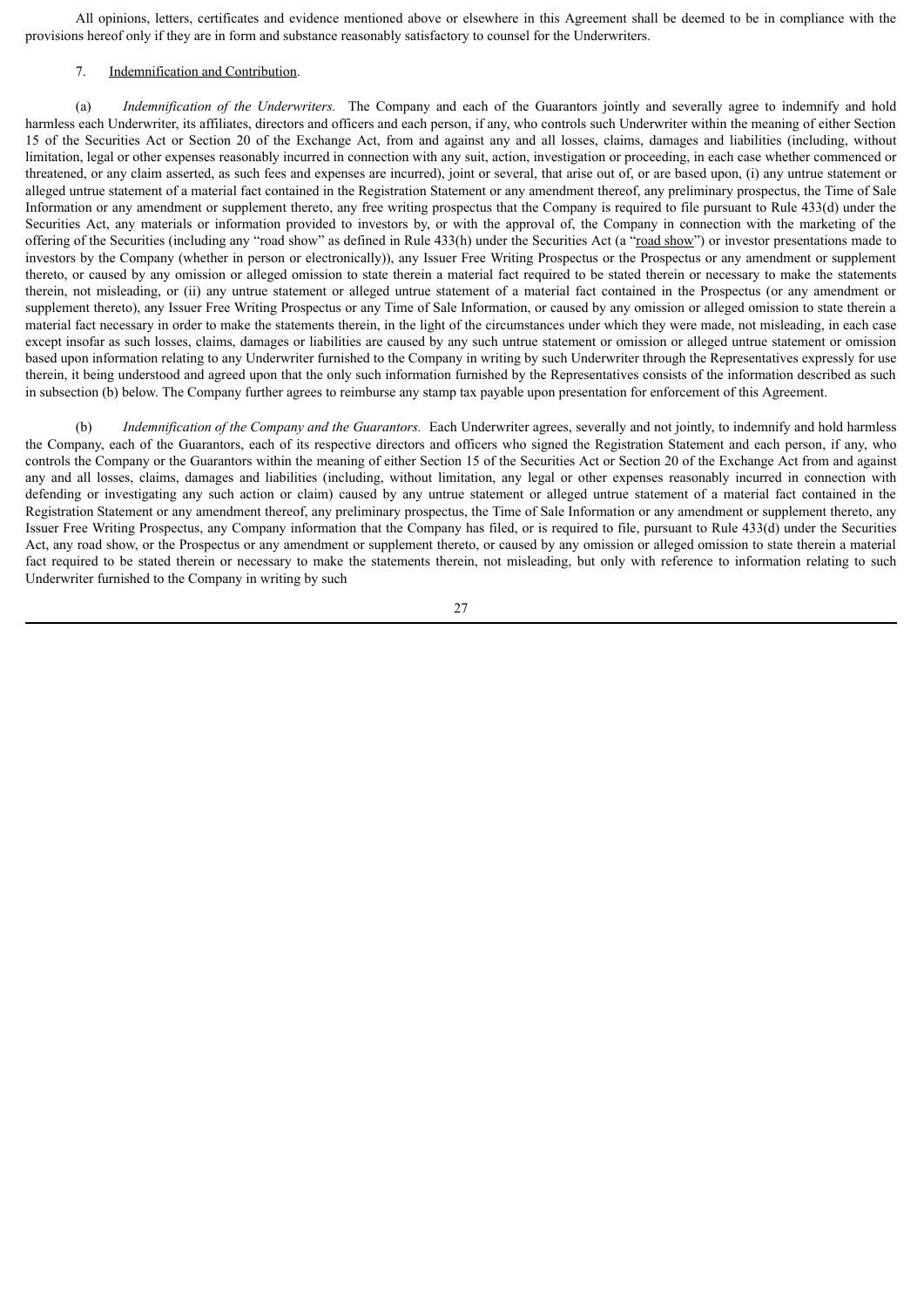Underwriter through the Representatives expressly for use in the Registration Statement, any preliminary prospectus, the Time of Sale Information, any Issuer Free Writing Prospectus, road show or the Prospectus or any amendment or supplement thereto, it being understood and agreed upon that the only such information furnished by any Underwriter consists of the following information in the Registration Statement, Time of Sale Information and the Prospectus: the names and corresponding share amounts set forth in the table of Underwriters in the first paragraph of text, the fourth and sixth paragraphs of text and the paragraphs of text under the sub-headings "Price Stabilization and Short Positions" and "Other Relationships" (aside from the first, second and last paragraphs of such "Other Relationships" sub-heading), each under the caption "Underwriters" in the Time of Sale Information and the Prospectus.

(c) *Notice and Procedures.* In case any proceeding (including any governmental investigation) shall be instituted involving any person in respect of which indemnity may be sought pursuant to Section 7(a) or 7(b), such person (the "indemnified party") shall promptly notify the person against whom such indemnity may be sought (the "indemnifying party") in writing, but failure to so notify an indemnifying party shall not relieve such indemnifying party from any liability hereunder to the extent it is not materially prejudiced as a result thereof and in any event shall not relieve it from any liability which it may have otherwise than on account of this Agreement. The indemnifying party, upon request of the indemnified party, shall retain counsel reasonably satisfactory to the indemnified party to represent the indemnified party and any others the indemnifying party may designate in such proceeding and shall pay the reasonable fees and disbursements of such counsel related to such proceeding. In any such proceeding, any indemnified party shall have the right to retain its own counsel, but the fees and expenses of such counsel shall be at the expense of such indemnified party unless (i) the indemnifying party and the indemnified party shall have mutually agreed to the retention of such counsel, (ii) the indemnifying party has failed within a reasonable time to retain counsel reasonably satisfactory to the indemnified party; (iii) the indemnified party shall have reasonably concluded that there may be legal defenses available to it that are different from or in addition to those available to the indemnifying party; or (iv) the named parties to any such proceeding (including any impleaded parties) include both the indemnifying party and the indemnified party and representation of both parties by the same counsel would be inappropriate due to actual or potential differing interests between them. It is understood that the indemnifying party shall not, in respect of the legal expenses of any indemnified party in connection with any proceeding or related proceedings in the same jurisdiction, be liable for (i) the fees and expenses of more than one separate firm (in addition to any local counsel) for all Underwriters, their respective officers and directors and all persons, if any, who control any Underwriter within the meaning of either Section 15 of the Securities Act or Section 20 of the Exchange Act or who are affiliates of any Underwriter within the meaning of Rule 405 under the Securities Act and (ii) the fees and expenses of more than one separate firm (in addition to any local counsel) for the Company, the Guarantors and their respective directors and officers and each person, if any, who controls the Company or any such Guarantor within the meaning of either such Section, and that all such fees and expenses shall be reimbursed as they are incurred. In the case of any such separate firm for the Underwriters and such control persons and directors, officers and affiliates of any Underwriters, such firm shall be designated in writing by the Representatives. In the case of any such separate firm for the Company, the Guarantors and such directors, officers and control persons of the Company or such Guarantor, such firm shall be designated in writing by the Company and such Guarantor. The indemnifying party shall not be liable for any settlement of any proceeding effected without its written consent, but if settled with such consent or if there be a final judgment for the plaintiff, the indemnifying party agrees to indemnify the indemnified party from and against any loss or liability by reason of such settlement or judgment. Notwithstanding the foregoing sentence, if at any time an indemnified party shall have requested an indemnifying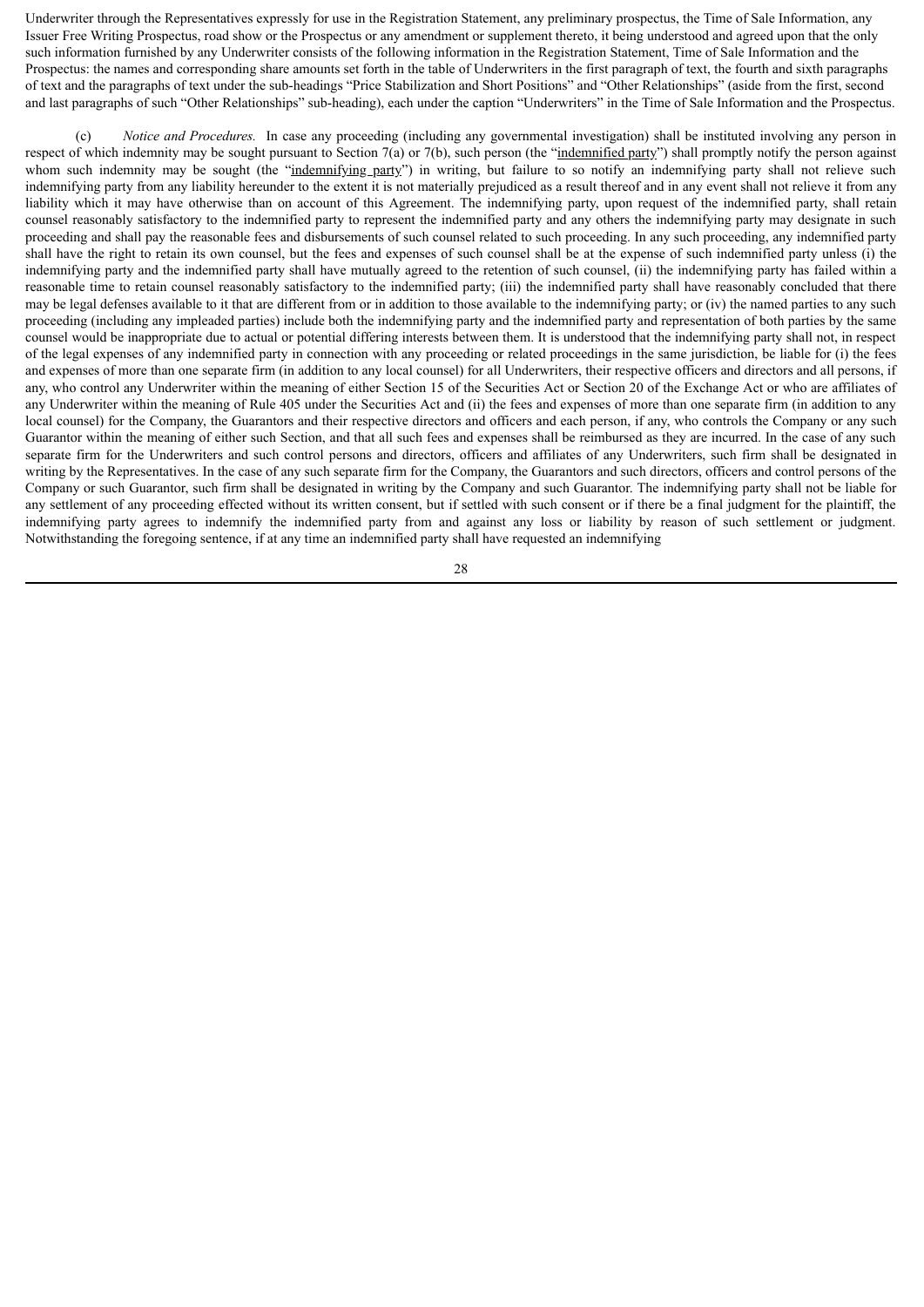party to reimburse the indemnified party for reasonable fees and expenses of counsel as contemplated by the second and third sentences of this paragraph, the indemnifying party agrees that it shall be liable for any settlement of any proceeding effected without its written consent if (i) such settlement is entered into more than 30 days after receipt by such indemnifying party of the aforesaid request and (ii) such indemnifying party shall not have reimbursed the indemnified party in accordance with such request prior to the date of such settlement. No indemnifying party shall, without the prior written consent of the indemnified party, effect any settlement of any pending or threatened proceeding in respect of which any indemnified party is or could have been a party and indemnity could have been sought hereunder by such indemnified party, unless such settlement (i) includes an unconditional release of such indemnified party from all liability on claims that are the subject matter of such proceeding and (ii) does not include a statement as to or an admission of fault, culpability or a failure to act by or on behalf of any indemnified party.

(d) *Contribution.* If the indemnification provided for in Section 7(a) or 7(b) is unavailable to an indemnified party or insufficient in respect of any losses, claims, damages or liabilities referred to therein, then each Indemnifying Person under such paragraph, in lieu of indemnifying such indemnified party thereunder, shall contribute to the amount paid or payable by such indemnified party as a result of such losses, claims, damages or liabilities (i) in such proportion as is appropriate to reflect the relative benefits received by the Company and the Guarantors on the one hand and the Underwriters on the other from the offering of the Securities or (ii) if the allocation provided by clause  $7(d)(i)$  above is not permitted by applicable law, in such proportion as is appropriate to reflect not only the relative benefits referred to in clause  $7(d)(i)$  above but also the relative fault of the Company and the Guarantors on the one hand and the Underwriters on the other hand in connection with the statements or omissions that resulted in such losses, claims, damages or liabilities, as well as any other relevant equitable considerations. The relative benefits received by the Company and the Guarantors on the one hand and of the Underwriters on the other hand in connection with the offering of the Securities shall be deemed to be in the same respective proportions as the net proceeds from the offering of the Securities (before deducting expenses) received by the Company and the Guarantors and the total underwriting discounts and commissions received by the Underwriters, in each case as set forth in the table on the cover of the Prospectus, bear to the aggregate offering price of the Securities. The relative fault of the Company and the Guarantors on the one hand and the Underwriters on the other hand shall be determined by reference to, among other things, whether the untrue or alleged untrue statement of a material fact or the omission or alleged omission to state a material fact relates to information supplied by the Company or any Guarantor or by the Underwriters and the parties' relative intent, knowledge, access to information and opportunity to correct or prevent such statement or omission. The Underwriters' respective obligations to contribute pursuant to this Section 7 are several in proportion to the respective principal amount of Securities they have purchased hereunder, and not joint.

(e) *Limitation on Liability.* The Company, the Guarantors and the Underwriters agree that it would not be just or equitable if contribution pursuant to this Section 7 were determined by pro rata allocation (even if the Underwriters were treated as one entity for such purpose) or by any other method of allocation that does not take account of the equitable considerations referred to in Section 7(d). The amount paid or payable by an indemnified party as a result of the losses, claims, damages and liabilities referred to in Section 7(d) shall be deemed to include, subject to the limitations set forth above, any legal or other expenses reasonably incurred by such indemnified party in connection with investigating or defending any such action or claim. Notwithstanding the provisions of this Section 7, no Underwriter shall be required to contribute any amount in excess of the amount by which the total underwriting discounts and commissions received by such Underwriter with respect to the offering of the Securities exceeds the amount of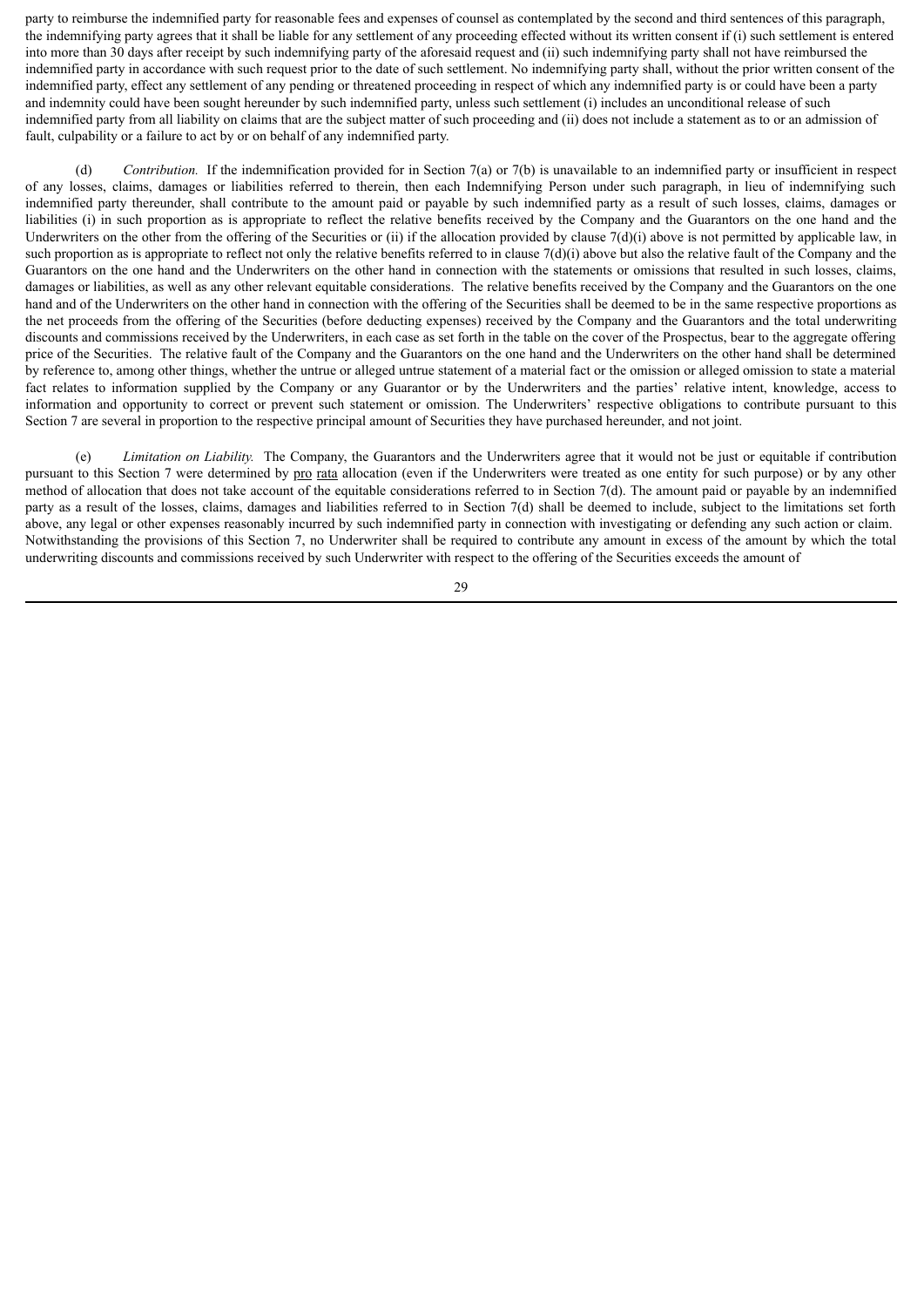any damages that such Underwriter has otherwise been required to pay by reason of such untrue or alleged untrue statement or omission or alleged omission. No person guilty of fraudulent misrepresentation (within the meaning of Section 11(f) of the Securities Act) shall be entitled to contribution from any person who was not guilty of such fraudulent misrepresentation.

(f) *Non-Exclusive Remedies.* The remedies provided for in this Section 7 are not exclusive and shall not limit any rights or remedies which may otherwise be available to any indemnified party at law or in equity.

(g) *Survival.* The indemnity and contribution provisions contained in this Section 7 and Section 16(h) and Section 16(i) and the representations, warranties and other statements of the Company and the Guarantors contained in this Agreement shall remain operative and in full force and effect regardless of (i) any termination of this Agreement, (ii) any investigation made by or on behalf of any Underwriter, any person controlling any Underwriter, its officers or directors or any affiliate of any Underwriter or by or on behalf of the Company, the Guarantors or their respective officers or directors or any person controlling the Company or any Guarantor and (ii) acceptance of and payment for any of the Securities.

8. Effectiveness of Agreement. This Agreement shall become effective as of the date first written above.

9. Termination. This Agreement may be terminated in the absolute discretion of the Representatives, by notice to the Company, if after the execution and delivery of this Agreement and on or prior to the Closing Date (i) trading generally shall have been suspended or materially limited on or by any of the New York Stock Exchange, the Nasdaq Global Select Market or Nasdaq Bond Exchange; (ii) trading of any securities issued or guaranteed by the Company or any of the Guarantors shall have been suspended on any exchange or in any over-the-counter market; (iii) a material disruption in securities settlement, payment or clearance services in the United States or with respect to Clearstream or Euroclear systems in Europe, shall have occurred; (iv) any moratorium on commercial banking activities shall have been declared by federal or New York State authorities; or (v) there shall have occurred any outbreak or escalation of hostilities or any change in financial markets or any calamity or crisis, either within or outside the United States, Argentina, Brazil, Chile, Colombia or Mexico, that, in the judgment of the Representatives, is material and adverse and which, singly or together with any other event specific in this clause  $(v)$ , makes it impracticable or inadvisable to proceed with the offering, sale or delivery of the Securities on the terms and in the manner contemplated by this Agreement, the Time of Sale Information and the Prospectus.

#### 10. Defaulting Underwriter.

(a) If, on the Closing Date, any Underwriter defaults on its obligation to purchase the Securities that it has agreed to purchase hereunder, the non-defaulting Underwriters may in their discretion arrange for the purchase of such Securities by other persons satisfactory to the Company on the terms contained in this Agreement. If, within 36 hours after any such default by any Underwriter, the non-defaulting Underwriters do not arrange for the purchase of such Securities, then the Company shall be entitled to a further period of 36 hours within which to procure other persons satisfactory to the nondefaulting Underwriters to purchase such Securities on such terms. If other persons become obligated or agree to purchase the Securities of a defaulting Underwriter, either the non-defaulting Underwriters or the Company may postpone the Closing Date for up to five full business days in order to effect any changes that in the opinion of counsel for the Company or counsel for the Underwriters may be necessary in the Registration Statement, the Time of Sale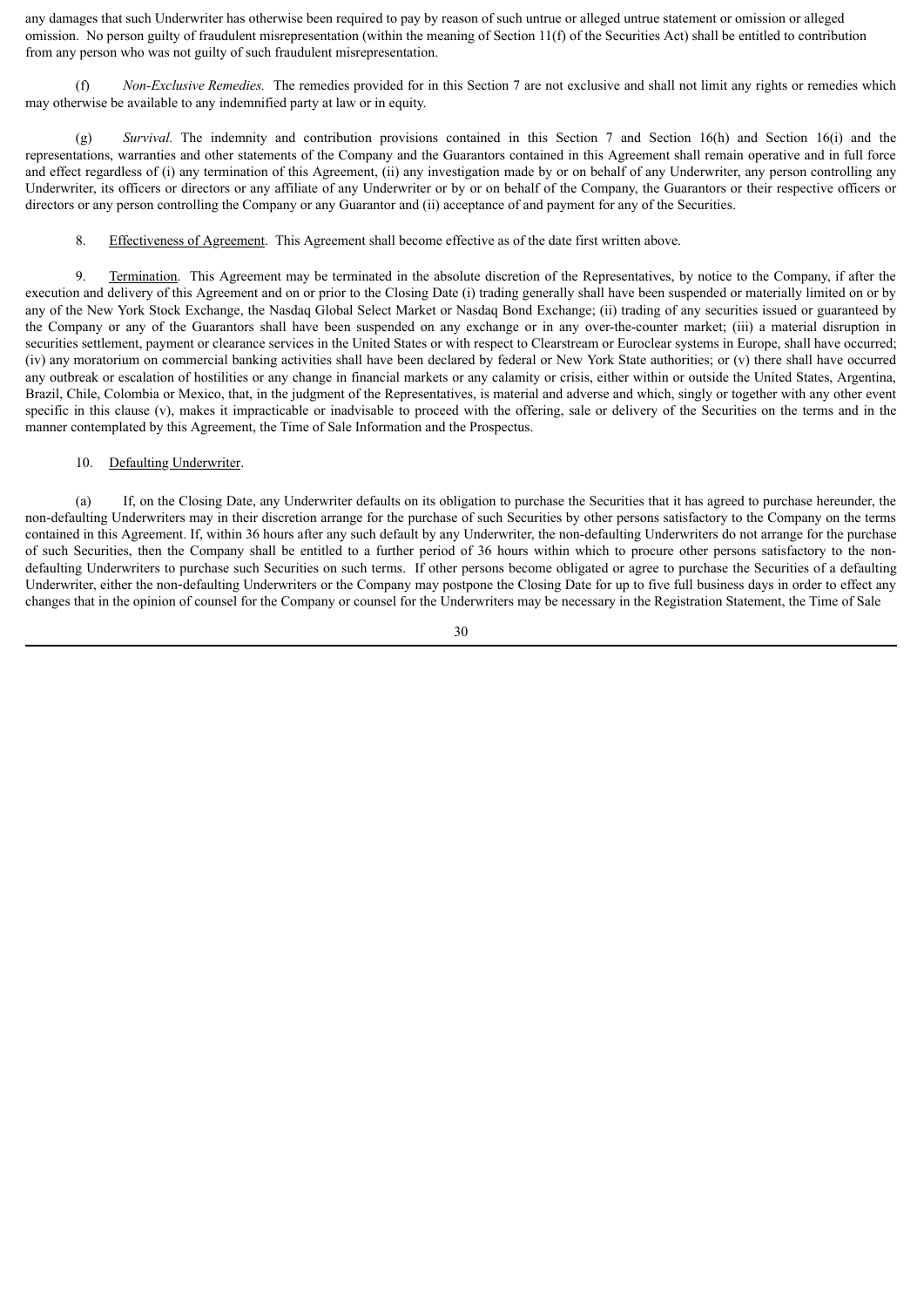Information and the Prospectus or in any other document or arrangement, and the Company agrees to promptly prepare any amendment or supplement to the Registration Statement, the Time of Sale Information and the Prospectus that effects any such changes. As used in this Agreement, the term "Underwriter" includes, for all purposes of this Agreement unless the context otherwise requires, any person not listed in Schedule 1 hereto that, pursuant to this Section 10, purchases Securities that a defaulting Underwriter agreed but failed to purchase.

(b) If, after giving effect to any arrangements for the purchase of the Securities of a defaulting Underwriter or Underwriters by the nondefaulting Underwriters and the Company as provided in paragraph (a) above, the aggregate principal amount of such Securities that remains unpurchased does not exceed one-eleventh of the aggregate principal amount of all the Securities, then the Company shall have the right to require each non-defaulting Underwriter to purchase the principal amount of Securities that such Underwriter agreed to purchase hereunder plus such Underwriter's pro rata share (based on the principal amount of Securities that such Underwriter agreed to purchase hereunder) of the Securities of such defaulting Underwriter or Underwriters for which such arrangements have not been made.

(c) If, after giving effect to any arrangements for the purchase of the Securities of a defaulting Underwriter or Underwriters by the nondefaulting Underwriters and the Company as provided in paragraph (a) above, the aggregate principal amount of such Securities that remains unpurchased exceeds one-eleventh of the aggregate principal amount of all the Securities, or if the Company shall not exercise the right described in paragraph (b) above, then this Agreement shall terminate without liability on the part of the non-defaulting Underwriters. Any termination of this Agreement pursuant to this Section 10 shall be without liability on the part of the Company or the Guarantors, except that the Company and each of the Guarantors will continue to be liable for the payment of expenses as set forth in Section 11 hereof and any related obligations pursuant to Section 16(h) and Section 16(i) and except that the provisions of Section 7 hereof shall not terminate and shall remain in effect.

#### 11. Payment of Expenses*.*

(a) Whether or not the transactions contemplated by this Agreement are consummated or this Agreement is terminated, the Company and each of the Guarantors jointly and severally agree to pay or cause to be paid all expenses incident to the performance of its obligations under this Agreement, including: (i) the fees, disbursements and expenses of the Company's and the Guarantors' counsel, including local, special and international counsel, as applicable, and the Company's and the Guarantors' accountants in connection with the registration and delivery of the Securities under the Securities Act and all other fees or expenses in connection with the preparation and filing of the Registration Statement, any preliminary prospectus, the Time of Sale Information, the Prospectus, any free writing prospectus prepared by or on behalf of, used by, or referred to by the Company and amendments and supplements to any of the foregoing, including all printing costs associated therewith, and the mailing and delivering of copies thereof to the Underwriters and dealers, in the quantities hereinabove specified, (ii) all costs and expenses related to the transfer and delivery of the Securities to the Underwriters, including any transfer or other taxes payable thereon, (iii) the cost of printing or producing any Blue Sky or Legal Investment memorandum in connection with the offer and sale of the Securities under state securities laws and all expenses in connection with the qualification of the Securities for offer and sale under state securities laws and certain provinces of Canada as provided in Section 4(g) hereof, including filing fees and the reasonable fees and disbursements of counsel for the Underwriters in connection with such qualification and in connection with the Blue Sky or Legal Investment memorandum, (iv) all filing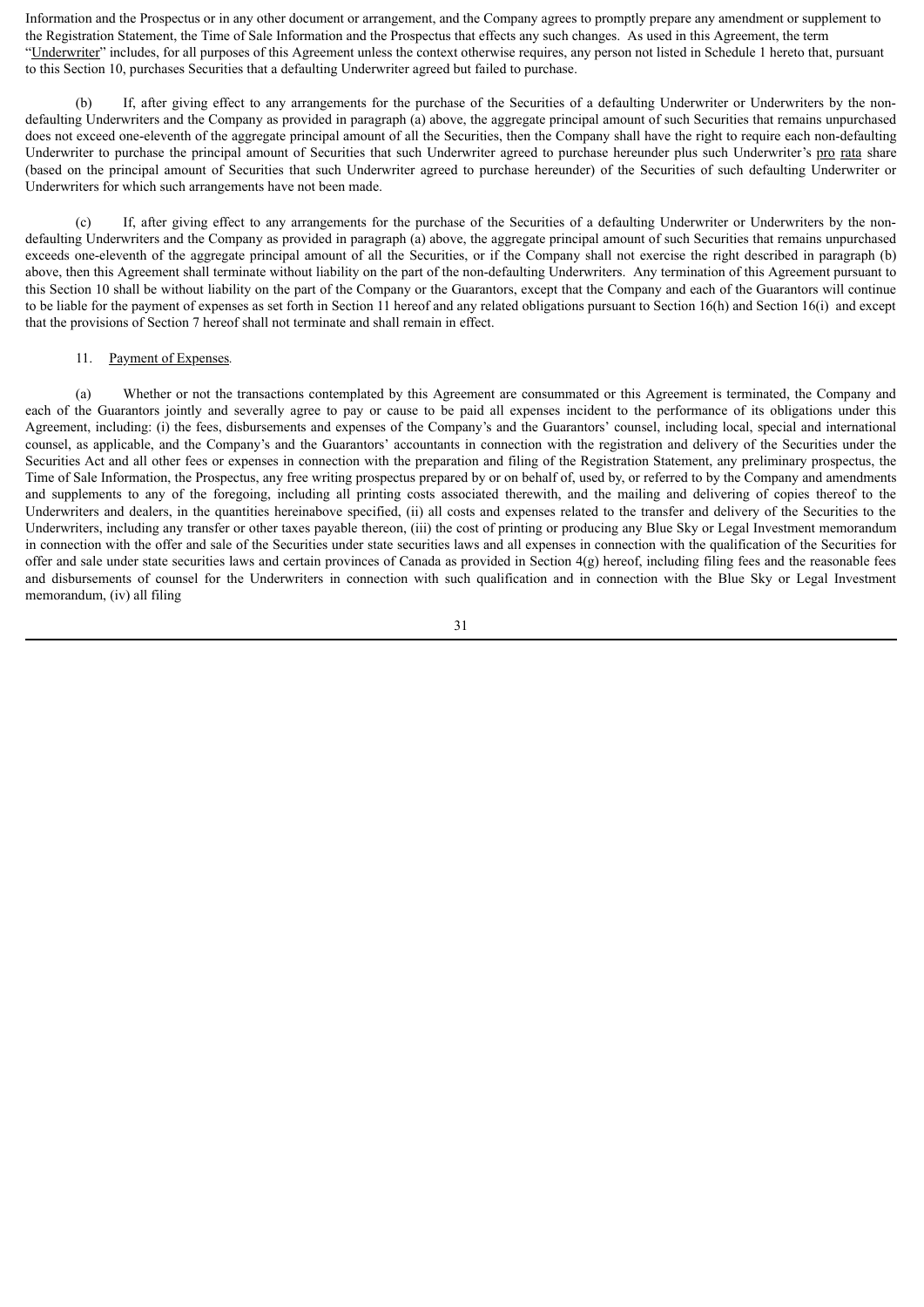fees and the reasonable fees and disbursements of counsel to the Underwriters incurred in connection with any required review and qualification of the offering of the Securities by the Financial Industry Regulatory Authority, (v) all costs and expenses incident to listing the Securities on the Nasdaq Bond Exchange and other national securities exchanges and foreign stock exchanges, (vi) the costs and charges of any trustee and such trustee's counsel and the approval of the Securities for book-entry transfer by DTC, (vii) the costs and expenses of the Company relating to investor presentations on any road show undertaken in connection with the marketing of the offering of the Securities, including, without limitation, expenses associated with the preparation or dissemination of any electronic road show, expenses associated with the production of road show slides and graphics, fees and expenses of any consultants engaged in connection with the road show presentations with the prior approval of the Company and travel and lodging expenses of the representatives and officers of the Company and any such consultants, (viii) the document production charges and expenses associated with printing the Transaction Documents,  $(ix)$  any fees charged by rating agencies for rating the Securities and  $(x)$  all other costs and expenses incident to the performance of the obligations of the Company. It is understood, however, that except as provided in this Section, Section 7 entitled "Indemnity and Contribution" and the last paragraph of Section 10 above, the Underwriters will pay all of their costs and expenses, including fees and disbursements of their counsel, stock transfer taxes payable on resale of any of the Securities by them and any advertising expenses connected with any offers they may make.

(b) If (i) this Agreement is terminated pursuant to Section 9, (ii) the Company for any reason fails to tender the Securities for delivery to the Underwriters or (iii) the Underwriters decline to purchase the Securities for any reason permitted under this Agreement, the Company and each of the Guarantors jointly and severally agree to reimburse the Underwriters for all out-of-pocket costs and expenses (including the fees and expenses of their counsel, including local, special or international counsel, as applicable) incurred by the Underwriters in connection with this Agreement and the offering contemplated hereby.

12. Persons Entitled to Benefit of Agreement. This Agreement shall inure to the benefit of and be binding upon the parties hereto and their respective successors and the officers and directors and any controlling persons referred to herein, and the affiliates of each Underwriter referred to in Section 7 hereof. Nothing in this Agreement is intended or shall be construed to give any other person any legal or equitable right, remedy or claim under or in respect of this Agreement or any provision contained herein. No purchaser of Securities from any Underwriter shall be deemed to be a successor merely by reason of such purchase.

13. Survival. The respective indemnities, rights of contribution, representations, warranties and agreements of the Company, the Guarantors and the Underwriters contained in this Agreement or made by or on behalf of the Company, the Guarantors or the Underwriters pursuant to this Agreement or any certificate delivered pursuant hereto shall survive the delivery of and payment for the Securities and shall remain in full force and effect, regardless of any termination of this Agreement or any investigation made by or on behalf of the Company, the Guarantors or the Underwriters.

14. Certain Defined Terms. For purposes of this Agreement, (a) except where otherwise expressly provided, the term "affiliate" has the meaning set forth in Rule 405 under the Securities Act; (b) the term "business day" means any day other than a day on which banks are permitted or required to be closed in New York City; and (c) the term "subsidiary" has the meaning set forth in Rule 405 under the Securities Act.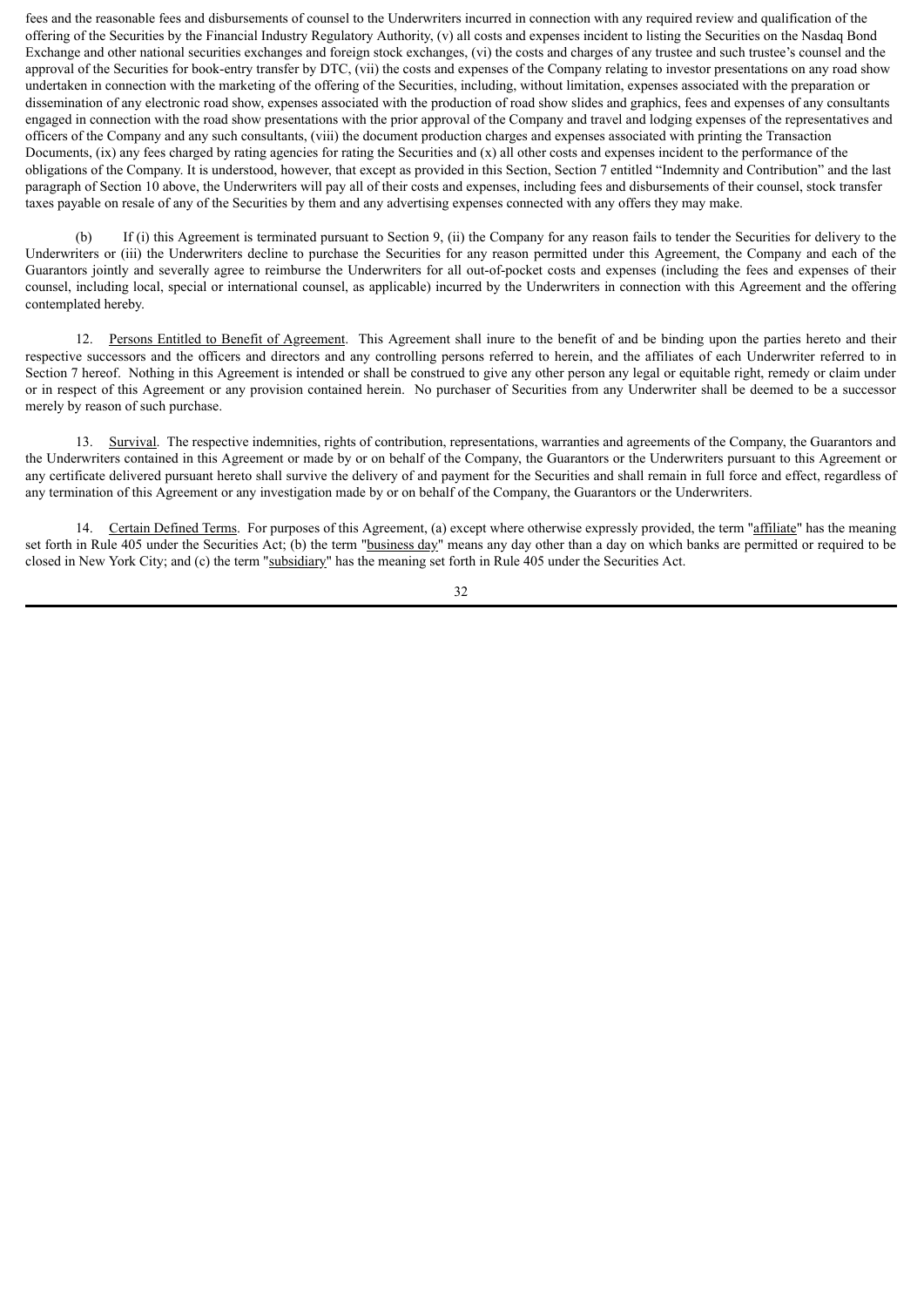15. Compliance with USA Patriot Act. In accordance with the requirements of the USA Patriot Act (Title III of Pub. L. 107-56 (signed into law October 26, 2001)), the Underwriters are required to obtain, verify and record information that identifies their respective clients, including the Company, which information may include the name and address of their respective clients, as well as other information that will allow the Underwriters to properly identify their respective clients.

#### 16. Miscellaneous.

(a) *Authority of the Representatives.* Any action by the Underwriters hereunder may be taken by the Representatives on behalf of the Underwriters, and any such action taken by the Representatives shall be binding upon the Underwriters.

(b) *Notices.* All notices and other communications hereunder shall be in writing and shall be deemed to have been duly given if mailed or transmitted and confirmed by any standard form of telecommunication. Notices to the Underwriters shall be given to the Representatives c/o BNP Paribas Securities Corp., 787 Seventh Avenue, New York, New York 10019, Email: new.york.syndicate@bnpparibas.com, Attention: Debt Syndicate Desk; BofA Securities, Inc., 1540 Broadway, NY8-540-26-02, New York, New York 10036 (fax: 212-901-7881), Email: dg.hg\_ua\_notices@bofa.com, Attention: High Grade Transaction Management/Legal; Citigroup Global Markets Inc., 388 Greenwich Street, New York, New York 10013, (fax: 646-291-1469), Attention: General Counsel; Goldman Sachs & Co. LLC, 200 West Street, New York, New York 10282, (fax: 212-902-9316), Attention: Registration Department; and J.P. Morgan Securities LLC, 383 Madison Avenue, New York, New York 10179 (fax: 212-270-1063); Attention: Investment Grade Syndicate Desk. Notices to the Company and the Guarantors shall be given to them at Arias 3751, 7th Floor, Buenos Aires, C1430CRG, Argentina, Attention: General Counsel, with a copy to Cleary Gottlieb Steen & Hamilton LLP, One Liberty Plaza, New York, NY 10006, Attention: Nicolas Grabar.

(c) *Governing Law.* This Agreement and any claim, controversy or dispute arising under or related to this Agreement shall be governed by and construed in accordance with the laws of the State of New York without regard to the conflicts of law principles thereof.

(d) *Submission to Jurisdiction and Other Matters*. The Company and each of the Guarantors hereby submit to the exclusive jurisdiction of the Specified Courts in any suit or proceeding arising out of or relating to this Agreement or the transactions contemplated hereby and agree not to commence any proceedings related to this Agreement except in Specified Courts. The Company and each of the Guarantors waive any objection which it may now or hereafter have to the laying of venue of any such suit or proceeding in such courts. Each of the Company and each of the Guarantors agree that final judgment in any such suit, action or proceeding brought in such court shall be conclusive and binding upon the Company and each Guarantor, as applicable, and may be enforced in any court to the jurisdiction of which Company and each Guarantor, as applicable, is subject by a suit upon such judgment. The Company and each of the Guarantors irrevocably appoints Corporation Service Company (the "Process Agent") at 19 West 44th Street, Suite 200, New York, NY 10036 as its agent to receive service of process or other legal summons for purposes of any proceedings related to this Agreement that may be instituted in any Specified Courts. The Company and each of the Guarantors agrees that service of any process, summons, notice or document by mail to the Process Agent and written notice of said service to such party shall be effective service of process upon the Company or such Guarantor, as applicable, for any proceeding brought in any Specified Court. The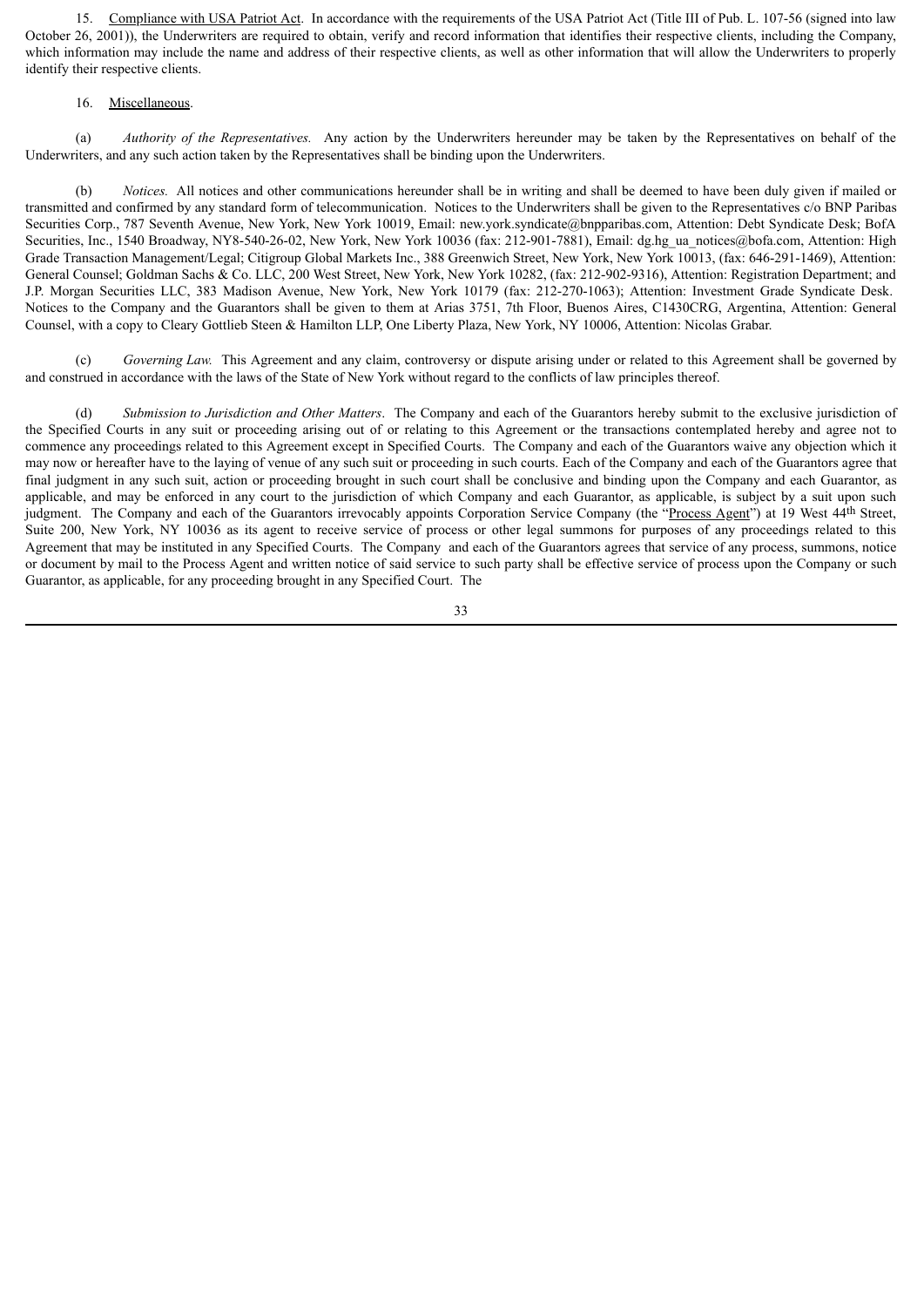Company further agrees to take any and all action as may be necessary to maintain such designation and appointment of such authorized agent in full force and effect for a period of seven years from the date of this Agreement. The Company and each of the Guarantors further agree, to the fullest extent permitted by applicable law, that the mailing by certified or registered mail, return receipt requested, of any process required by any Specified Court shall constitute valid and lawful service of process against them, without the necessity for service by any other means provided by law. For purposes of the foregoing, each of the Mexican Guarantors hereby agrees to grant to the Process Agent, before a Mexican notary public, an irrevocable power of attorney for lawsuits and collections (*pleitos y cobranzas*) governed by the laws of Mexico, and the parties hereby agree that such power of attorney shall be irrevocable for the purpose of service of process in any such suit, action or proceeding arising out of or based upon this Agreement or the transactions contemplated hereby. Each Mexican Guarantor hereby represents and warrants that the Process Agent has accepted such appointment and has agreed to act as agent for service of process, and such Guarantor agrees to take any and all action, including the filing of any and all documents that may be necessary to continue such appointment in full force and effect as aforesaid. Service of process upon the Process Agent shall be deemed, in every respect, effective service of process upon each of the Mexican Guarantors.

(e) *Waiver of Jury Trial*. Each of the parties hereto hereby irrevocably waives, to the fullest extent permitted by law, any right to trial by jury in any suit or proceeding arising out of or relating to this Agreement.

(f) *Waiver of Immunity*. To the extent that the Company or any Guarantor has or hereafter may acquire any immunity (sovereign or otherwise) from jurisdiction of any court of (i) Argentina, Brazil, Chile, Colombia or Mexico, or any political subdivision thereof, (ii) the United States or the State of New York, (iii) any jurisdiction in which it owns or leases property or assets or from any legal process (whether through service of notice, attachment prior to judgment, attachment in aid of execution, execution, set-off or otherwise) with respect to themselves or their respective property and assets or this Agreement, the Company and each Guarantor hereby irrevocably waive such immunity in respect of its obligations under this Agreement to the fullest extent permitted by applicable law.

#### (g) *Recognition of the U.S. Special Resolution Regimes*.

(i) In the event that any Underwriter that is a Covered Entity becomes subject to a proceeding under a U.S. Special Resolution Regime, the transfer from such Underwriter of this Agreement, and any interest and obligation in or under this Agreement, will be effective to the same extent as the transfer would be effective under the U.S. Special Resolution Regime if this Agreement, and any such interest and obligation, were governed by the laws of the United States or a state of the United States.

(ii) In the event that any Underwriter that is a Covered Entity or a BHC Act Affiliate of such Underwriter becomes subject to a proceeding under a U.S. Special Resolution Regime, Default Rights under this Agreement that may be exercised against such Underwriter are permitted to be exercised to no greater extent than such Default Rights could be exercised under the U.S. Special Resolution Regime if this Agreement were governed by the laws of the United States or a state of the United States.

As used in this Section  $16(g)$ :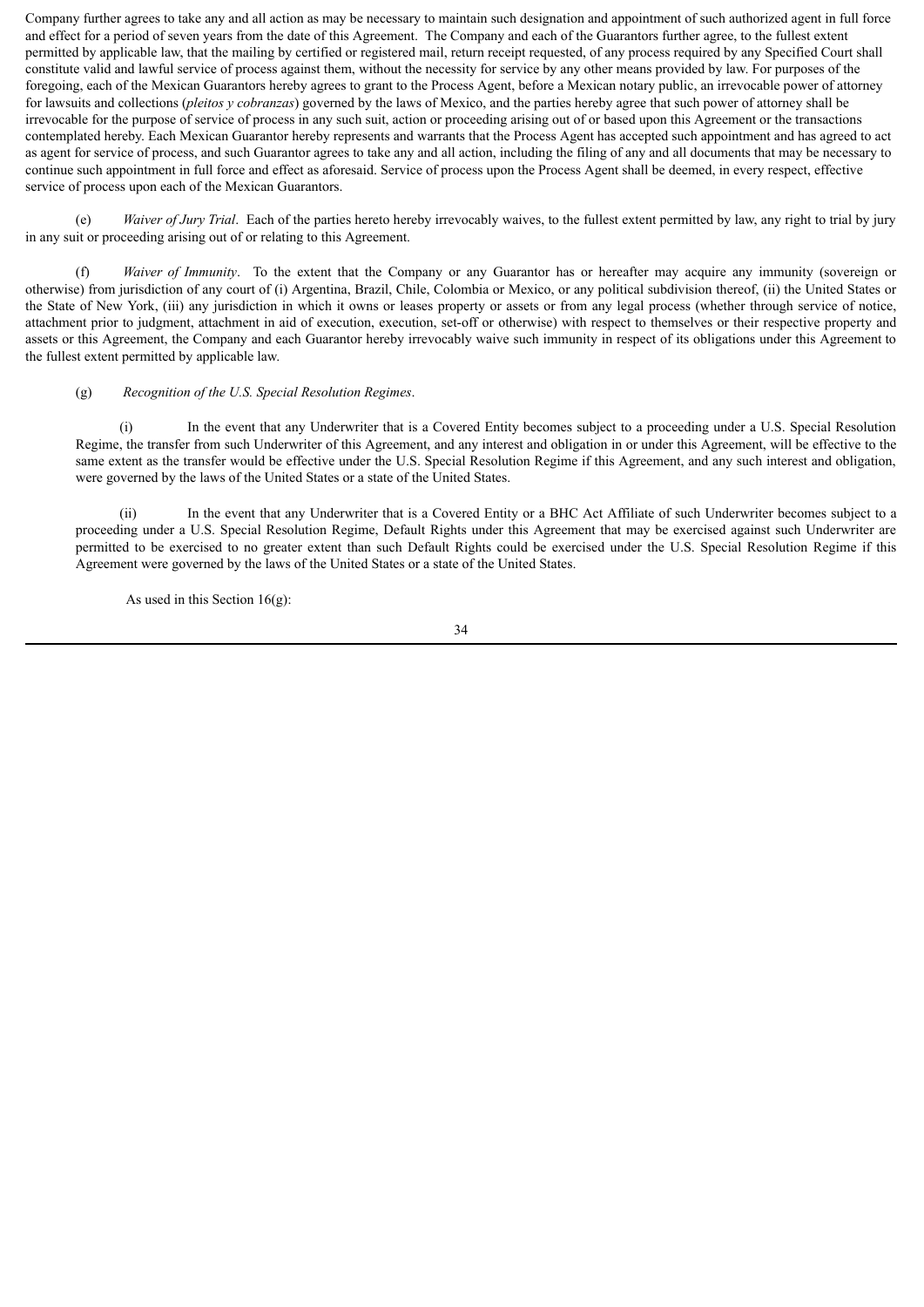"BHC Act Affiliate" has the meaning assigned to the term "affiliate" in, and shall be interpreted in accordance with, 12 U.S.C. § 1841(k).

"Covered Entity" means any of the following:

- (i) a "covered entity" as that term is defined in, and interpreted in accordance with, 12 C.F.R. § 252.82(b);
- (ii) a "covered bank" as that term is defined in, and interpreted in accordance with, 12 C.F.R. § 47.3(b); or
- (iii) a "covered FSI" as that term is defined in, and interpreted in accordance with, 12 C.F.R. § 382.2(b).

"Default Right" has the meaning assigned to that term in, and shall be interpreted in accordance with, 12 C.F.R. § 252.81, 47.2 or 382.1, as applicable.

"U.S. Special Resolution Regime" means each of (i) the Federal Deposit Insurance Act and the regulations promulgated thereunder and (ii) Title II of the Dodd-Frank Wall Street Reform and Consumer Protection Act and the regulations promulgated thereunder.

(h) *Judgment Currency.* The Company and each of the Guarantors, jointly and severally, agree to indemnify each Underwriter, its directors, officers, affiliates and each person, if any, who controls such Underwriter within the meaning of Section 15 of the Securities Act or Section 20 of the Exchange Act, against any loss incurred by such Underwriter as a result of any judgment or order being given or made for any amount due hereunder and such judgment or order being expressed and paid in a currency (the "judgment currency") other than U.S. dollars and as a result of any variation as between (i) the rate of exchange at which the U.S. dollar amount is converted into the judgment currency for the purpose of such judgment or order, and (ii) the rate of exchange at which such indemnified party is able to purchase U.S. dollars with the amount of the judgment currency actually received by the indemnified party. The foregoing indemnity shall constitute a separate and independent obligation of the Company and each Guarantor and shall continue in full force and effect notwithstanding any such judgment or order as aforesaid. The term "rate of exchange" shall include any premiums and costs of exchange payable in connection with the purchase of, or conversion into, the relevant currency.

(i) *Counterparts.* This Agreement may be signed in counterparts (which may include counterparts delivered by any standard form of telecommunication), each of which shall be an original and all of which together shall constitute one and the same instrument. Counterparts may be delivered via facsimile, electronic mail (including any electronic signature covered by the U.S. federal ESIGN Act of 2000, Uniform Electronic Transactions Act, the Electronic Signatures and Records Act or other applicable law, e.g., www.docusign.com) or other transmission method and any counterpart so delivered shall be deemed to have been duly and validly delivered and be valid and effective for all purposes.

(j) *Amendments or Waivers.* No amendment or waiver of any provision of this Agreement, nor any consent or approval to any departure therefrom, shall in any event be effective unless the same shall be in writing and signed by the parties hereto.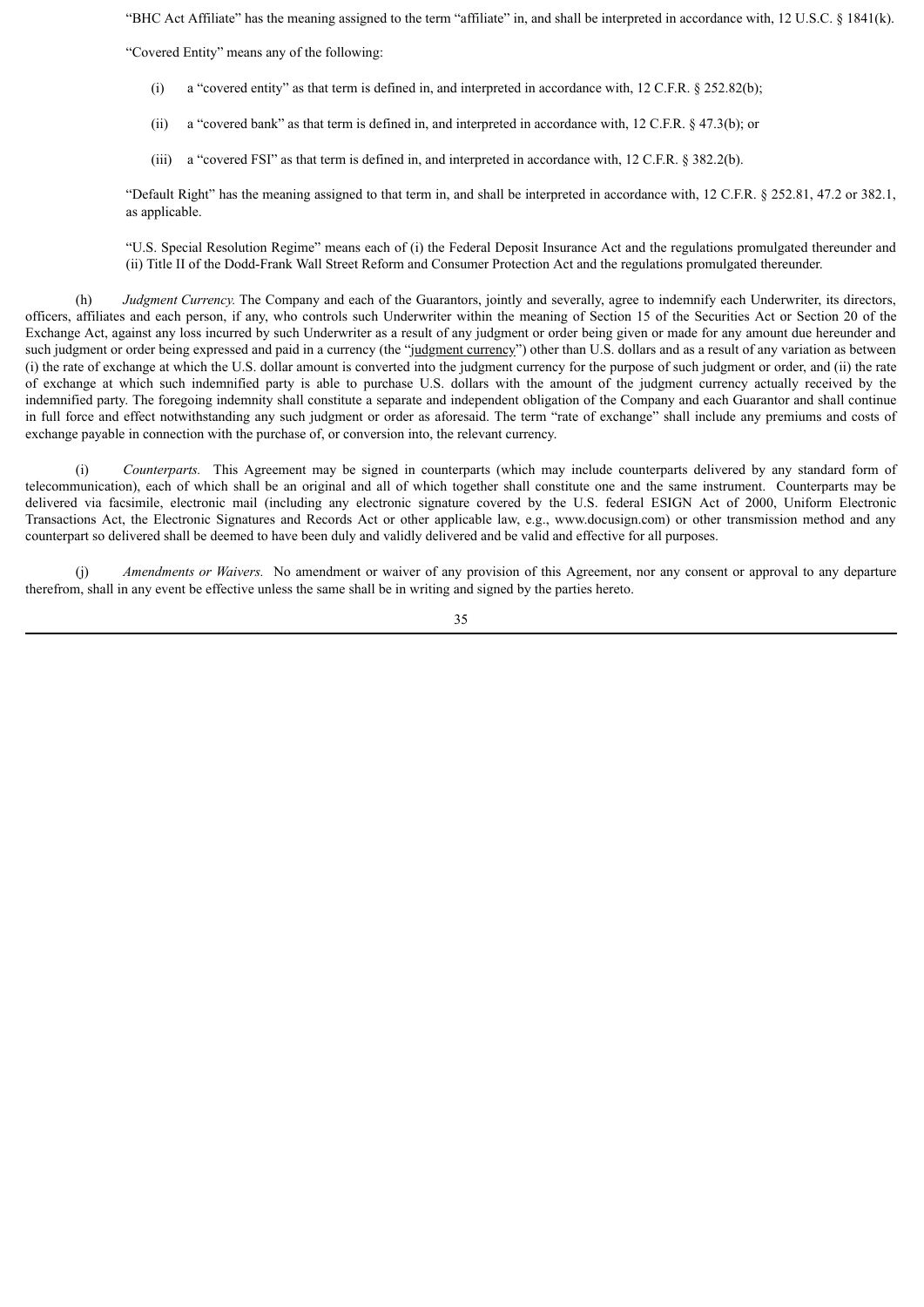(k) *Partial Unenforceability*. The invalidity or unenforceability of any section, paragraph or provision of this Agreement shall not affect the validity or enforceability of any other section, paragraph or provision hereof. If any section, paragraph or provision of this Agreement is for any reason determined to be invalid or unenforceable, there shall be deemed to be made such minor changes (and only such minor changes) as are necessary to make it valid and enforceable.

(l) *General Provisions*. This Agreement constitutes the entire agreement of the parties to this Agreement and supersedes all prior written or oral and all contemporaneous oral agreements, understandings and negotiations with respect to the subject matter hereof. This Agreement may not be amended or modified unless in writing by all of the parties hereto, and no condition herein (express or implied) may be waived unless waived in writing by each party whom the condition is meant to benefit. The headings herein are included for convenience of reference only and are not intended to be part of, or to affect the meaning or interpretation of, this Agreement.

(m) *Compliance with USA PATRIOT Act*. In accordance with the requirements of the USA PATRIOT Act (Title III of Pub. L. 107-56 (signed into law on October 26, 2001)), the Underwriters are required to obtain, verify and record information that identifies their respective clients, including the Company and the Guarantors, which information may include the name and addresses of their respective clients, as well as other information that will allow the Underwriters to properly identify their respective clients.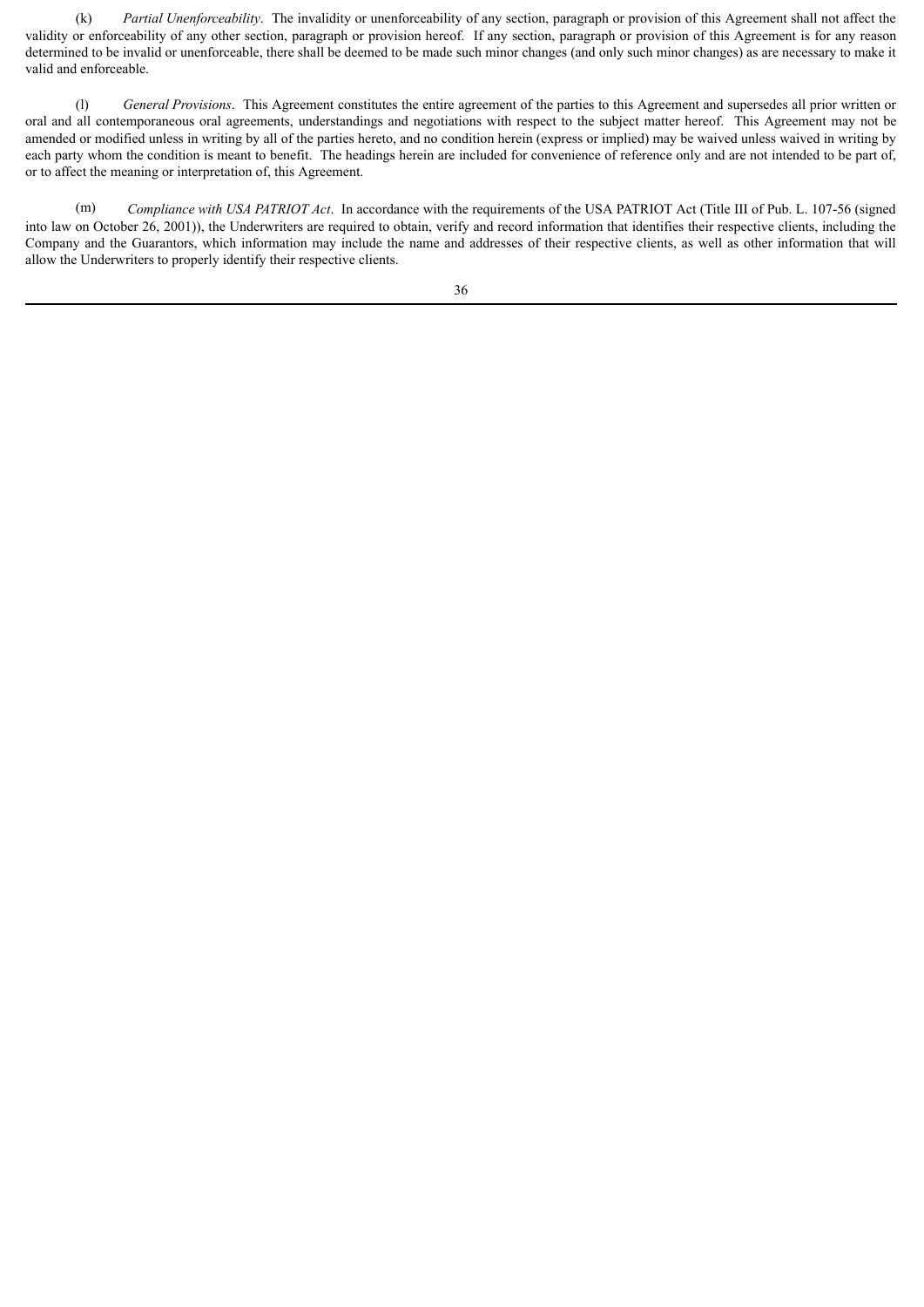If the foregoing is in accordance with your understanding, please indicate your acceptance of this Agreement by signing in the space provided below.

Very truly yours,

MERCADOLIBRE, INC.

By /s/ Pedro Arnt Name: Pedro Arnt

Title: Attorney-in-fact

MERCADOLIBRE S.R.L.

By /s/ Pedro Arnt Name: Pedro Arnt Title: Attorney-in-fact

# IBAZAR.COM ATIVIDADES DE INTERNET LTDA.

By /s/ Pedro Arnt Name: Pedro Arnt Title: Attorney-in-fact

# EBAZAR.COM.BR LTDA.

By /s/ Pedro Arnt

Name: Pedro Arnt Title: Attorney-in-fact

# MERCADO ENVIOS SERVIÇOS DE LOGISTICA LTDA.

By /s/ Pedro Arnt

Name: Pedro Arnt Title: Attorney-in-fact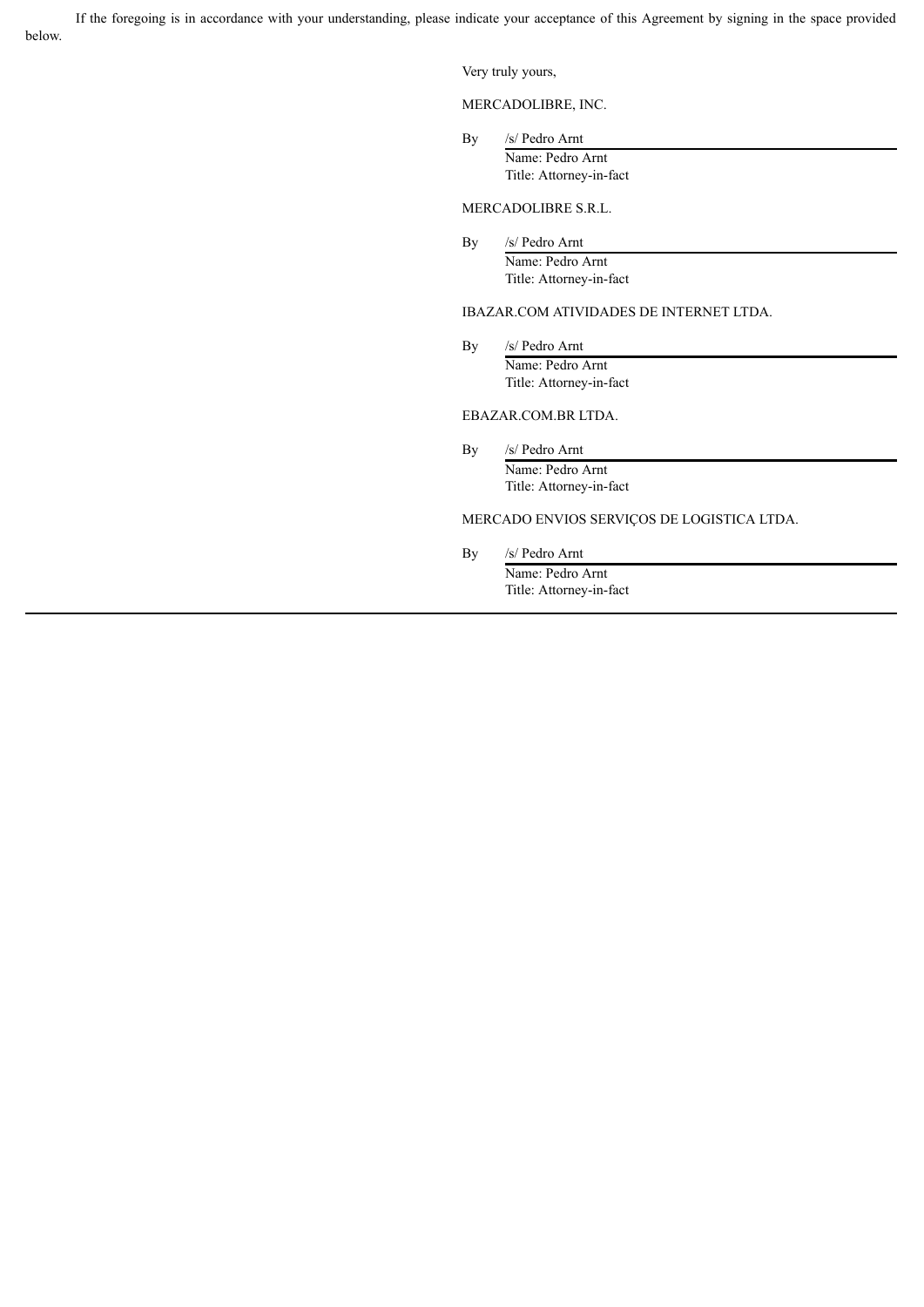# MERCADOPAGO.COM REPRESENTAÇÕES LTDA.

By /s/ Pedro Arnt Name: Pedro Arnt Title: Attorney-in-fact

MERCADOLIBRE CHILE LTDA.

By /s/ Pedro Arnt Name: Pedro Arnt Title: Attorney-in-fact

# MERCADOLIBRE, S. DE R.L. DE C.V.

By /s/ Pedro Arnt Name: Pedro Arnt Title: Attorney-in-fact

# DEREMATE.COM DE MÉXICO, S. DE R.L. DE C.V.

By /s/ Pedro Arnt Name: Pedro Arnt Title: Attorney-in-fact

# MERCADOLIBRE COLOMBIA LTDA.

By /s/ Pedro Arnt

Name: Pedro Arnt Title: Attorney-in-fact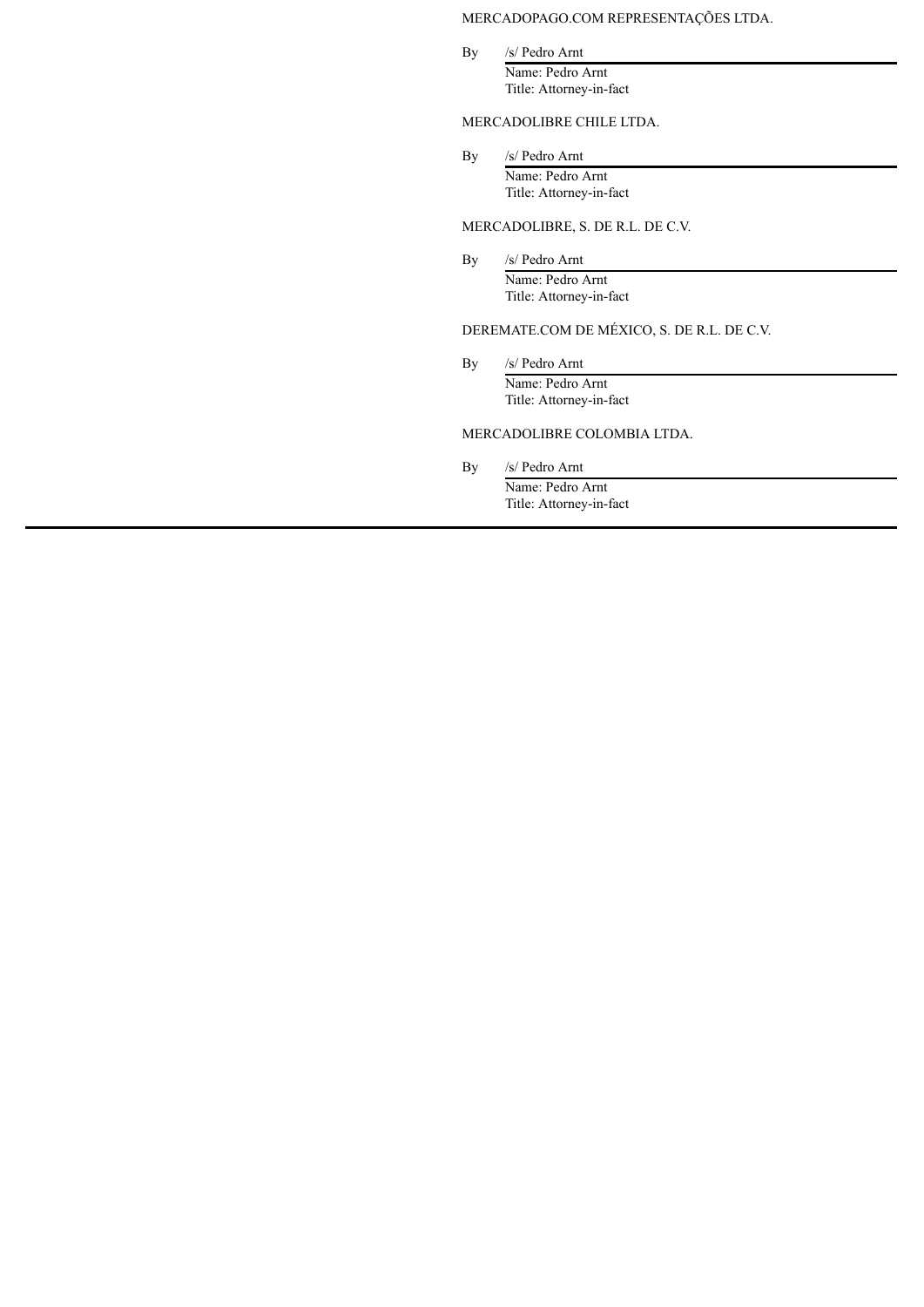BNP PARIBAS SECURITIES CORP. BOFA SECURITIES, INC. CITIGROUP GLOBAL MARKETS INC. GOLDMAN SACHS & CO. LLC J.P. MORGAN SECURITIES LLC

> As Representatives of the Several Underwriters named in Schedule 1 hereto

# By: BNP PARIBAS SECURITIES CORP.

By: /s/ Andre Silva Name: Andre Silva - Managing Director Title: Head of Latam Debt Capital Markets

- By: BOFA SECURITIES, INC.
- By: /s/ Carlos Ivan Lopez Name: Carlos Ivan Lopez Title: Managing Director

# By: CITIGROUP GLOBAL MARKETS INC

- By: /s/ Adam D. Bordner Name: Adam D. Bordner Title: Director
- By: GOLDMAN SACHS & CO. LLC
- By: /s/ Mateo Ugas Name: Mateo Ugas Title: Managing Director
- By: J.P. MORGAN SECURITIES LLC

By: /s/ Ana Silva-Klarish Name: Ana Silva-Klarish Title: Executive Director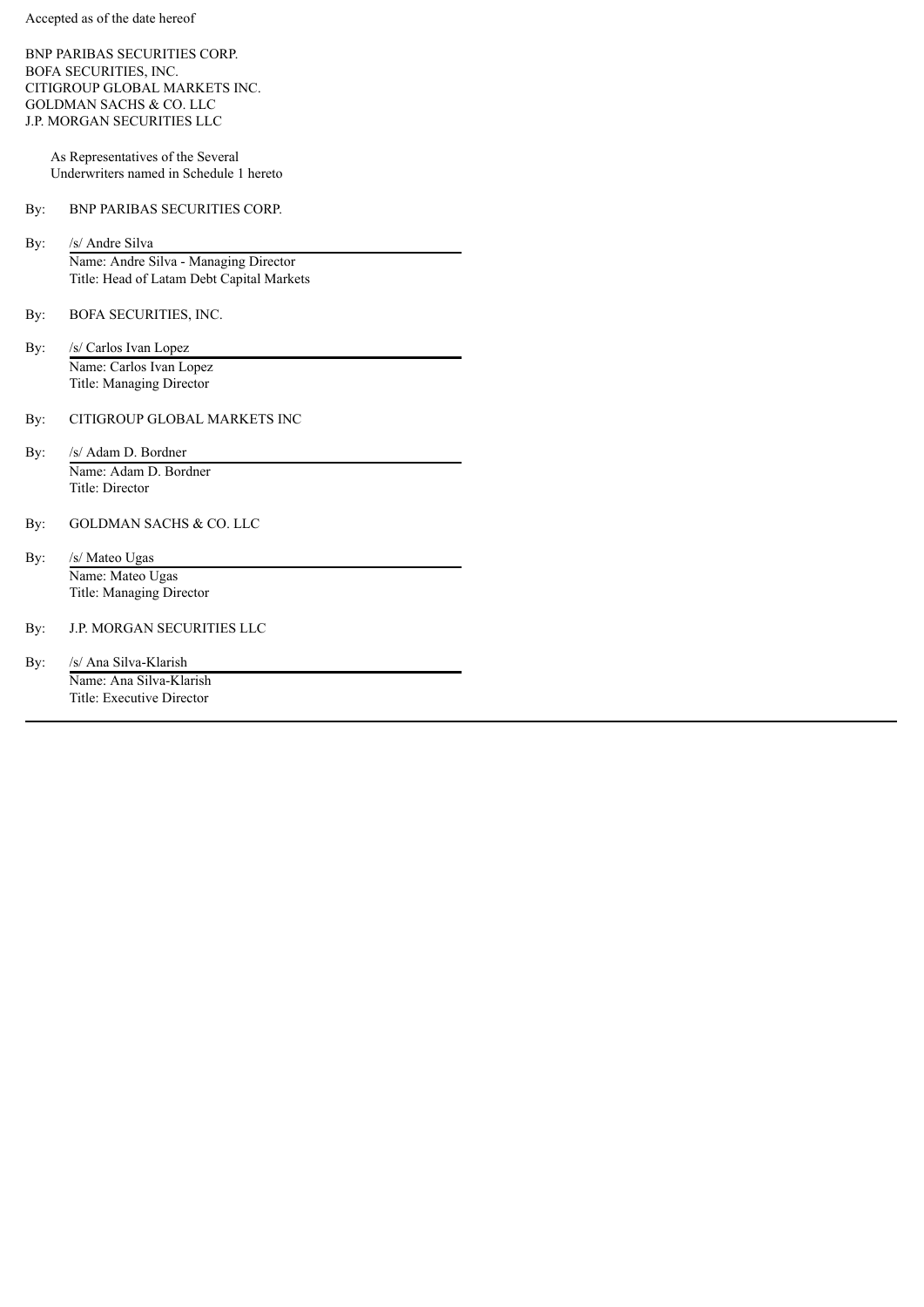| Schedule 1 |  |
|------------|--|
|            |  |

|                                     |       | Principal      |                             |
|-------------------------------------|-------|----------------|-----------------------------|
|                                     |       | Amount of      | Principal                   |
|                                     |       | 2026           | Amount of                   |
|                                     |       | Sustainability | 2031                        |
| Underwriter                         |       | <b>Notes</b>   | <b>Notes</b>                |
| <b>BNP Paribas Securities Corp.</b> |       | 80,000,000     | 140,000,000<br><sup>S</sup> |
| BofA Securities, Inc.               |       | 80,000,000     | 140,000,000<br>S.           |
| Citigroup Global Markets Inc.       |       | 80,000,000     | 140,000,000<br>S.           |
| Goldman Sachs & Co. LLC             |       | 80,000,000     | \$140,000,000               |
| <b>J.P. Morgan Securities LLC</b>   |       | 80,000,000     | 140,000,000<br>$\mathbb{S}$ |
|                                     | Total | 400,000,000    | 700,000,000<br>S.           |
|                                     |       |                |                             |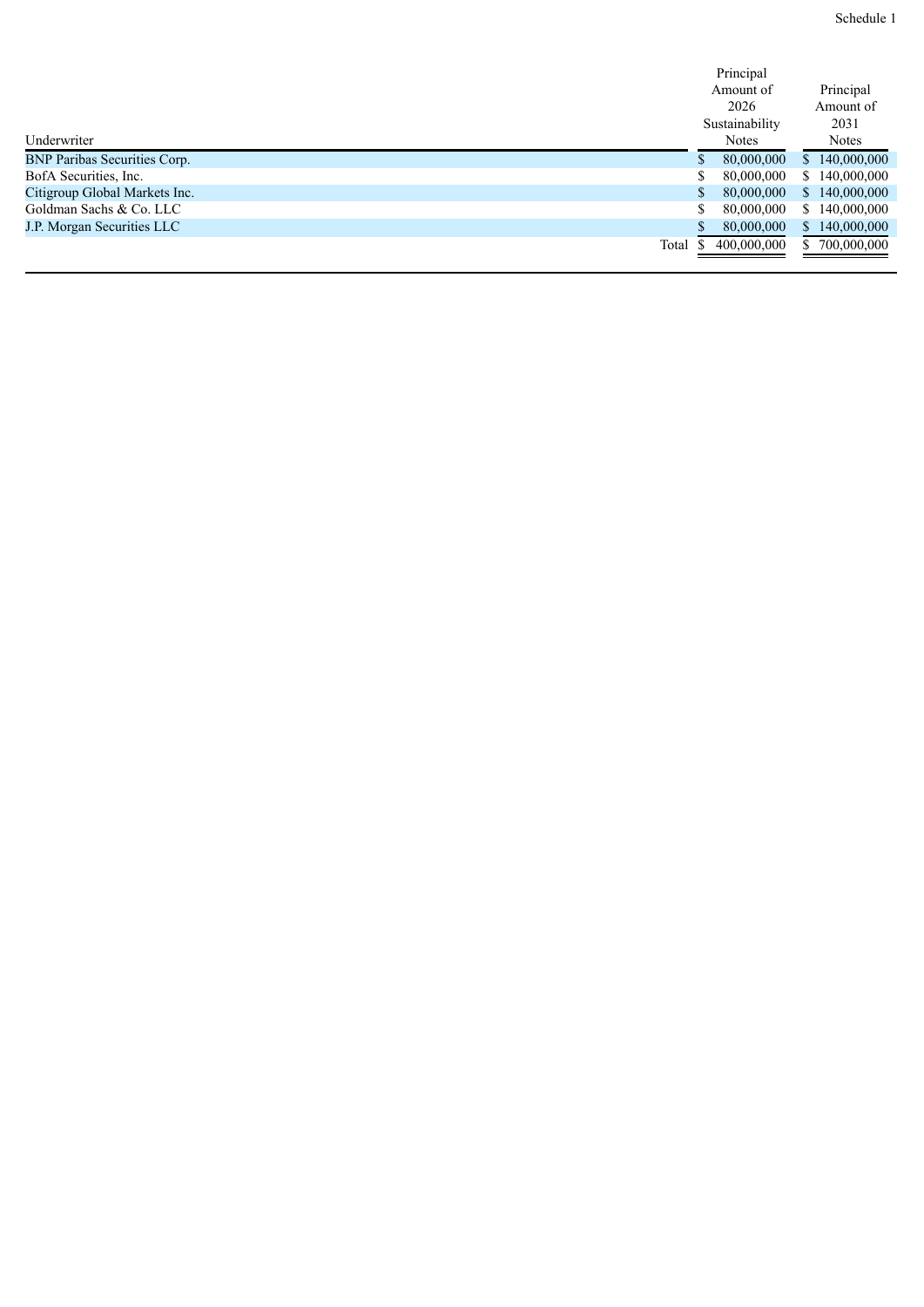#### *Guarantors*

- 1. MercadoLibre S.R.L., a limited liability company (*sociedad de responsabilidad limitada*) organized under the laws of Argentina.
- 2. Ibazar.com Atividades de Internet Ltda., a limited liability company (*sociedade limitada*), organized under the laws of Brazil.
- 3. eBazar.com.br Ltda., a limited liability company (*sociedade limitada*), organized under the laws of Brazil.
- 4. Mercado Envios Serviços de Logistica Ltda., a limited liability company (*sociedade limitada*), organized under the laws of Brazil.
- 5. MercadoPago.com Representações Ltda., a limited liability company (*sociedade limitada*), organized under the laws of Brazil.
- 6. MercadoLibre Chile Ltda., a limited liability partnership (*sociedad de responsabilidad limitada*), organized under the laws of Chile.
- 7. MercadoLibre, S. de R.L. de C.V., a limited liability company (*sociedad de responsabilidad limitada de capital variable*) organized under the laws of Mexico.
- 8. DeRemate.com de Mexico S. de R.L. de C.V. a limited liability company (*sociedad de responsabilidad limitada de capital variable*) organized under the laws of Mexico.
- 9. MercadoLibre Colombia Ltda., a limited liability company (*sociedad de responsabilidad limitada*), organized under the laws of Colombia.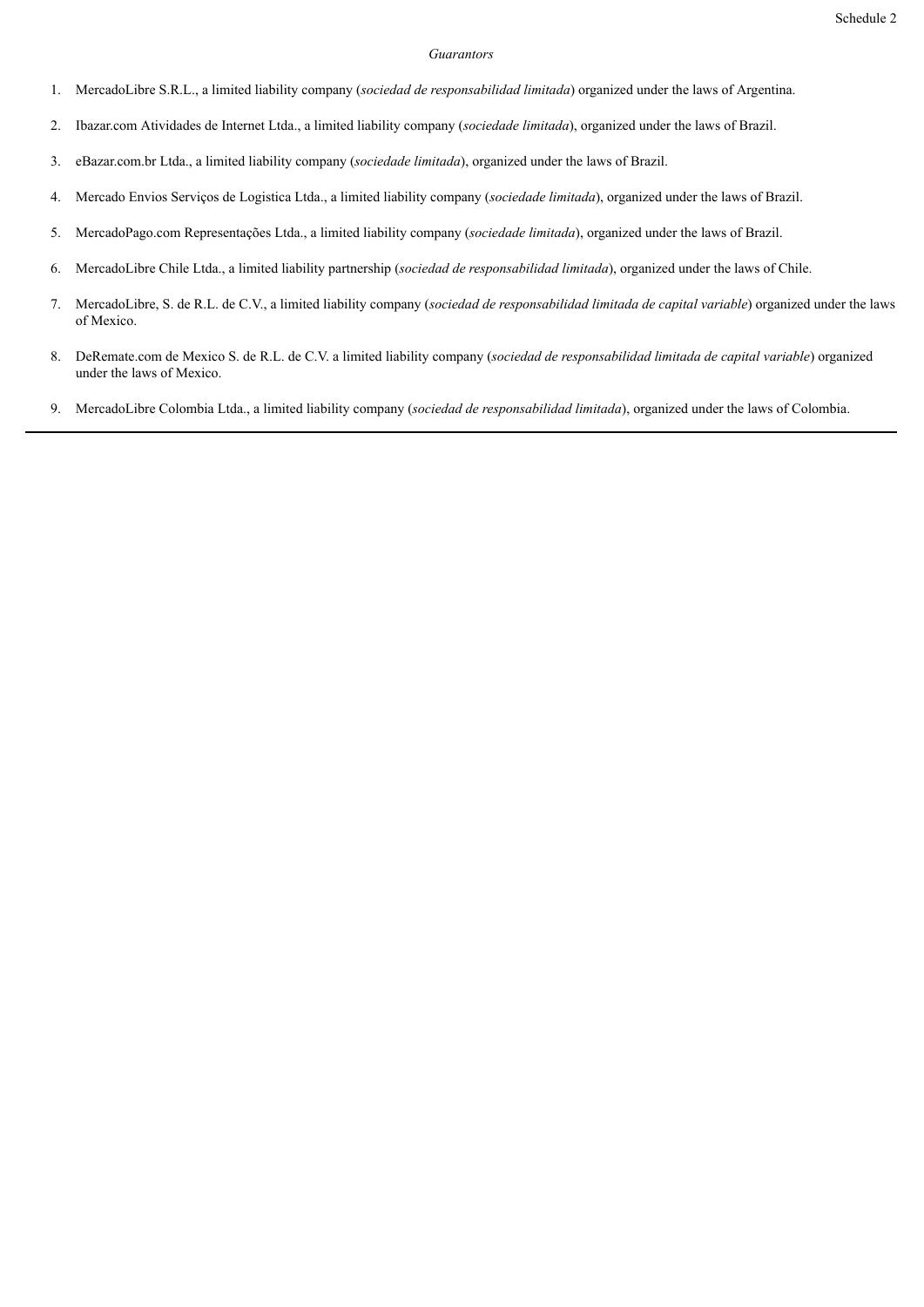#### **Subsidiaries**

MercadoLibre S.R.L. DeRemate.com de Argentina S.A. Meli Log S.R.L. Tech Pack S.R.L MercadoPago Servicios de Procesamiento S.R.L. First Label S.R.L Ibazar.com Atividades de Internet Ltda. (formerly MercadoPago Representações Ltda. until December 9, 2008) MercadoLivre.com Atividades de Internet Ltda. MercadoPago.com Representações Ltda. eBazar.com.br Ltda. MercadoEnvios Serviços de Logistica Ltda. MercadoEnvios Transporte Ltda. Dabee Brasil Servicos de Intermediacao e Facilitacao de Negócios Ltda. Mercado Crédito Holding Financeira LTDA. Mercado Crédito Sociedade de Crédito, Financiamento e Investimento S.A Mercado Pago Corretora de Seguros LTDA. MercadoLibre Chile Ltda. MercadoPago S.A. Mercado Pago Emisora S.A. Lagash S.A. MercadoLibre Colombia Ltda. MercadoPago Colombia Ltda. Lagash Systems SAS MercadoLibre Costa Rica S.R.L. MercadoLibre Ecuador Cía. Ltda. Meli Participaciones, S.L. Dabee Technology India Private Ltd. MercadoLibre, S. de R.L. de C.V. DeRemate.com de México, S. de R.L. de C.V. PSGAC Prestadora de Servicios Gerenciales, Administrativos y Comerciales S. de R.L. de C.V. Mercado Lending S.A. de C.V. Mercadolibre Difusiones, S. de R.L. de C. Meli Operaciones Logísticas, S. de R.L. de C.V. ITCoding Consultoría Tecnológica & Desarrollo, S.A. de C.V (en proceso de liquidación) Meli Global Imports, S. de R.L. de C.V. Meli Uruguay S.R.L. Tech Fund S.R.L. (formerly Tikleral S.A.) Deremate.com de Uruguay S.R.L. Kiserty S.A. Hammer.com, LLC Lista Pop LLC Servicios Administrativos y Comerciales LLC SFCS, LLC MercadoPago, LLC MercadoPago International, LLC Autopark, LLC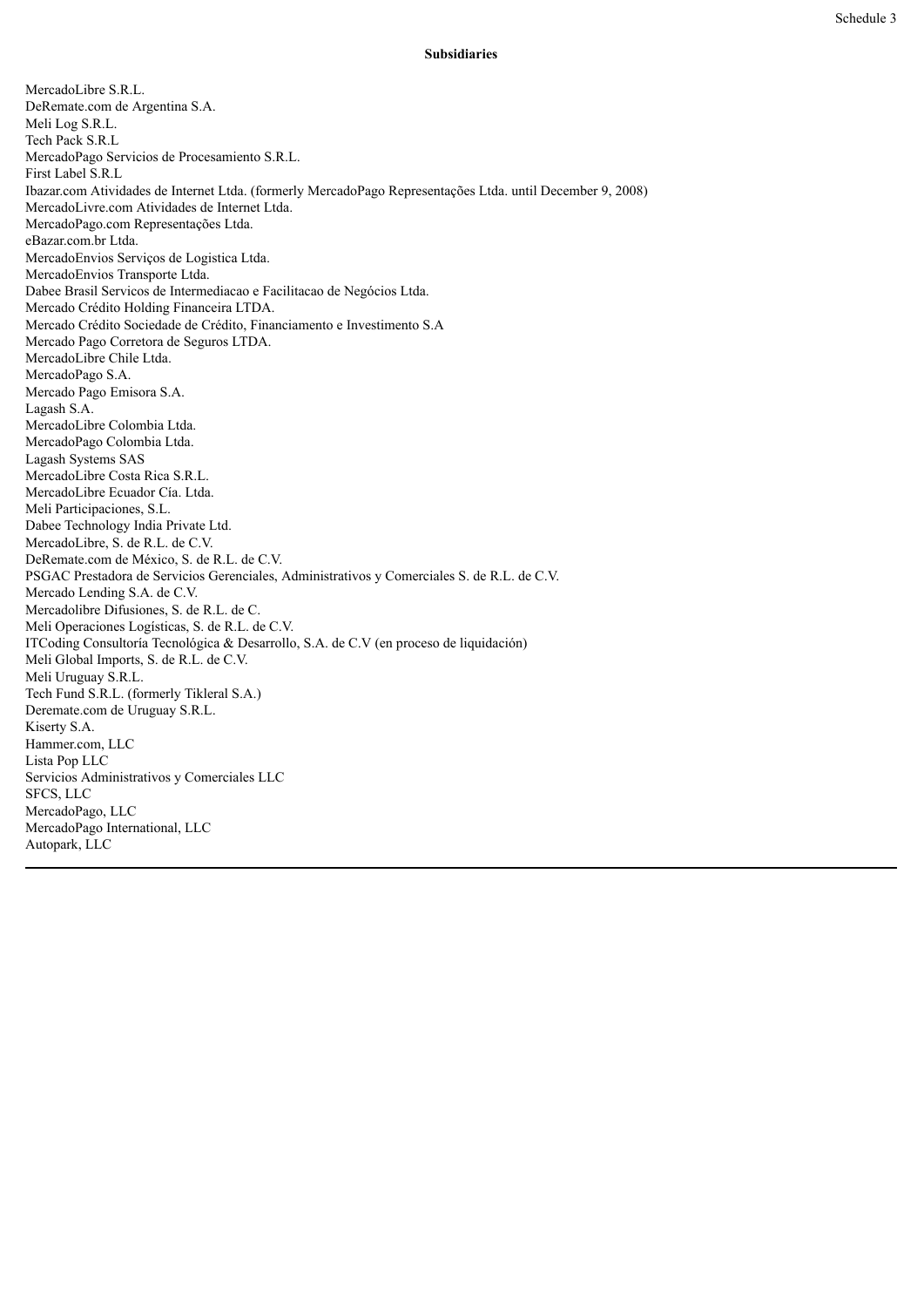Autopark Classifieds, LLC Marketplace Investments, LLC Meli Technology, Inc. Classifieds LLC (previously named CMG Classified Media Group Inc.) Brick.com, LLC MERCADOLIBRE PERU S.R.L. MercadoPago Peru S.R.L. MercadoLibre Venezuela, S.R.L. Meli Clasificados MLV S.R.L. Grupo Veneclasificados C.A.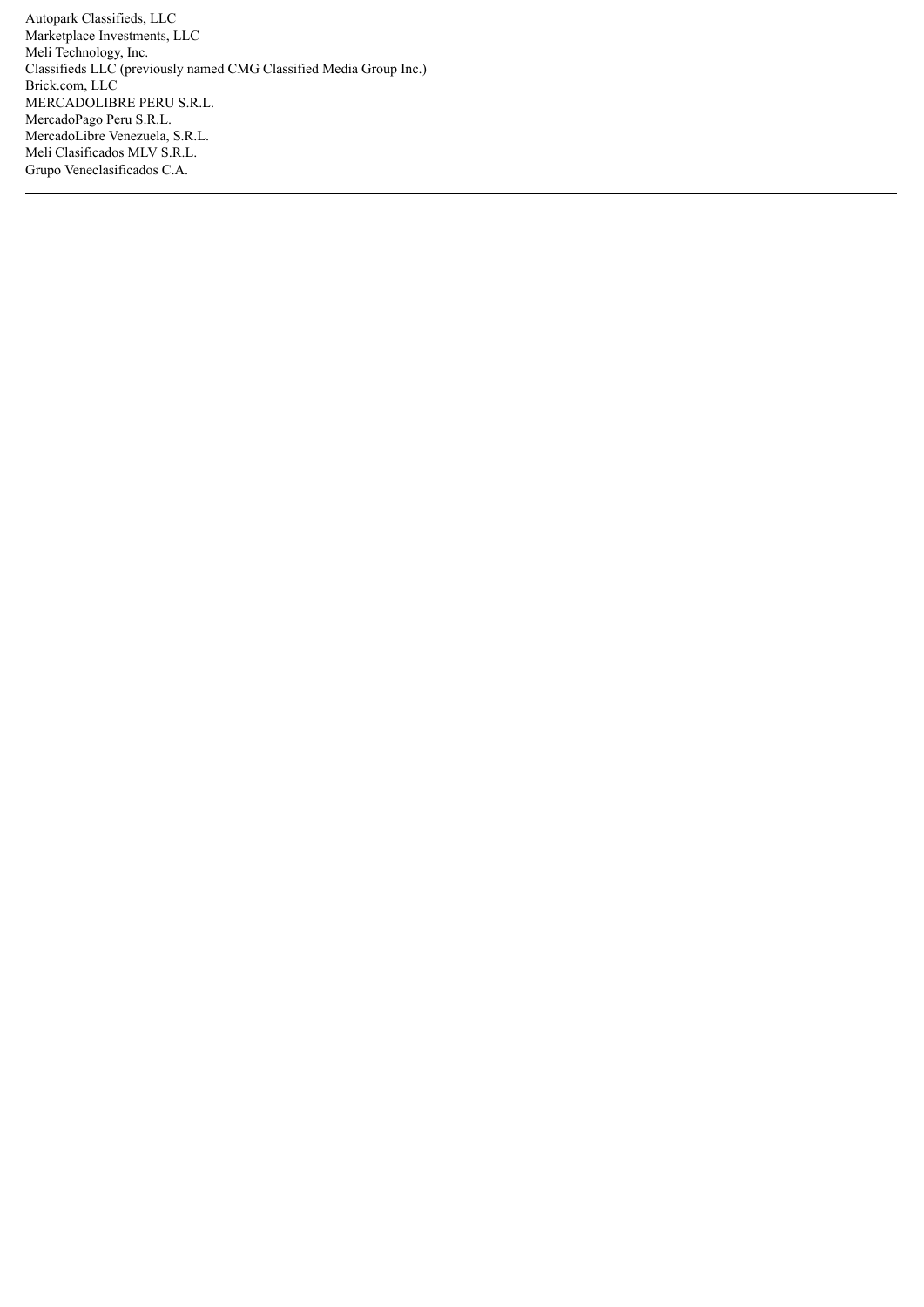# **Time of Sale Information**

• Pricing Term Sheet, dated January 7, 2021, substantially in the form of Annex B.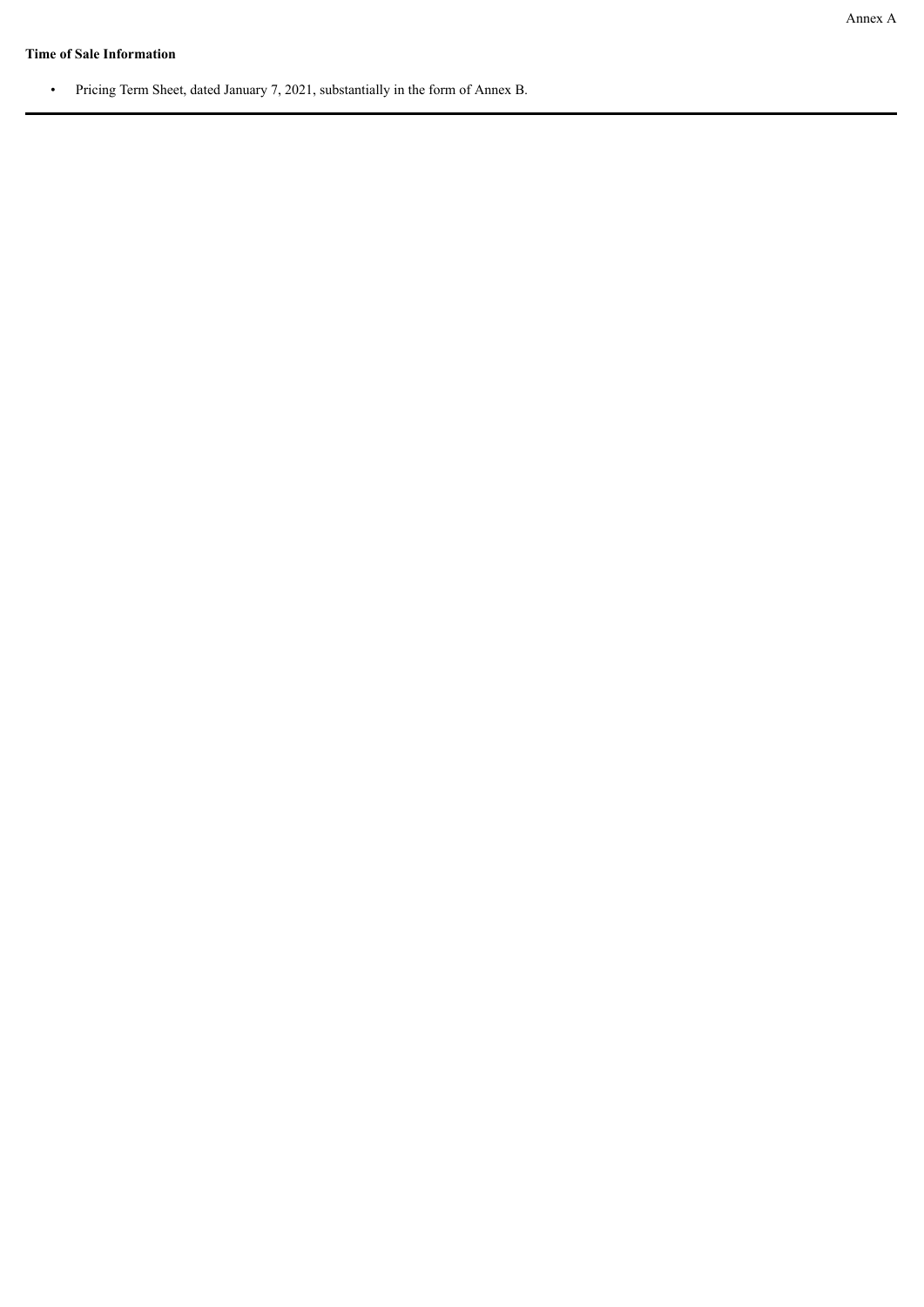Annex B

**Filed Pursuant to Rule 433 Registration Statement Nos. 333-251835 333-251835-01 333-251835-02 333-251835-03 333-251835-04 333-251835-05 333-251835-06 333-251835-07 333-251835-08 333-251835-09 Pricing Term Sheet January 7, 2021**

of, the prospectus in the registration statement the Issuer has filed with the

# **MERCADOLIBRE, INC.**

# **Pricing Term Sheet**

# **Terms Applicable to the Notes**

| <b>Issuer:</b>                      | MercadoLibre, Inc. (the "Issuer")                                                                                                                                                                                                      |
|-------------------------------------|----------------------------------------------------------------------------------------------------------------------------------------------------------------------------------------------------------------------------------------|
| <b>Securities:</b>                  | 2.375% Sustainability Notes due 2026 (the "2026 Sustainability Notes").<br>and<br>$3.125\%$ Notes due 2031 (the "2031 Notes" and, together with the 2026                                                                               |
|                                     | Sustainability Notes, the "Notes")                                                                                                                                                                                                     |
| <b>Settlement Date*:</b>            | $T+5$ ; January 14, 2021                                                                                                                                                                                                               |
| <b>Minimum Denomination:</b>        | \$200,000 and integral multiples of \$1,000 in excess thereof                                                                                                                                                                          |
| <b>Joint Book-Running Managers:</b> | <b>BNP Paribas Securities Corp.</b><br>BofA Securities, Inc.<br>Citigroup Global Markets Inc.<br>Goldman Sachs & Co. LLC<br>J.P. Morgan Securities LLC                                                                                 |
| <b>Governing Law:</b>               | State of New York                                                                                                                                                                                                                      |
| <b>Expected Listing:</b>            | Nasdaq Bond Exchange                                                                                                                                                                                                                   |
| <b>Additional Information:</b>      | Express reference is made to the Issuer's Current Report on Form 8-K filed<br>on January 5, 2020 and its Current Report on Form 8-K filed on January 7,<br>2020, which are incorporated by reference into, and considered to be a part |

# **Terms Applicable to the 2026 Sustainability Notes**

**\_\_\_\_\_\_\_\_\_\_\_\_\_\_\_\_\_\_\_\_\_\_\_\_**

SEC.

| <b>Principal Amount:</b>            | \$400,000,000                                                                                                                                                        |
|-------------------------------------|----------------------------------------------------------------------------------------------------------------------------------------------------------------------|
| <b>Maturity Date:</b>               | January 14, 2026                                                                                                                                                     |
| Coupon:                             | 2.375%                                                                                                                                                               |
| <b>Price to Public:</b>             | 100.000% of face amount plus accrued interest, if any, from January 14,<br>2021                                                                                      |
| <b>Yield to Maturity:</b>           | 2.375%                                                                                                                                                               |
| <b>Interest Payment Dates:</b>      | January 14 and July 14, commencing July 14, 2021                                                                                                                     |
| <b>Optional Redemption:</b>         | Par call on or after December 14, 2025 (the date that is one month before<br>maturity). Prior to the par call date, make-whole call at T+30 bps. Tax call at<br>par. |
| <b>CUSIP:</b>                       | 58733R AE2                                                                                                                                                           |
| ISIN:                               | US58733RAE27                                                                                                                                                         |
| <b>Sustainability Coordinators:</b> | <b>BNP Paribas Securities Corp.</b><br>J.P. Morgan Securities LLC                                                                                                    |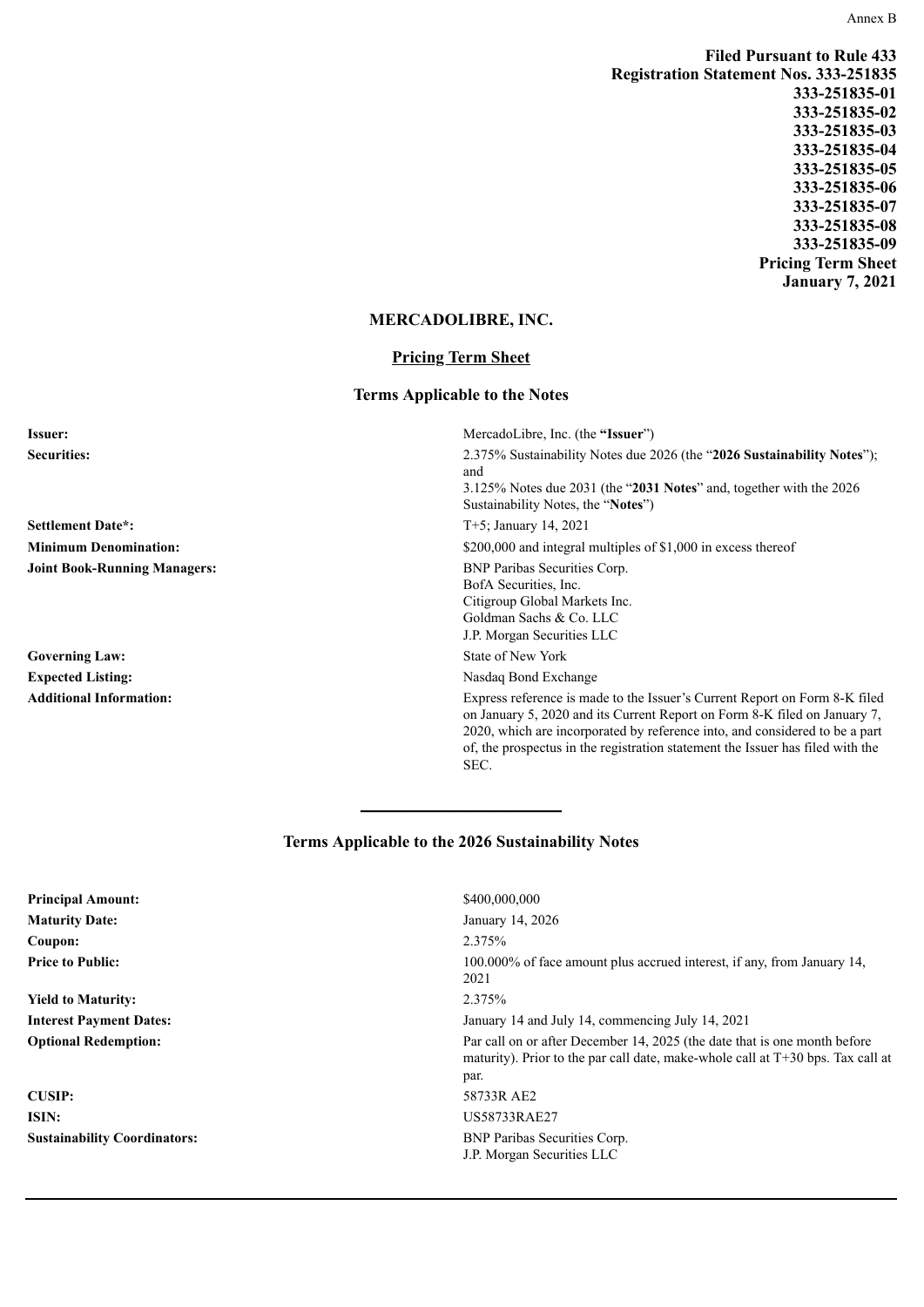# **Terms Applicable to the 2031 Notes**

**\_\_\_\_\_\_\_\_\_\_\_\_\_\_\_\_\_\_\_\_\_\_\_\_**

| <b>Principal Amount:</b>       | \$700,000,000                                                                                                                                                            |
|--------------------------------|--------------------------------------------------------------------------------------------------------------------------------------------------------------------------|
| <b>Maturity Date:</b>          | January 14, 2031                                                                                                                                                         |
| Coupon:                        | 3.125%                                                                                                                                                                   |
| <b>Price to Public:</b>        | 100.000% of face amount plus accrued interest, if any, from January 14,<br>2021                                                                                          |
| <b>Yield to Maturity:</b>      | 3.125%                                                                                                                                                                   |
| <b>Interest Payment Dates:</b> | January 14 and July 14, commencing July 14, 2021                                                                                                                         |
| <b>Optional Redemption:</b>    | Par call on or after October 14, 2030 (the date that is three months before<br>maturity). Prior to the par call date, make-whole call at $T+35$ bps. Tax call at<br>par. |
| <b>CUSIP:</b>                  | 58733R AF9                                                                                                                                                               |
| ISIN:                          | US58733RAF91                                                                                                                                                             |
|                                |                                                                                                                                                                          |

**\*Under Rule 15c6-1 under the Securities Exchange Act of 1934, as amended, trades in the secondary market generally are required to settle in two business days unless the parties to any such trade expressly agree otherwise. Accordingly, purchasers who wish to trade the Notes prior to the second business day preceding the date of delivery of the Notes will be required, by virtue of the fact that the Notes initially will settle T+5, to specify an alternative settlement cycle at the time of any such trade to prevent a failed settlement. Purchasers of the Notes who wish to trade the Notes prior to the second business day preceding the date of delivery of the Notes should consult their own advisors.**

**\_\_\_\_\_\_\_\_\_\_\_\_\_\_\_\_\_\_\_\_\_\_\_\_**

The Issuer has filed a registration statement (including a prospectus) with the SEC for the offering to which this communication relates. Before you invest, you should read the prospectus in that registration statement and other documents the Issuer has filed with the SEC for more complete information about the Issuer and this offering. You may get these documents for free by visiting EDGAR on the SEC Web site at www.sec.gov. Alternatively, the Issuer, any underwriter or any dealer participating in the offering will arrange to send you the prospectus if you request it by calling BNP Paribas Securities Corp. at +1-800-854-5674, BofA Securities, Inc. at +1-800-294-1322, Citigroup Global Markets Inc. at +1-800-831-9146, Goldman Sachs & Co. LLC at +1- 900-828-3182 or J.P. Morgan Securities LLC at +1-212-834-4533.

**ANY DISCLAIMERS OR OTHER NOTICES THAT MAY APPEAR BELOW ARE NOT APPLICABLE TO THIS COMMUNICATION AND SHOULD BE DISREGARDED. SUCH DISCLAIMERS OR OTHER NOTICES WERE AUTOMATICALLY GENERATED AS A RESULT OF THIS COMMUNICATION BEING SENT VIA BLOOMBERG OR ANOTHER EMAIL SYSTEM.**